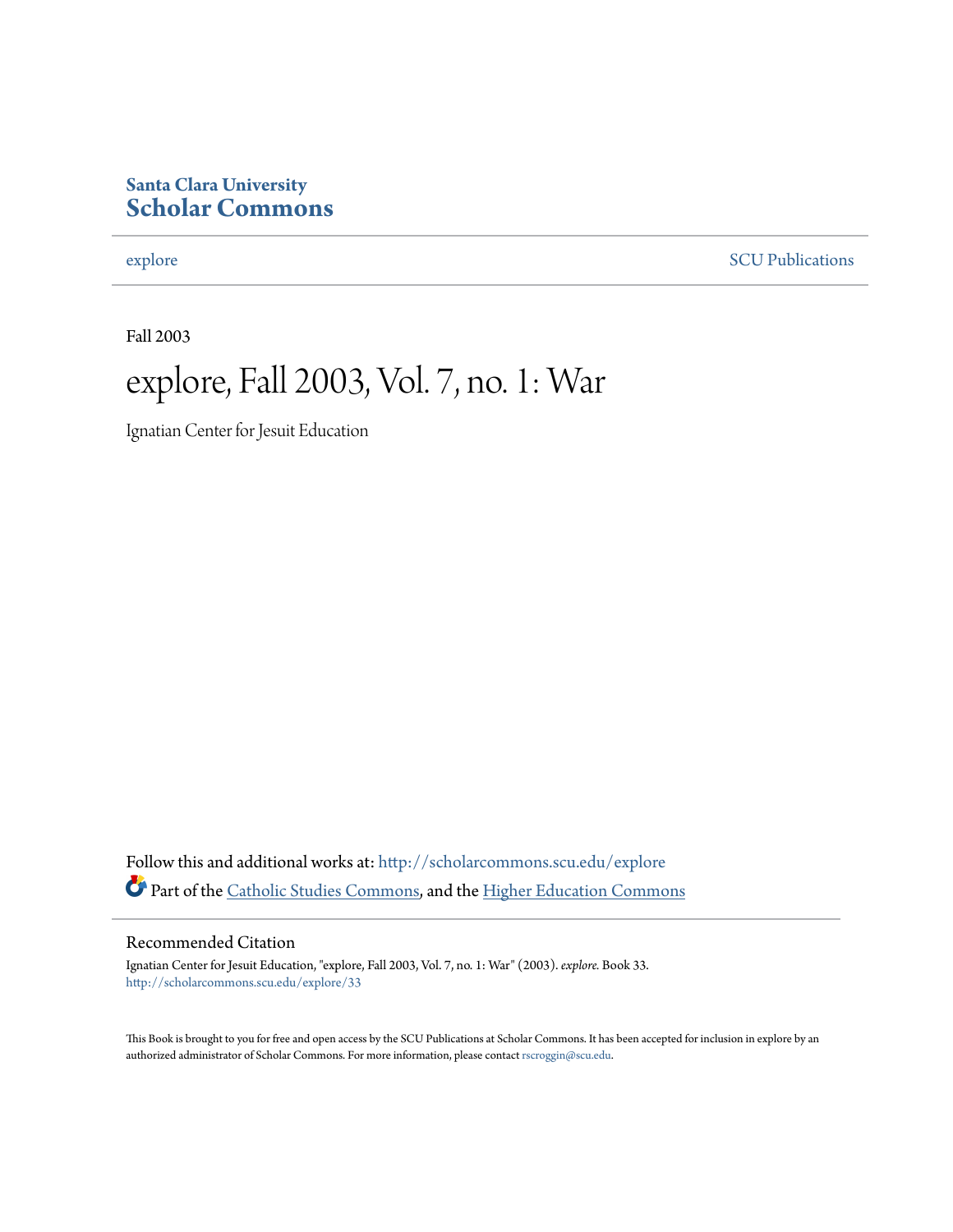**Santa Clara University BANNAN CENTER FOR JESUIT EDUCATION**

# **An examination** explore

**of Catholic identity and Ignatian character in Jesuit higher education**

### **IN THIS ISSUE**

- **Letter from the Director 3 Letter from the Director 3 Preemptive War: The legal and moral implications of the Bush and Rumsfeld doctrines doctrines***by William James Stover* **4** *by William James Stover* **4 Civil Liberties in the U.S.: Civil Liberties in the U.S.: Why they matter in a Why they matter in a post-9/11 world post-9/11 world** *by Margaret M. Russell* **11** *by Margaret M. Russell***11 The Consequences of War: The Consequences of War: Iraq, a case study Iraq, a case study** *by David E. Skinner* **14** *by David E. Skinner***14 Preemptive War: The legal and moral implications ofthe Bush and Rumsfeld**
- **A Dialog: War and Peace A Dialog: War and Peace** in the 21st Century 18 **Ethics and War in Comparative Religious Ethics and War inComparative Perspective** *by David L. Perry* **24** *by L.*  **Middle East Anthropology Middle East Anthropology and the Preemptive Strike— and the One American's painful American's journey** *by Mary Elaine Hegland* **28** *by Elaine Hegland*
- **Bannan Grant Report: Bannan Grant Report: Clergy Sexual Abuse and Clergy Sexual Abuse the Catholic Church: What do we know and** the Catholic Church:<br>What do we know and<br>where do we need to go? *Thomas G. Plante* **34** *Thomas G.*  **34 Coming Events Coming Events Santa Clara Lecture 38 Santa Lecture 38 Bannan Center Retreat 38 Bannan Center Retreat 38 Next Issue 39 Next Issue 39**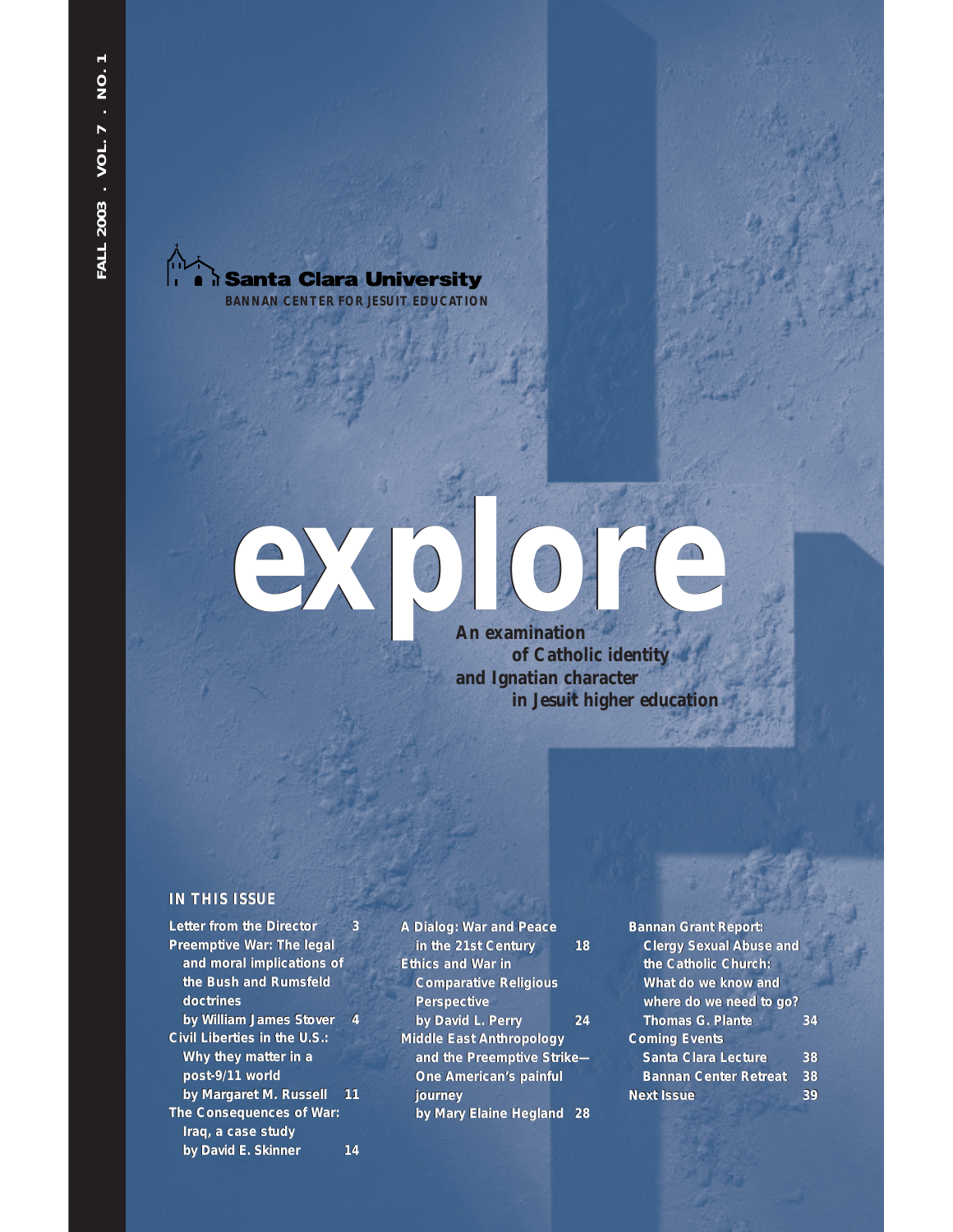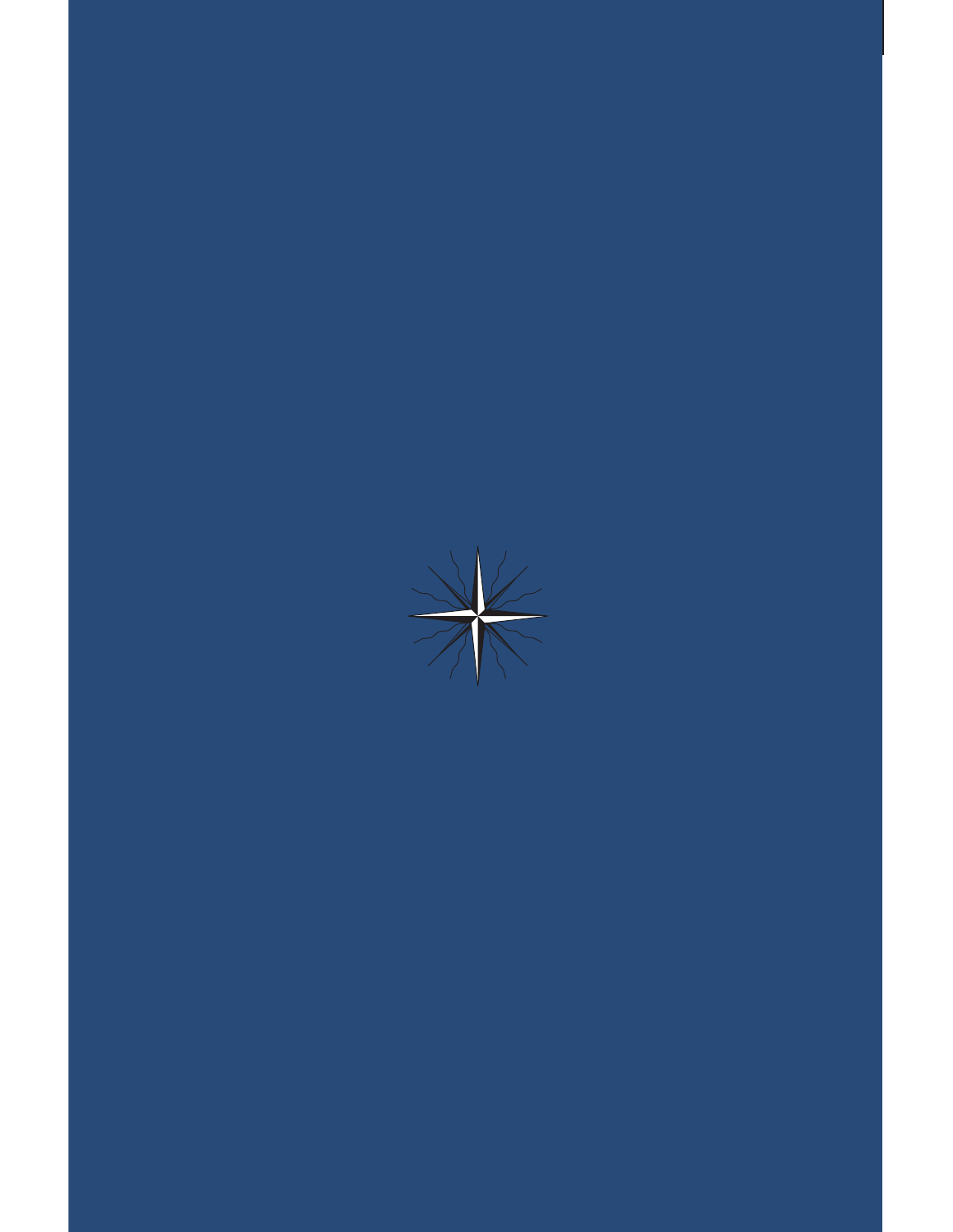

Dear Friends,

hat light can scholars at Santa Clara University shed on the two most vexing ethical problems that are gripping the country, namely the invasion of Iraq and the sexual abuse of minors by Catholic clergy? The events of Sept 11, 2001, radically changed the attitude of the United States toward groups and nations that threaten us. Few Americans seem to realize that 9/11 led to a funda-



**William C. Spohn**

mental change in the official U.S. strategic doctrine, moving away from the strategies that had been in place since the end of World War II to a policy that endorses preventive, unilateral military action against any group that poses a sufficient threat to national security. Although the demise of Saddam Hussein's brutal regime is welcome, will we come to regret the means employed to achieve that goal?

Three faculty members with extensive experience in the Middle East and Muslim countries help us think through the U.S. invasions of Afghanistan and Iraq. From the political science department, William James Stover analyzes the new "Bush Doctrine" that justifies preventive attacks and the "Rumsfeld Doctrine" that made it operational in Iraq. He does so against the backdrop of the ethical restraints on war embodied in the Just War tradition. David E. Skinner of the history department, a scholar of the history of Muslim nations, points out the intended and unintended consequences of the invasion of Iraq that have so complicated the situation there. Anthropologist Mary Elaine Hegland spent the past year in the Turkey, Tajikistan, and Afghanistan, where she learned of local peoples' reactions to the American military actions. A panel of SCU faculty wrestles with the question of whether the new U. S. strategic posture erodes the ethical barriers against the resort to war in international affairs. Constitutional scholar Margaret M. Russell warns of the erosion of ordinary civil liberties by the extraordinary legal measures adopted in the war on terror. David L. Perry, now professor of ethics at the U.S. Army War College, examines the ambivalent attitude toward violence in the scriptures of all three religions that clash in the Middle East: Judaism, Christianity, and Islam.

Our final essay turns to the second crisis. In an op-ed piece in the *San Jose Mercury News* last year, University President Paul Locatelli, S.J., promised that Santa Clara would bring its full resources to bear to understand the crisis and make constructive suggestions to prevent its recurrence. Thomas G. Plante, professor of psychology, convened an international group of experts at Santa Clara last May to address the clergy sexual abuse scandal. He will host a second conference May 14, 2004, on campus to launch the book that the group produced. One of the early researchers on this tragedy, he has been sought out by the national media to comment on what has become the most serious crisis in the history of the Catholic Church in the United States.

 $WL\subset Spd$ 

William C. Spohn Director, Bannan Center for Jesuit Education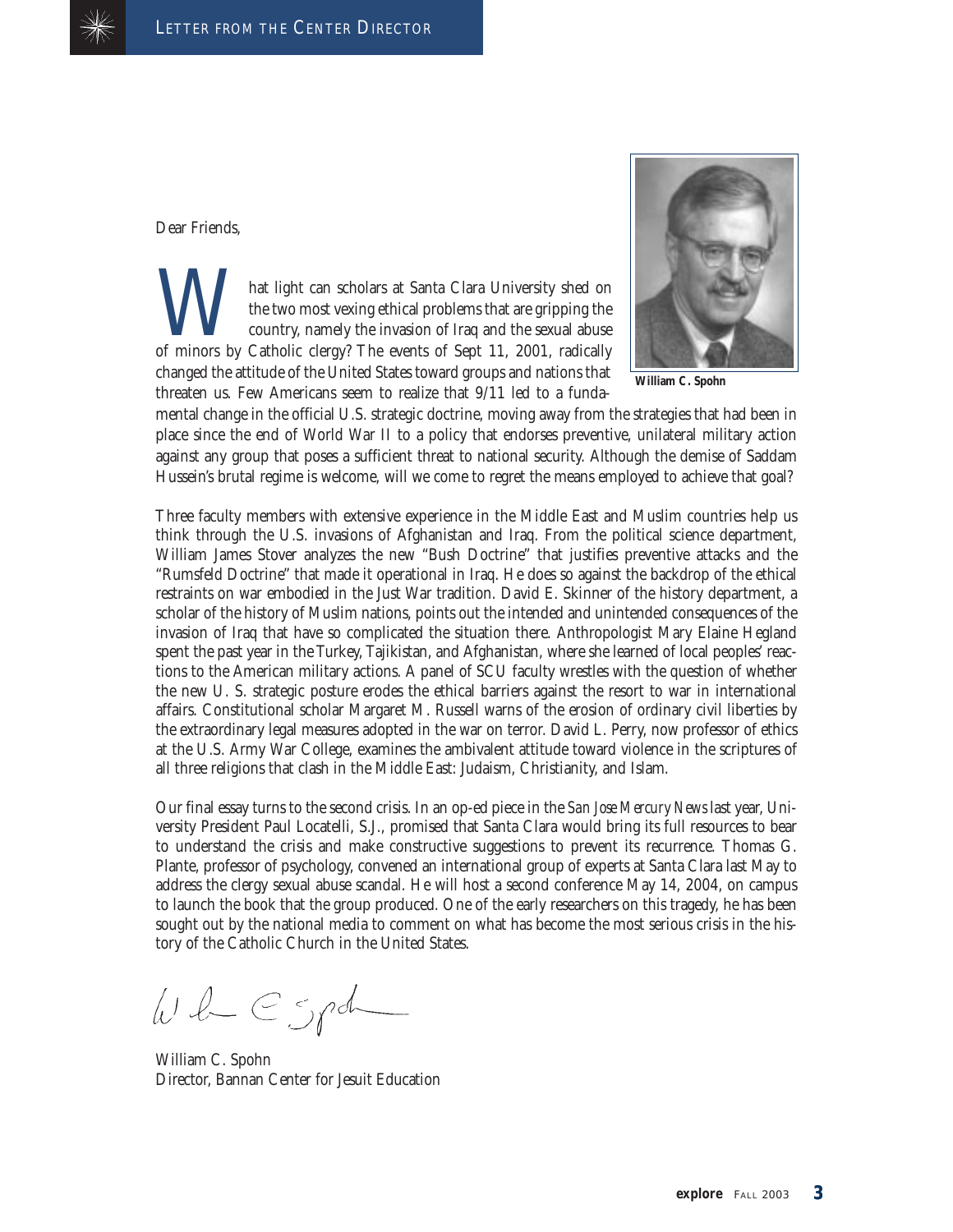

- Barkados

**Leading** 

**U**ett

FAN

# PREEMPTIVE

*The legal and moral implications of the Bush and Rumsfeld doctrines*

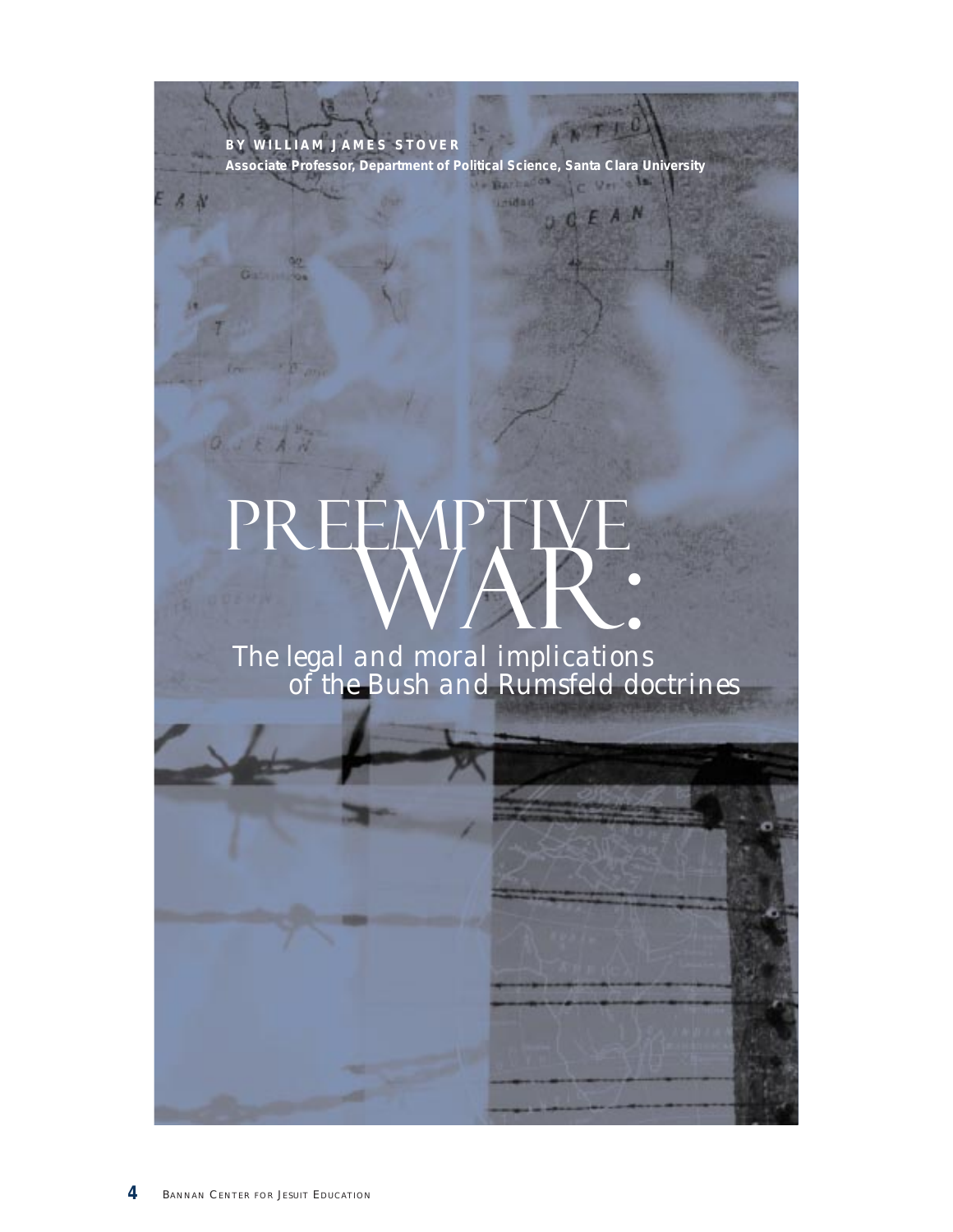In three months after the tragic events of September 11, 2001, I arrived in Jordan, one of the United States' closest partners in the Arab world. A government official met me in Amman, and we sat in the hotel lounge, drink Jordan, one of the United States' closest partners in the Arab world. A government official met me in Amman, and we sat in the hotel lounge, drinking dark Middle Eastern coffee. I was the only non-Arab in the room, for European and North American travel to the Middle East had been drastically curtailed.

The official began our conversation by expressing his sympathy for my country's losses in New York and Washington. I thanked him, stating my hope that the events would not lead to deterioration in our relationship. The Jordanian official emphasized his belief that relations between our two countries would remain warm, but then added, "9/11 changes everything. The Middle East, even the whole world will never be the same again. You Christians have used B.C. and A.D. to mark the birth of Christ. Perhaps we should now use B.N. and A.N. to distinguish before and after 9/11."

At the time, I was puzzled by this remark. Would changes be as drastic as my Jordanian host feared? The attack exposed the United States' vulnerability to international terrorism, but many analysts had predicted the possibility of massive terror attacks for years. The motives for the assault underscored a deep hatred for U.S. economic and military dominance by radical fundamentalist elements in the Muslim world, but that realization is not new to anyone who reads a good newspaper. How would these events produce the kind of catastrophic change referred to by the Jordanian official?

Reflecting on his comments today, I now understand the fundamental change wrought by 9/11. The United States government has reversed a centuries-old effort to limit war, making it a last resort for defensive purposes alone. In place of these efforts at limiting war, our military preparation is designed to ensure U.S. world dominance in political, economic, and military power by threatening preemptive war.

### **The Measure: The Doctrine of** *Bellum Justum*

Recognizing the recurrence of war in human affairs, philosophers and theologians have sought to place limits on its use by developing the Doctrine of Just War. Their evaluation consists of two parts: first, the need to consider whether a specific initiation of war is moral *(jus ad bellum)*, and second, the need to consider whether the acts associated with the war are moral *(jus in bello)*.

Rules established to regulate the conduct of armed conflict among nation states are based on this moral philosophy, and they first appear in religious writings. Ideas about the justice of a specific war *(jus ad bellum)* are expressed in the writing of St. Augustine and St. Aquinas. For these Christian thinkers, princes could engage in armed conflict only to avenge injuries caused by an enemy who has refused to make amends, to punish an injustice, and to restore the *status quo.* Thus, for the cause to be "just" there should be a wrong doer who was subjectively guilty and refused to desist.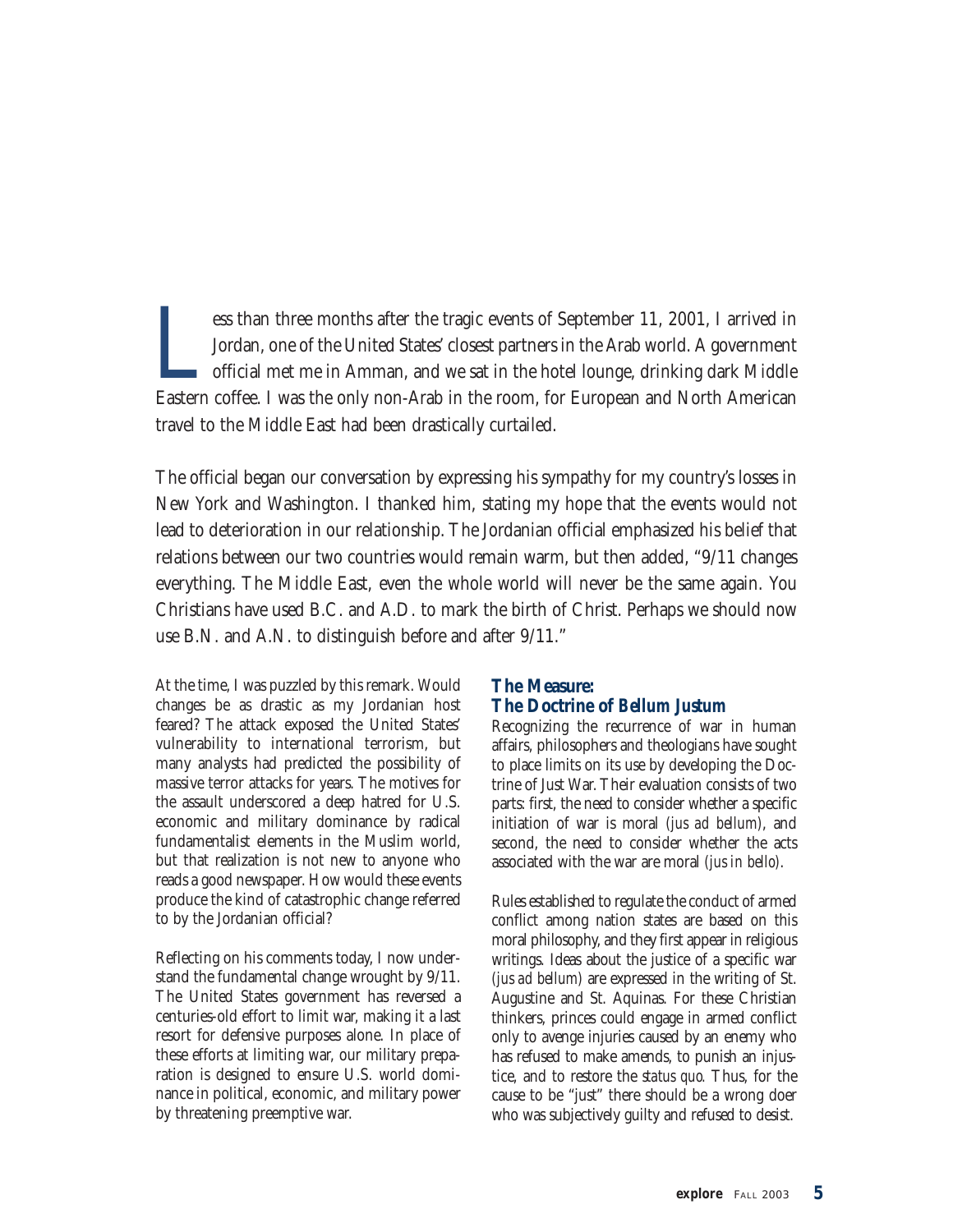These moral principles slowly began to be accepted by nation-states as customary international law, expressed by legal writers such as Francisco DeVitoria and Hugo Grotius. In short, state practice indicated that states could not use armed force to aggrandize themselves, to deny another country's basic rights, or to invade a neighbor in an unprovoked act of aggression. States also needed to act with proper intentions such as rectifying an injustice or restoring peace, not annihilating an enemy. There had to be proportionality between the objects sought through war and the destruction it caused. A legitimate authority should declare the war, and violence had to be the last resort, with less destructive means exhausted before using armed force.

*Jus in bello,* justice in war, examines how the acts associated with war should be conducted, and these principles are also traced to religious origins. The Hindu code of Manu required soldiers to refrain from attacking one who "joins palms of hands," sits down, flees, or says "I am yours." Abu Bahr reflects Islamic teaching when he instructs the Muslim army in Syria to refrain from treachery, mutilations, or killing the old, women, or children. From China, Sun Tzu writes that soldiers must treat their captives well and care for them. St. Augustine demands that soldiers must not regard the enemy as subhuman, lacking in basic rights.

These religious principles were also accepted gradually by nation-states as customary international law, expressed most clearly in Francis Lieber's *Instructions for the Government of the Armies of the United States in the Field* (1863). This was issued to the Union Army and later appeared in Russian, French, and Italian military manuals. In short, the use of armed force was governed by three principles: military force necessary to subjugate an enemy is permissible (military necessity); violence in excess of that is forbidden (humanity); and its use should be conducted under a code of fairness (chivalry).

Statespersons and diplomats subsequently refined these moral principles, already accepted as customary international law, by negotiating many treaties during the late nineteenth and twentieth centuries. Taken as a whole, these "laws of war" assimilate the moral ideals of theologians and philosophers and the practice of states regarding *jus in bello.*

The most definitive statement regarding the initiation of war *(jus ad bellum)* is found in the Charter of the United Nations. Article 2 requires that members "settle their disputes by peaceful means" and "refrain in their international relations from the threat or use of force against the territorial integrity or political independence of any state, or in any other manner inconsistent with the purposes of the United Nations." Recognizing the persistence of war, however, Article 51 permits the "inherent right of individual or collective self-defense if an armed attack occurs … until the Security Council has taken measures necessary to maintain peace and security."

Historically, under pre-United Nations customary international law, this inherent right of selfdefense was limited to an "instant and overwhelming necessity with no choice of means and no time for deliberation." As the nature of warfare changed, however, most commentators agree that "anticipatory self-defense" became permissible. An aggressor's army or rockets need not cross a border before defensive force can be used. It's enough that an attack is imminent for a state to defend itself. To do so, however, there should be credible evidence that aggression is indeed imminent, and that peaceful means of settling the dispute have been exhausted.

Let's apply these measures of moral principle as well as customary and statutory international law to the U.S. war on Iraq. We'll first examine the motives for this war as expressed by the Bush Administration *(jus ad bellum)*, and then evaluate the means *(jus in bello)*.

### **The Motives: The Bush Doctrine**

On the night of March 19, 2003, U.S. military forces launched "Operation Iraqi Freedom" to oust the regime of Saddam Hussein. Within two weeks, what little resistance Iraqi soldiers offered was suppressed, and U.S. troops occupied Baghdad. During the months before the "shock and awe" campaign, the Bush Administration presented its arguments for going to war: Iraq's links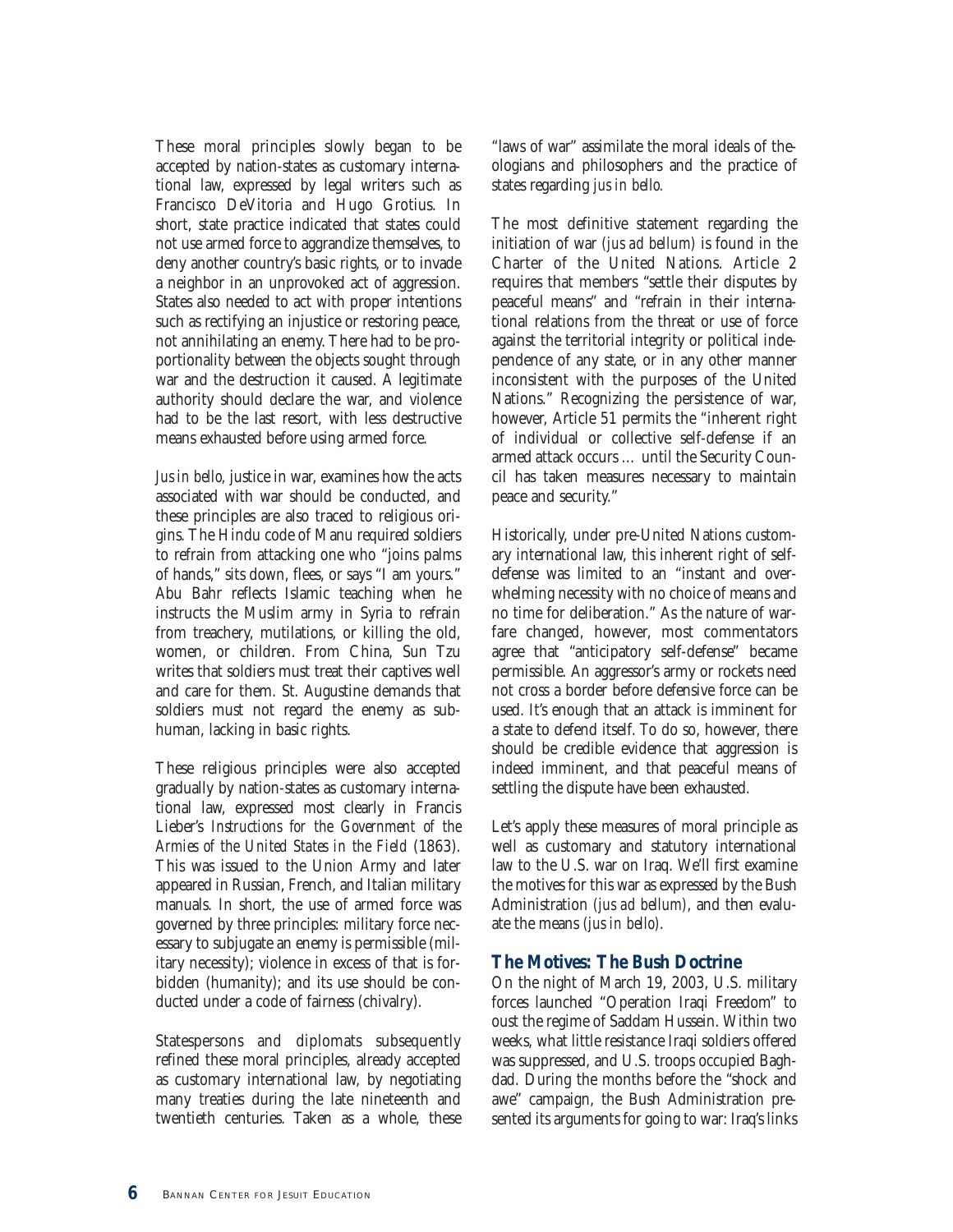to terrorists and its weapons of mass destruction, particularly nuclear weapons.

The war was based on a National Security Strategy Doctrine issued September 2002 in response to what President Bush called "a threat with no precedent." The Bush Doctrine expands the idea of preemptive defense to deal with new threats of terrorism, weapons of mass destruction, and rogue states. This doctrine rejects deterrence because "if we wait for threats to fully materialize, we will have waited too long. … We must take the battle to the enemy … and confront the worst threats before they emerge. In the world we have entered, the only path to safety is the path of action. And this nation will act." (President George W. Bush, Speech at West Point, June 1, 2002).

To clarify this concept, William H. Taft IV, legal adviser at the State Department, issued a statement on January 13, 2003. A state's "significant military power…would not, in the absence of any evidence that it intends to use its power against others aggressively, justify a preemptive strike against it … After the exhaustion of peaceful remedies, and after careful consideration of the consequences, in the face of overwhelming evidence of an imminent threat, … a nation may take preemptive action to defend its nationals from catastrophic harm."

Taft goes on to link the doctrine to principles of customary international law. The United States would exhaust "efforts to address the situation by peaceful means, by diplomacy, and any other way short of the use of force" before engaging in preemptive war. The use of force would be limited, "sufficient to defend against the specific threat." Finally, the threat should be "imminent" taking into account "the capacity of today's weapons, and also the tactics of those who may hold them."

This broadly expands the moral and legal principles of self-defense found in the United Nations Charter, even the widely accepted notion of anticipatory self-defense. If the United States believes another country has the capability to cause harm, preemptive war may be justified even without a clear understanding of the other state's intent. Simply the possession of such harmful weapons may be a reason for war. Thus, according to the Bush Doctrine, war is permissible if:

- 1. the opponent possesses weapons of mass destruction;
- 2. the threat against our nationals is imminent; and
- 3. peaceful remedies have been exhausted.

Given these parameters, the war against Iraq seems to have violated not only the U.N. Charter, but the Bush Doctrine as well. While the U.S. government claimed that Iraq possessed weapons of mass destruction, particularly nuclear weapons that could threaten the U.S. itself, such evidence has been illusive. In fact, U.S. military forces were in no great hurry to find these weapons—weeks after the end of hostilities, the U.S. was still assembling a group of specialists to search for them.

If, as the Bush Administration claimed, Saddam Hussein would have distributed weapons of mass destruction to terrorists, why didn't our forces secure Iraq's main nuclear waste site at the Tuwaitha Nuclear Research Center, 11 miles

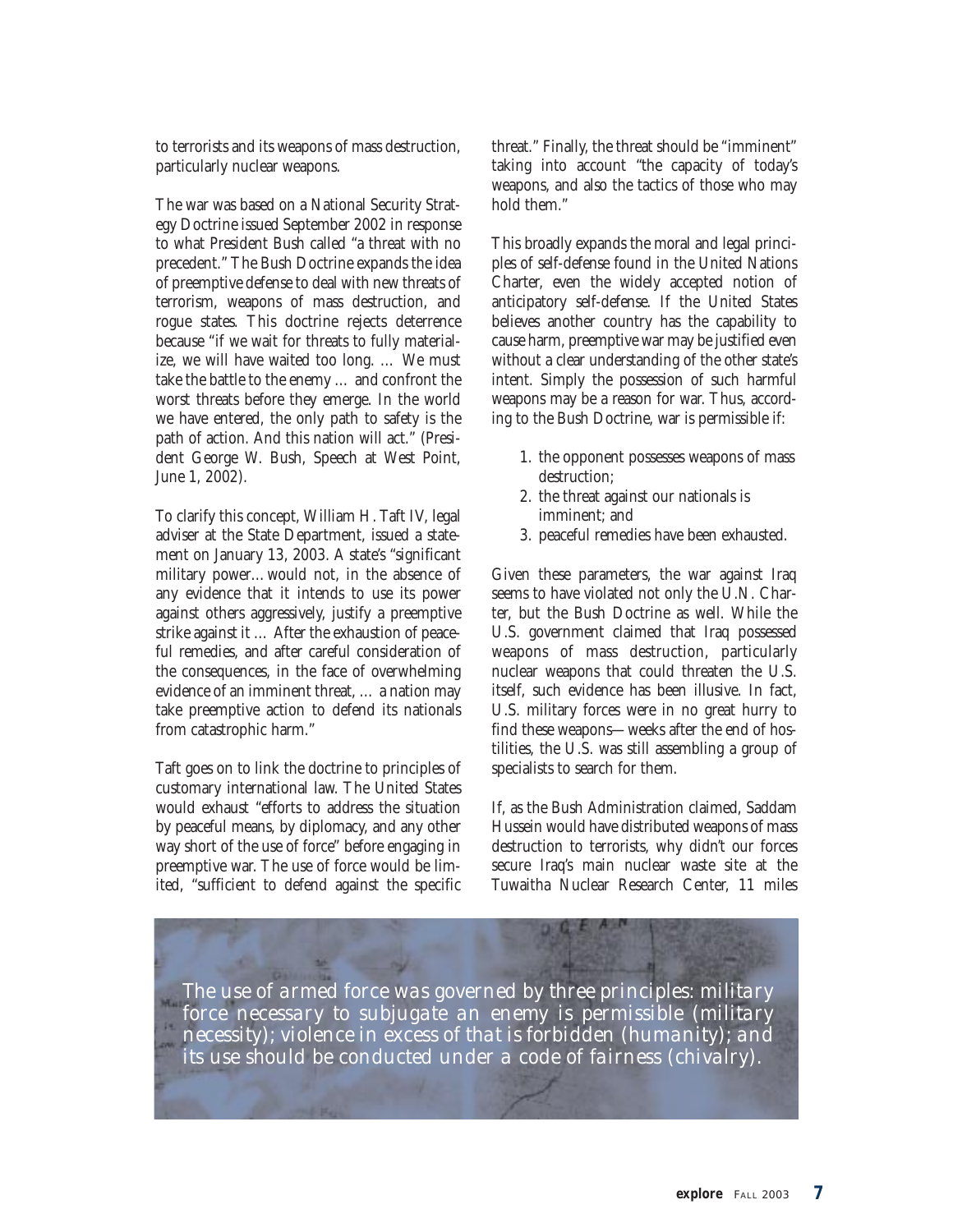*Is there proportionality between the objects sought through war, Saddam's removal, and the destruction it may cause the international community and the people of Iraq? Time will tell.*

south of Baghdad, where four thousand pounds of partially enriched uranium and more than 94 tons of natural uranium as well as radioactive strontium, cesium, and cobalt were stored? Yet this site remained unguarded by U.S. troops for days while looters entered the facility and carted off much of the waste material. If we waged war against Iraq to prevent weapons of mass destruction from falling into the hands of terrorists, why didn't the U.S. war plan have forces dedicated to stop this possibility? Where is the evidence that the Ba'ath regime, a secular dictatorship, supported al Qaeda terrorists, a militant, radical Islamic Fundamentalist group whose goal is the overthrow of all non-religious governments in the region?

And why did we need to attack in the beginning of March, when United Nations inspections were still underway and peaceful remedies had not been exhausted? These questions call into doubt the motives of the Bush Administration and render the Bush Doctrine meaningless in providing any guidelines limiting preemptive war.

Can Saddam's removal by force without broad international support be justified as humanitarian intervention? Rarely, if ever, did administration spokespersons cite the need to rid Iraq of its tyrant, Saddam Hussein, before launching the war. Perhaps they recognized the hypocrisy of declaring immoral a leader with whom both Presidents Reagan and Bush (senior) cooperated in the 1980s and early 1990s. Perhaps they believed the American people would not support regime change by force unless the vital security of the U.S. was imminently threatened.

Clearly the international community may act to stop extraordinary acts such as genocide or ethnic cleansing. However, the use of force without United Nations Security Council authorization poses risks. It cloaks selectively applied military action for narrow self-interest as humanitarian intervention. It undermines fragile norms for the peaceful settlement of disputes. More worrisome, such intervention sets precedents for other states that seek unilaterally to change regimes, inviting unilateral attacks and unhinging the stability of the international system. Is there proportionality between the objects sought through war, Saddam's removal, and the destruction it may cause the international community and the people of Iraq? Time will tell.

### **The Means: Rumsfeld's Lean, Hi-Tech Machine**

Donald Rumsfeld assumed office January 20, 2001, with a vision for the future of U.S. strategy. His earlier experience as Defense Secretary in the 1970s taught him that U.S. strategic policy needed rethinking and reorganization. This country's reliance on strategic nuclear weapons and its focus on Cold War deterrence were outdated, and Rumsfeld had a plan: faster forces with lighter equipment that could be rapidly airlifted into battle. "Speed matters," said one of the Secretary's assistants. "Speed kills. It leads to less collateral damage and fewer U.S. casualties." Coupled with better communication, information technology, and surveillance, the U.S. military developed what another advisor called "an unblinking eye over the battle space."

Rumsfeld's new doctrine was tested during the war against Iraq. The troops deployed were as few in number as possible, permitting a quicker build up and giving Saddam Hussein less time to react with chemical weapons, oil well sabotage, or massive fortifications. In fact, the ground force of 125,000 that subjugated organized Iraqi resistance in two weeks was only half the size of the army that fought the first Gulf War. This force was even smaller than planned. Turkey denied the U.S. request for transit of military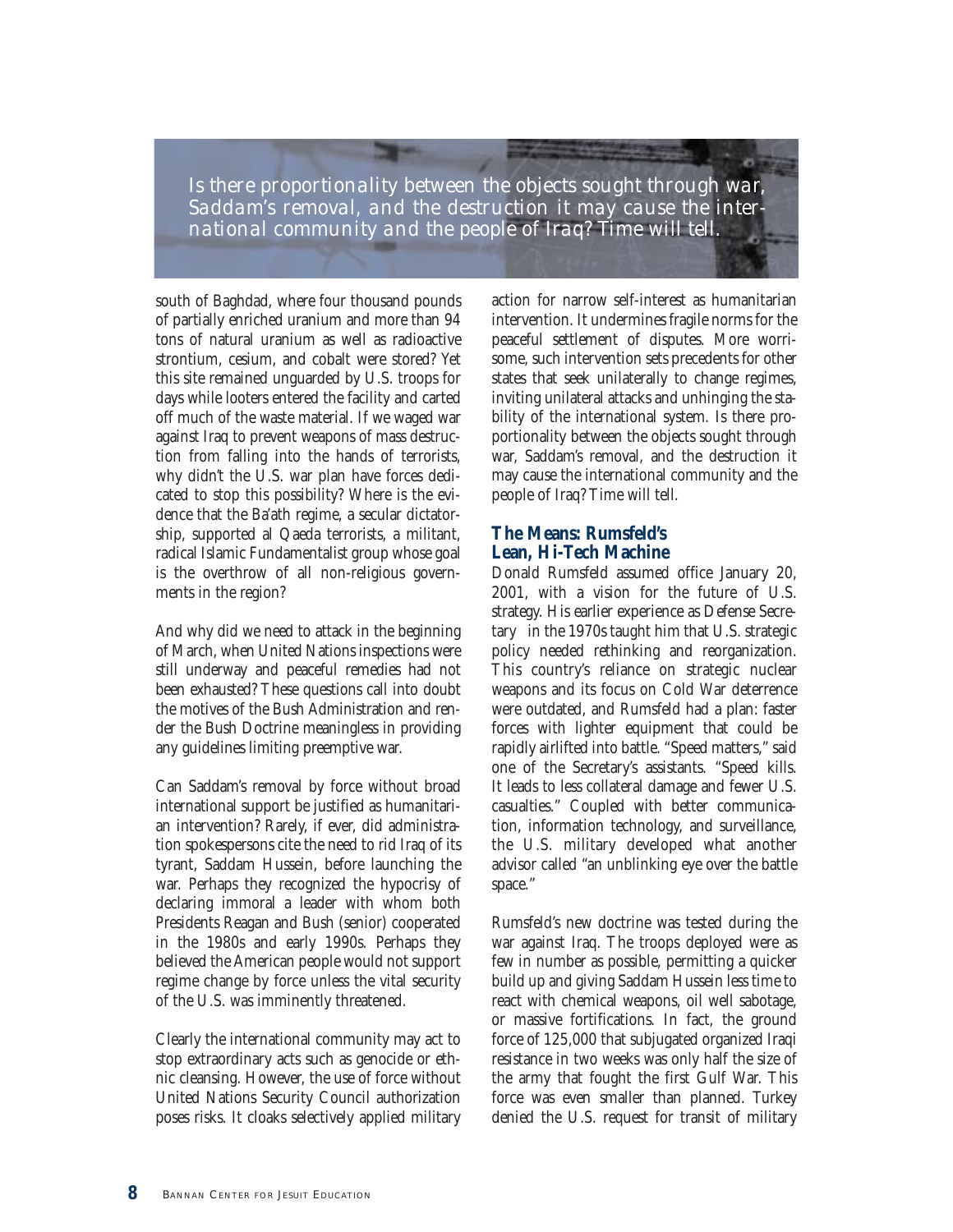forces, and Secretary Rumsfeld elected to start the war three weeks early with only one heavy division in place rather than two. The result was spectacular, according to Bush Administration officials. Before the war ended, Vice President Dick Cheney claimed that Iraq was "proof positive of the success of our efforts to transform our military."

Indeed, the use of this lean, quick, hi-tech military force limited battlefield casualties. By May 1, 2003, when President Bush declared "an end of major combat in Iraq," the U.S. military had fewer than 130 dead, with a relatively small number wounded. Iraqi casualties are more difficult to calculate, but before its collapse, the Iraqi government claimed 2,252 civilians killed with 5,103 injured.

Any casualty of war is regrettable, of course, especially those inflicted on civilian noncombatants. Yet these figures are considerably lower than similar past conflicts. Proponents of the Rumsfeld Doctrine point to quick, light U.S. forces that produced rapid subjugation of Iraqi troops, precision munitions, real-time intelligence, and secure communication as reasons for relatively low number of casualties.

This same aspect of the Rumsfeld Doctrine—the use of small numbers of troops to conduct military operations—has unforeseen consequences, however: "blowback" effects that continue to haunt the U.S. occupation of Iraq. The first is a failure to provide public safety for the Iraqi population. Under the Doctrine of Just War *(jus in bello)*, a conquering military force has a responsibility to provide public order in the territories occupied during warfare. This moral duty has been codified in Article 43 of the 1907 Hague Regulations as well as Article 27 of the Fourth Geneva Convention and articles 72-77 of its 1977 Protocol Relating to the Protection of Victims of International Armed Conflict. The U.S. has signed and ratified the Hague and Geneva conventions, and treats most principles in the 1977 Protocol as customary international law. According to the Hague Regulations, an occupying force "shall take all measures in his power to restore and insure, as far as possible, public order and safety."

The U.S. did not fulfill this obligation in Iraq, and continued failure to do so borders on criminal negligence. Rape and violent crime are still widespread. Much of the country has been ravaged by looters and armed thugs while citizens hide in their homes. While criminals looted, burned, and destroyed government buildings and schools, occupying troops did little to stop them, fearing their numbers were too few to provide police protection. As looters stole Iraq's cultural treasures from the National Museum, American soldiers turned away, guarding instead the Ministry of Oil. The responsibility for filling any vacuum of authority is a responsibility of the occupying power, yet no pre-operational rehearsal for this kind of peacekeeping was conducted by U.S. forces.

The occupying power also has a moral and legal obligation to ensure that medical services work properly. Based on the Fourth Geneva Convention, the occupying force has a legal obligation for "ensuring and maintaining, with the cooperation of national and local authorities, the medical and hospital establishments and services, public health, and hygiene in the occupied territories."

Little thought seems to have been given to this responsibility before, during, and immediately after the war. Coalition forces failed to protect hospitals, leaving them vulnerable to looters who stripped them of medical supplies, even dragging oxygen tanks away from needy patients. Looters took nuclear waste products from storage facilities near Baghdad previously known to U.S. intelligence officials. These contained radioactive materials that could contaminate a large area. Water, sanitation, and electrical services remain interrupted. Doctors Without Borders reports individuals suffering from chronic conditions such as diabetes, kidney disease, and epilepsy due to inadequate medication, and life threatening diseases such as tuberculosis and kala-azar, a fly-borne sickness, go untreated due to lack of medicine. The World Health Organization feared cholera outbreaks in southern Iraq due to poor sanitation, and the International Red Cross pleaded with U.S. military officers to take charge of hospitals, pay the staff, and get essential services running again.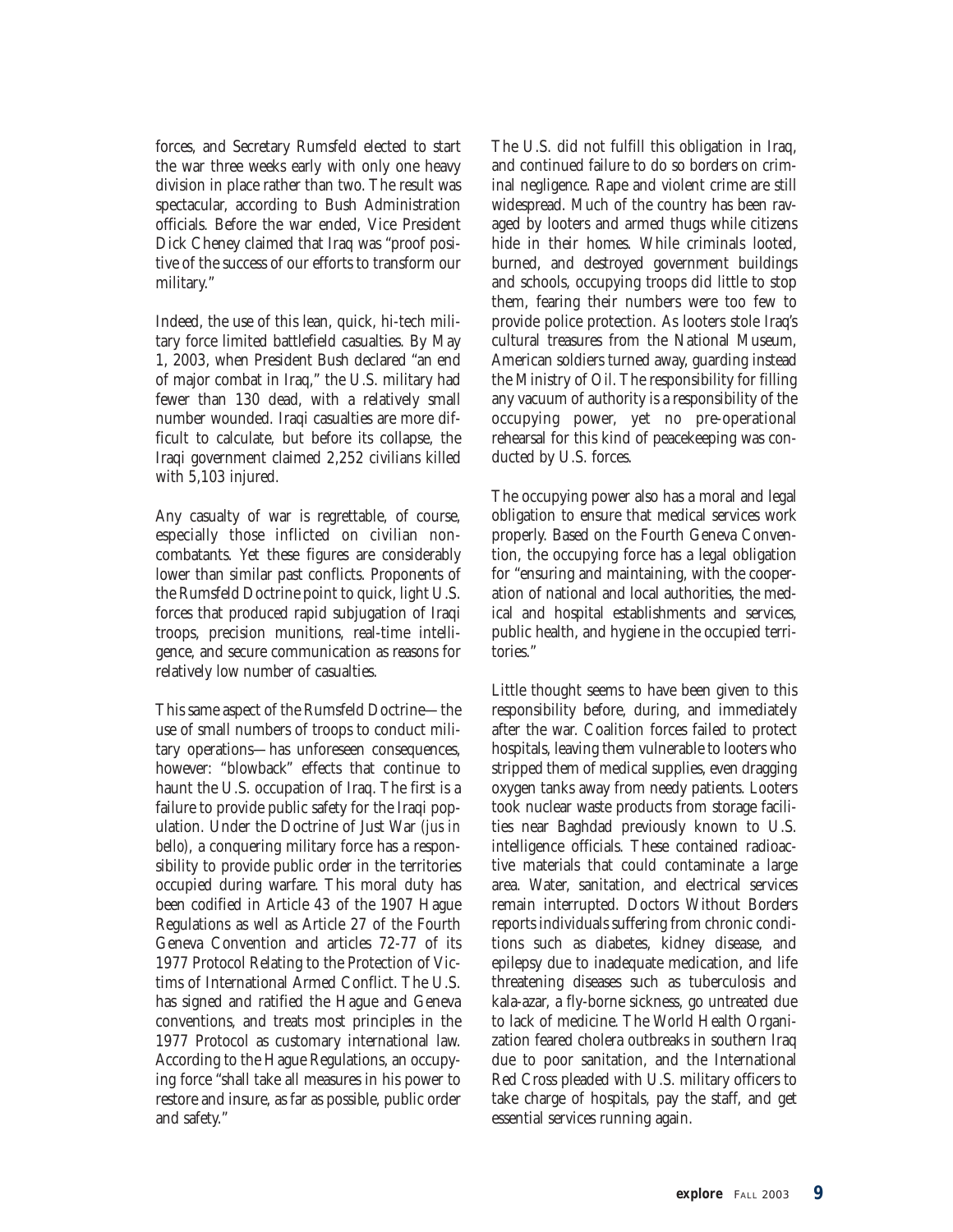These problems in public safety and health are a result of poor planning, inadequate resources, and the limited number of coalition forces available to provide order and care to innocents caught up in the unanticipated results of armed conflict. The Rumsfeld Doctrine may provide the U.S. with a quick and relatively painless means to use armed force for settling political problems, but it seems to care little for the civilians caught in the wake of "shock and awe" violence.

### **Conclusion**

I now understand more clearly why the Jordanian official who talked with me thought that 9/11 "changes everything." That tragic event has made the U.S. government turn its back on nearly five hundred years of international law and moral norms that made the use of force legally and morally permissible for self-defense only, after all other means have been exhausted.

Earlier presidents have deceived the American public about using armed force. Johnson misled us into war in Viet Nam, and Nixon into the massive bombing of Cambodia and Hanoi. Reagan and Bush distorted the threat of communism in Central America to justify intervention in the name of self-defense. Clinton vilified the Serbs, ignoring Muslim and Croatian atrocities to claim that NATO intervention in the former Yugoslavia was morally and legally justified. What changed after 9/11, however, is this administration's attitude that international law and moral norms no longer matter. The U.S. now ignores them simply because we've been attacked by terrorists.

This government may now use armed intervention when any opponent—state or terrorist group—might possess weapons of mass destruction, even without evidence. Its forces can strike when such an entity threatens our nationals individual or corporate—anywhere in the world. It can launch preemptive war when our government has exhausted its own patience in seeking peaceful remedies, whether such attempts are working or not. The result is an agile, imperial giant, willing to take on any state or organization with which it is displeased, regardless of the consequences to international peace, stability, and the well-being of civilians in occupied areas.

Imagine you are a strategic adviser to the government of North Korea, Libya, Syria, or Iran with their values, perceptions, and national interests. Would you counsel surrender to American hegemony? Or would you advise the acquisition of nuclear, biological, or chemical weapons of mass destruction to dissuade U.S. domination and deter preemptive war? Given states' historic drive toward self preservation, their leaders might choose unconventional means to assure their survival. If they do, the Bush and Rumsfeld Doctrines may become "a more clear and present danger" to the U.S. and to the world than the terrorism they seek to defeat.  $*$ 

### **REFERENCES**

Amnesty International. "Iraq: Looting, Lawlessness, and Humanitarian Consequences." www.web.amnesty.org/ library (May 7, 2003).

Alan Averyt. "The Use of Force, Legitimacy and the U.N. Charter." *UNA-U.S.A Global Issues Survey.* Volume 29, Number 1 (Spring 2003).

James Childress. "Just War Criteria." *Moral Responsibility in Conflicts* (Baton Rouge: Louisiana University Press, 1982).

A.J. Coats. *The Ethics of War* (New York: St. Martin's Press, 1997).

Thomas Ehrlich and Mary Ellen O'Connell. *International Law and the Use of Force* (Boston: Little Brown, 1993).

Greg Jaffee. "Rumsfeld's Vindication Promises a Change in Tactics, Deployment." *The Wall Street Journal* (April 10, 2003).

Rahul Mahajan. *The New Crusade: America's War on Terrorism* (New York: Monthly Review Press, 2002).

Gerhard Von Ghlan. *Law Among Nations* (Needham Heights, Mass.: Allyn & Bacon, 1996).



**William James Stover** *Associate Professor, Department of Political Science, Santa Clara University*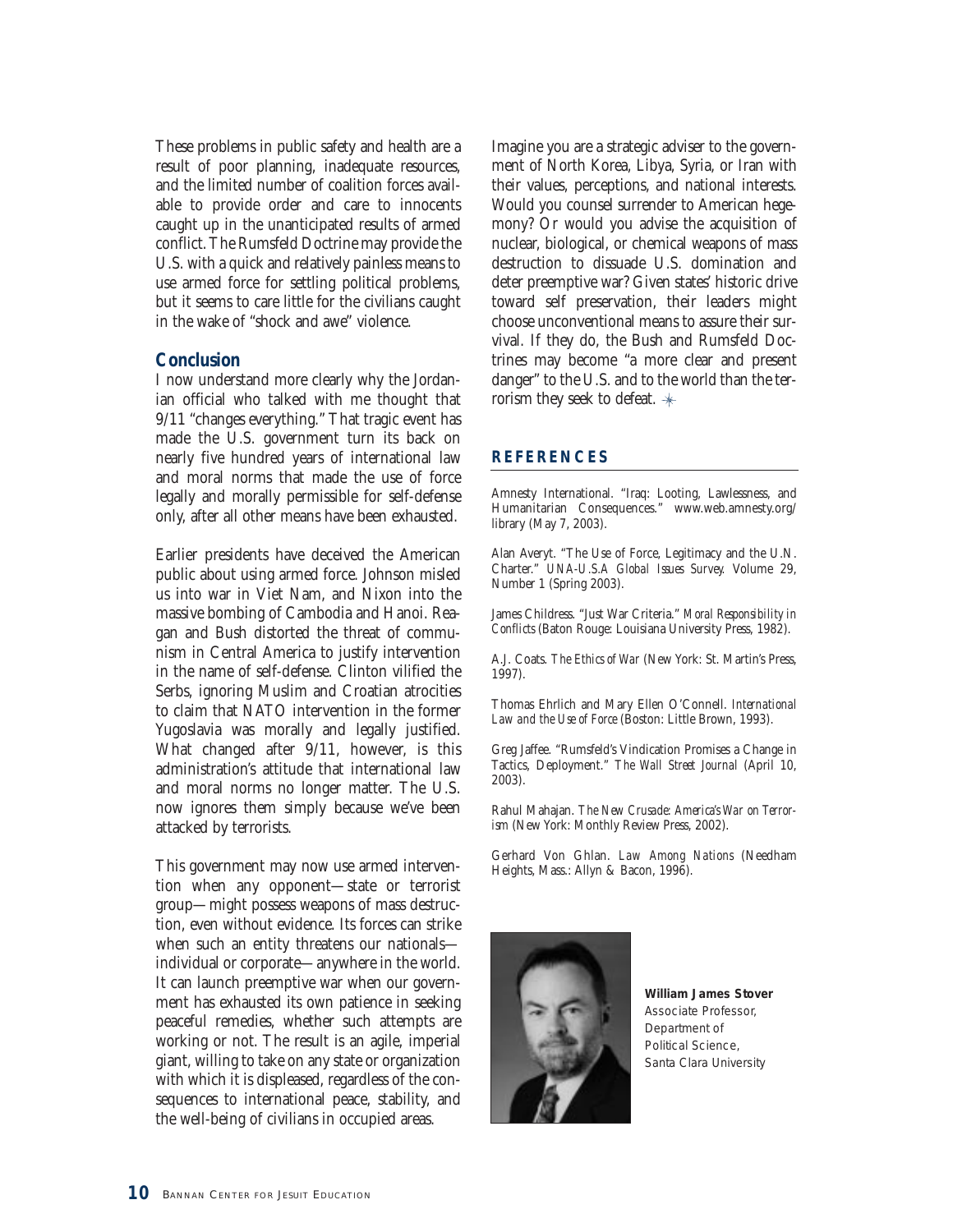

### WHY THEY MATTER IN A POST-9/11 WORLD

### IS IT POSSIBLE TO MOVE FROM FEAR TO FREEDOM?

Terrorism and the threat of terrorism have irrevocably altered our lives. The grief, shock, and anger experienced by many Americans in the aftermath of 9/11 have abated somewhat, only to be replaced by a seemingly permanent sense of unease and fear. In two short years, mainstream national consciousness has weathered an attitudinal transformation from "We are no longer safe" to "How could we ever have thought otherwise?" As we consider our nation's role in world events, we should not ignore the complex effects of national and international counterterrorist responses on people beyond our borders; as we consider our evolution as a constitutional democracy, we should be equally vigilant about the impact of counterterrorist measures on domestic civil liberties.

Civil liberties matter in a post-9/11 world because they enable us to move from fear to freedom; they give us both the ethical space and the analytical tools to balance the goals of liberty and security.

### CHECKS AND BALANCES: STRUCTURAL NECESSITIES TO PRESERVE INDIVIDUAL RIGHTS

Before 9/11, discussions about the need for governmental checks and balances perhaps carried a whiff of the academic and theoretical; now, however, they can be firmly rooted in urgent, ongoing examples of constitutional challenges. The principle underlying the separation of powers among three branches—the legislature, the executive, and the judiciary—is that a delicate balance ensures responsibility, accountability, and oversight. Yet, since 9/11 each of these goals has been undermined.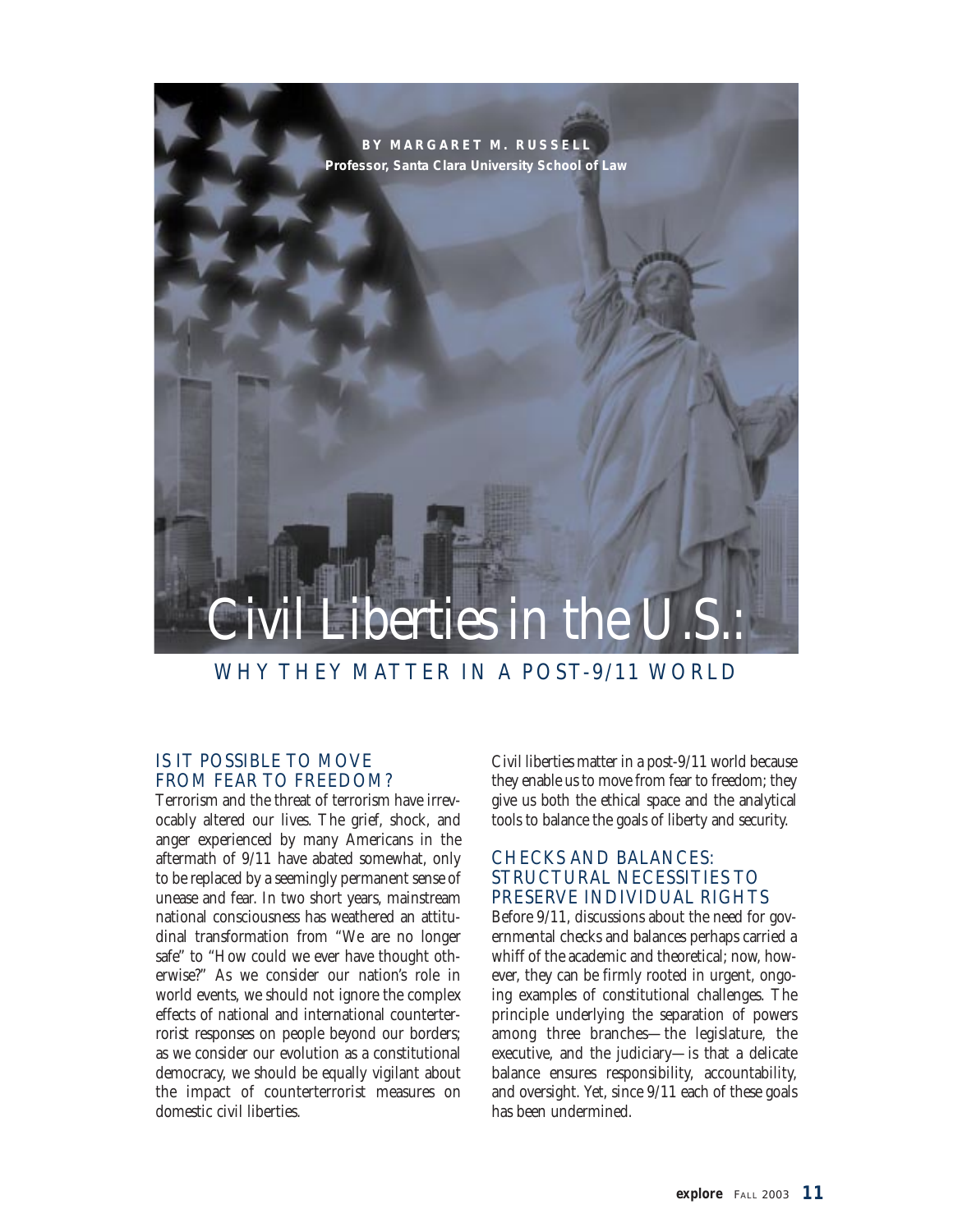**Legislative Responsibility.** In recent years, legitimate concerns about national security and terrorist threats have led to illegitimate exercises of Congressional authority. Unfortunately, such overreaching can sacrifice the preservation of individual liberties in favor of the broad abdication of authority to the executive branch and an accompanying curtailment of opportunities for independent judicial review of executive branch actions.

The USA Patriot Act, passed by Congress and signed into law by the President six weeks after 9/11, is a prime example of why we need checks and balances to preserve individual rights in perilous and fearful times. Understandably, a pervasive sense of urgency fueled the government's determination to act quickly and decisively to combat terrorism. Unfortunately, many of the USA Patriot Act's provisions are simply bad law; they broadly curtail constitutional freedoms with no promise or measures of effectiveness. Particularly at risk are rights guaranteed under the First, Fourth, Fifth, and Sixth Amendments of the Bill of Rights.

**Executive Accountability.** A systemic problem of the USA Patriot Act is its excessive concentration of counterterrorist powers in the executive branch, with few safeguards ensuring any meaningful kind of public accountability. In addition to Section 215, other provisions permit the executive branch, with minimal judicial review, to: conduct electronic surveillance of private internet communications, gain access to student records, and authorize detention of non-citizens and citizens. In proposed new legislation, the Domestic Security Enhancement Act (nicknamed "Patriot II"), executive branch powers would be extended even further to include: the right to obtain credit and library records without obtaining any judicially approved warrant, and the right to prevent disclosure of the identity of any detainee until criminal charges are filed even if the detainee is a U.S. citizen and even if the detention is of long duration.

In addition to the USA Patriot Act and "Patriot II," the Justice Department increasingly relies upon Presidential orders and Attorney General directives to buttress law enforcement powers

### The USA Patriot Act, passed by Congress and signed into law by the President six weeks after 9/11, is a prime example of why we need checks and balances to preserve individual rights in perilous and fearful times.

The most controversial provision to date is Section 215, which permits the federal government easily to obtain a judicial order granting it access to records on clients or customers from libraries, bookstores, doctors, universities, internet service providers, and other public and private entities. This section also prohibits an organization forced to turn over records from disclosing the very existence of the search to their clients, customers, or anyone else. Widely criticized for its overly broad sweep and concomitant threats for freedom of expression, Section 215 is being challenged in court and in Congressional efforts for its repeal. The Justice Department denies that this provision is being used in an unconstitutional manner, but it is the structural deficiency of this mechanism that causes the greatest constitutional concerns.

with no opportunity for public debate. Certainly, in any valid counterterrorist efforts, law enforcement powers and executive branch authority must be strong. However, we should also be mindful of the pitfalls: government suppression of dissent in our recent history includes the Palmer Raids of the 1920s, the "Red Scare" of the 1940s and 1950s, and FBI surveillance of anti-war and civil rights protesters of the 1960s. Internment of United States citizens of Japanese descent was sanctioned through executive orders and U.S. Supreme Court case law. History has taught us that without measured, rigorous standards of transparency and accountability, the President, Attorney General, FBI, and CIA can trample upon the very freedoms of expression and association that they purport to protect.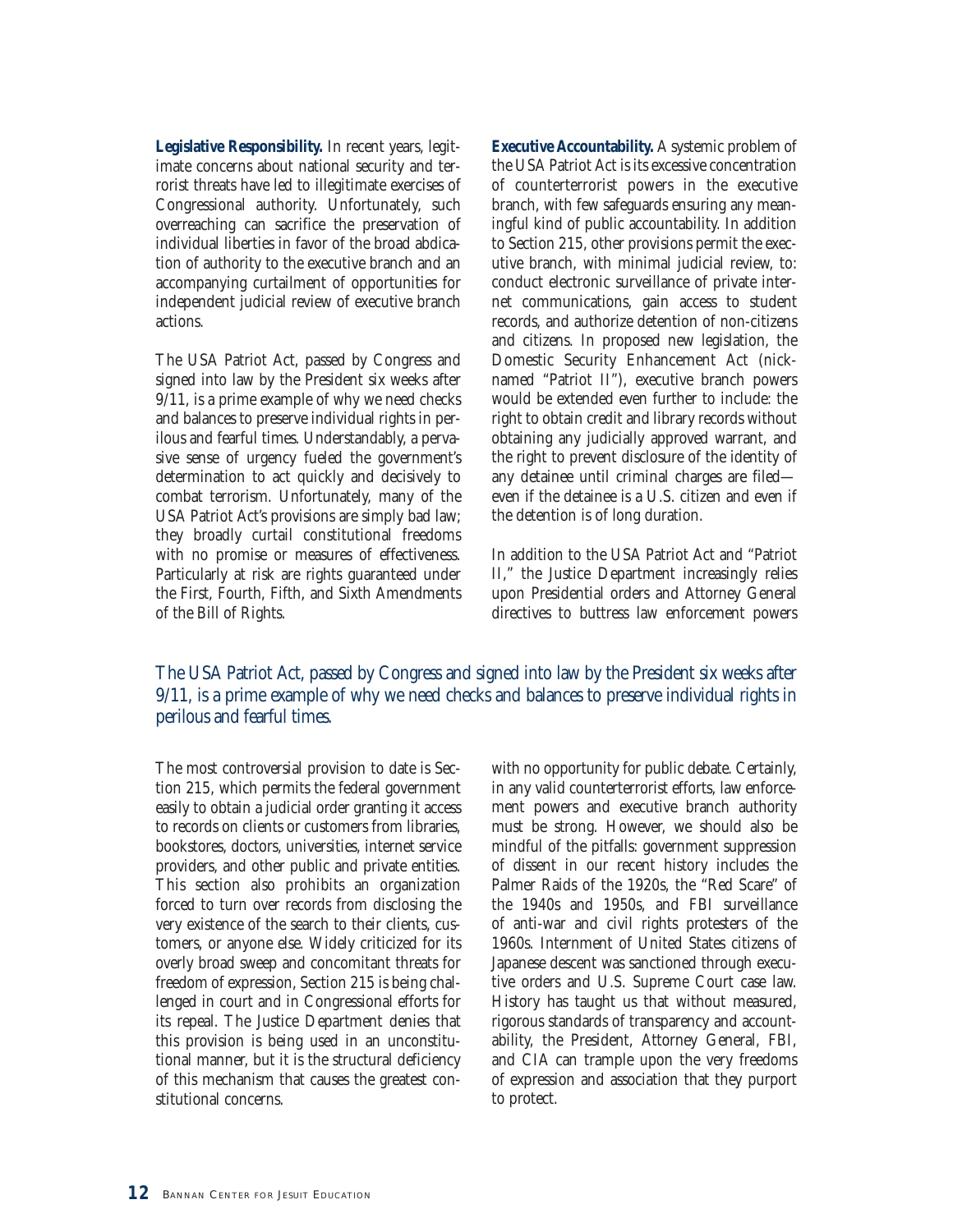**Independent Judicial Review.** The challenge of preserving a searching, vigorous role for judicial review is hardly new. In introducing the Bill of Rights in the first Congress, James Madison noted:

Independent tribunals of justice will consider themselves in a peculiar manner the guardians of those rights; they will be an impenetrable bulwark against every assumption of power in the legislative or executive; they will be naturally led to resist every encroachment upon rights expressly stipulated for in the Constitution by the Declaration of Rights.

Similarly, in Federalist No. 78, Alexander Hamilton described the role of an independent judiciary as follows: "In a monarchy, it is an excellent barrier to the despotism of the prince; in a republic, it is a no less excellent barrier to the encroachments and oppressions of the representative body."

What is new—or, at least, disturbingly different in a post-9/11 world—is the tremendous pressure to take constitutional "shortcuts" by restricting judicial review when it seems timeconsuming, onerous, or, worse yet, when it might yield a result contrary to government objectives. As mentioned above, several provisions of the USA Patriot Act minimize the role of judicial review. This trend reached full force in several statutes passed in the mid-1990s: the Anti-Terrorism and Effective Death Penalty Act, the Illegal Immigration Reform and Immigrant Responsibility Act, and the Prison Litigation Reform Act. These laws, promoted as a part of movement to "streamline" prosecutions, contain explicit "court-stripping" provisions that expedite prosecutions by eliminating the role of an independent judiciary. Yet, constitutional history underscores the need for court review as the only possible avenue for dispassionate, nonpartisan balance. The judicial branch would have little meaning if the President and Congressional majorities—of any era—could bring about laws that simultaneously abrogate individual liberties *and* deny individuals the opportunities to bring court challenges to those laws.

### PRESERVING SECURITY AND FREEDOM

Increasingly, concerns about the infringement of individual rights transcend stereotypical assumptions about "liberal vs. conservative" ideologies. People concerned about national security in the preservation of a democracy are concerned as well about the values of openness and accountability that are necessary characteristics of a constitutional democracy. In a bipartisan report issued in February 2003 by the Senate Judiciary Committee, members criticized the Justice Department and the FBI for their failure to submit to congressional oversight. As of September 2003, over 140 governments, including three states, have passed resolutions opposed to the USA Patriot Act's infringements on civil liberties. In August 2003, the U.S. House of Representatives produced a strong vote forbidding the Justice Department from spending funds to carry out the Patriot Act's controversial "sneak and peek" provision, which authorizes federal agents to conduct secret searches of homes and businesses.

As we move from fear to freedom, we can be guided by the principles of the Bill of Rights. As U.S. Supreme Court Justice Robert Jackson wrote:

The very purpose of the Bill of Rights was to withdraw certain subjects from the vicissitudes of political controversy, to place them beyond the reach of majorities and officials, and to establish them as legal principles to be applied by courts.

Yes, the post-9/11 world is tragically, irreversibly changed. But our principles of freedom and equality need not be.  $*$ 



**Margaret M. Russell** *Professor, Santa Clara University School of Law*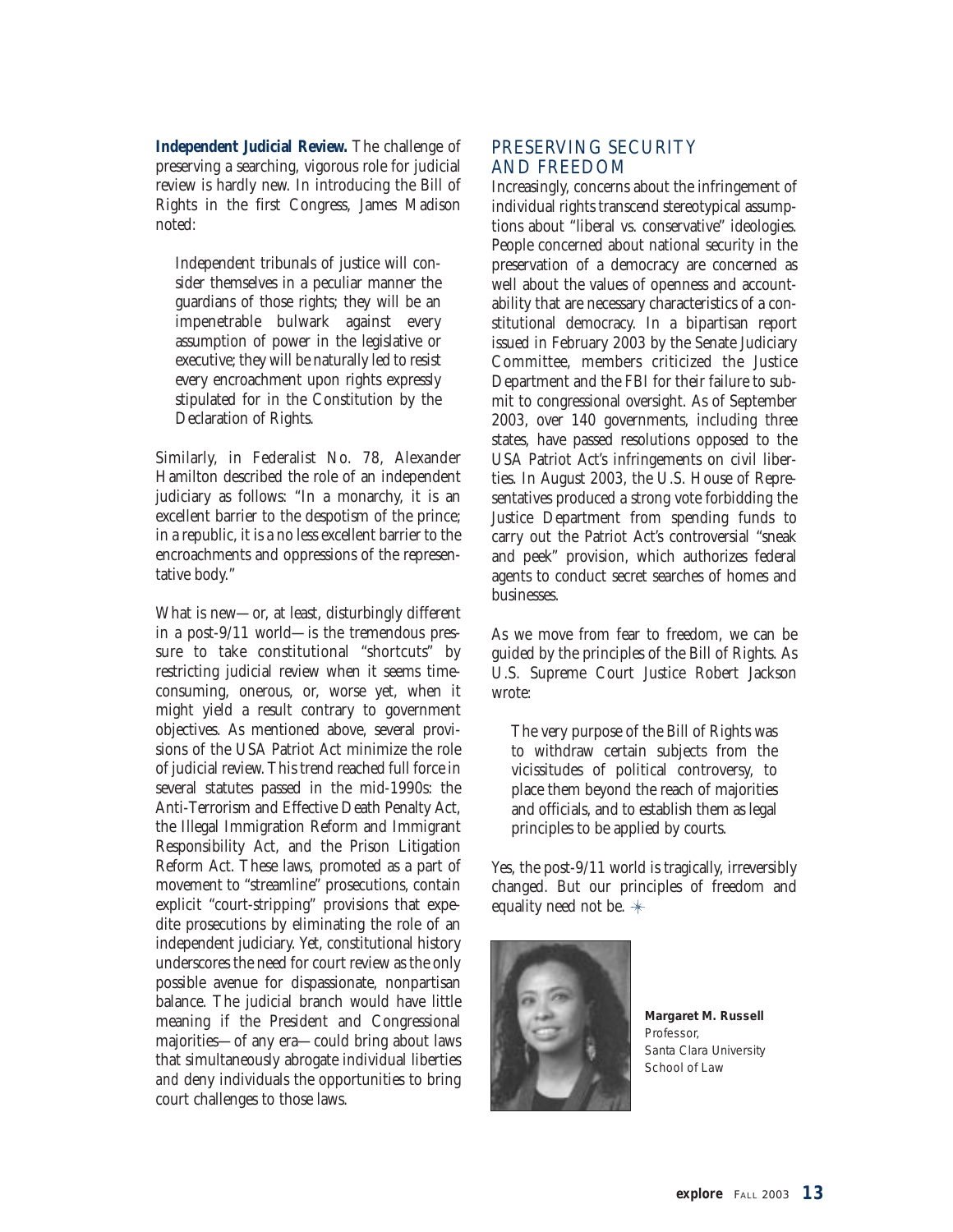# THE. CONSEQUENCES OF WAR: Iraq, a Case Study

The history of modern Iraq has been shaped by three political-economic factors:<br>
international trade in the Persian Gulf and Indian Ocean, a territorial buffer<br>
against Russian expansion, and the development of the petrole international trade in the Persian Gulf and Indian Ocean, a territorial buffer against Russian expansion, and the development of the petroleum industry. The became absorbed by protecting and/or controlling western Asia and northern Africa. Beginning in World War II, the region has developed as one of the most significant foci of U.S. foreign policy, and every presidential administration from 1944 to the present has been directly involved in shaping economic and political conditions there. Lest Republicans feel unjustly attacked in the current circumstances, it should be pointed out that the policy of U.S. expansionism in west Asia was formulated by George W. Kennan during the administrations of Franklin Roosevelt and Harry Truman. President Dwight Eisenhower sent troops to Lebanon to assist the British in efforts to oppose a military *coup d'etat* in Iraq in 1958, and every subsequent administration was directly involved in the economic and political affairs of several countries, including Egypt, Israel, Saudi Arabia, Iraq, and Iran, the latter three among the most significant suppliers of petroleum. It was openly accepted policy that military intervention would be used if U.S. national interests were threatened.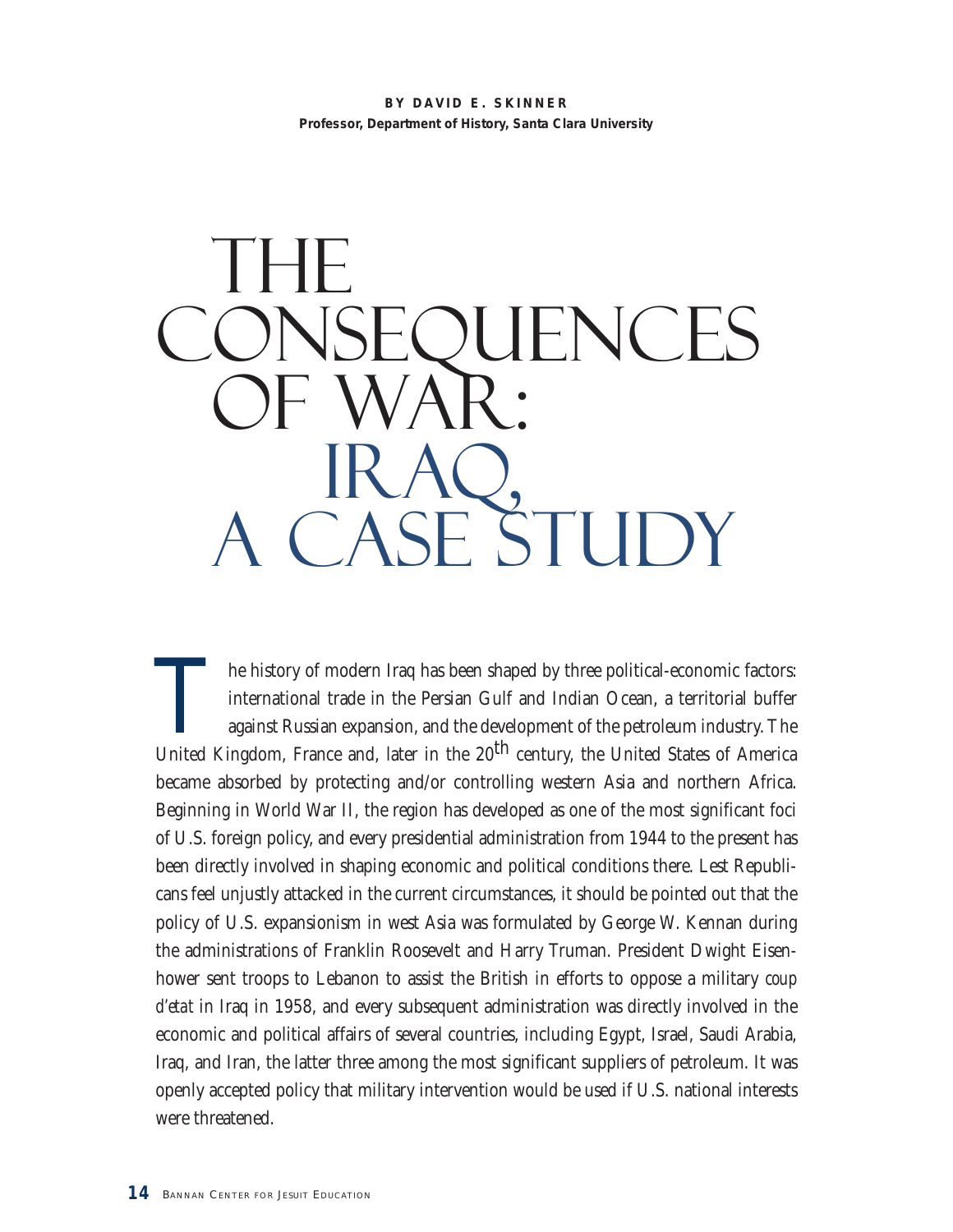### **Were there weapons of mass destruction?** Evidently not, at least not in significant amounts and not ready to be used in battle, as indicated in the UN inspectors' reports.2

After Saddam Hussein became dictator of Iraq in a "palace coup" in 1979 and invaded Iran, U.S. policy tilted toward Iraq in an effort to undermine the Khomeini regime in Iran, and throughout the 1980s, the U.S. played a balancing game so that neither Iraq nor Iran would emerge as victors. A primary consequence of the war was that both countries were economically devastated, but the U.S. and several other nations in NATO continued to give support to the Hussein dictatorship until Iraq occupied Kuwait in 1990. Even then the official U.S. policy was to control, rather than destroy, the Hussein regime. The U.S. thrust toward Baghdad was halted, and uprisings by the Kurds in the north and *shi'ah* forces in the south were not given support. After 1991 a war of attrition through United Nations inspections, international sanctions, and periodic bombing by the U.S. kept Iraq militarily weak and economically devastated. However, some members of the first Bush administration, notably Dick Cheney and Paul Wolfowitz, were strong advocates of removing Saddam Hussein. In 1992 Wolfowitz prepared a study for Cheney in which he outlined the fundamental reasons for invading Iraq and reshaping its political and economic institutions. Securing access to Iraq's petroleum reserves was given as an important reason for intervention.1 Indeed, plans for invasion continued to be formulated during the Clinton administration and bombing in the "no-fly zones" intensified from time to time. However, it was the formation of the second Bush administration with Dick Cheney as vice president and Paul Wolfowitz as assistant secretary of defense, together with the terrorist attacks on September 11, 2001, that set in motion the already prepared plans for invasion. Bombing was intensified during summer 2002 to destroy air defenses and military installations, and the final preparations for invasion were made that September. The return of U.N. weapons inspectors, supported by several members of the Security Council and other U.N. members, was essentially a sideshow that produced a massive propaganda barrage by the U.K. and U.S. administrations.

Were there weapons of mass destruction? Evidently not, at least not in significant amounts and not ready to be used in battle, as indicated in the UN inspectors' reports.2 Was Iraq an imminent threat to the United States or to countries in the region? Based on the types of mainforce military resistance to the invasion one must conclude that Iraq was poorly prepared to wage war, and immediate neighbors such as Iran, Turkey, Syria, Jordan, and Saudi Arabia expressed no fear of attack and (except for Jordan) did not support the U.S. invasion. Did Iraq support al Qaeda or similar militant Muslim organizations? Here the evidence clearly indicates that Saddam Hussein, a secular socialist, was considered an enemy of Islam by these groups, and their intention was to subvert and destroy his regime.3 This the U.K. and the U.S.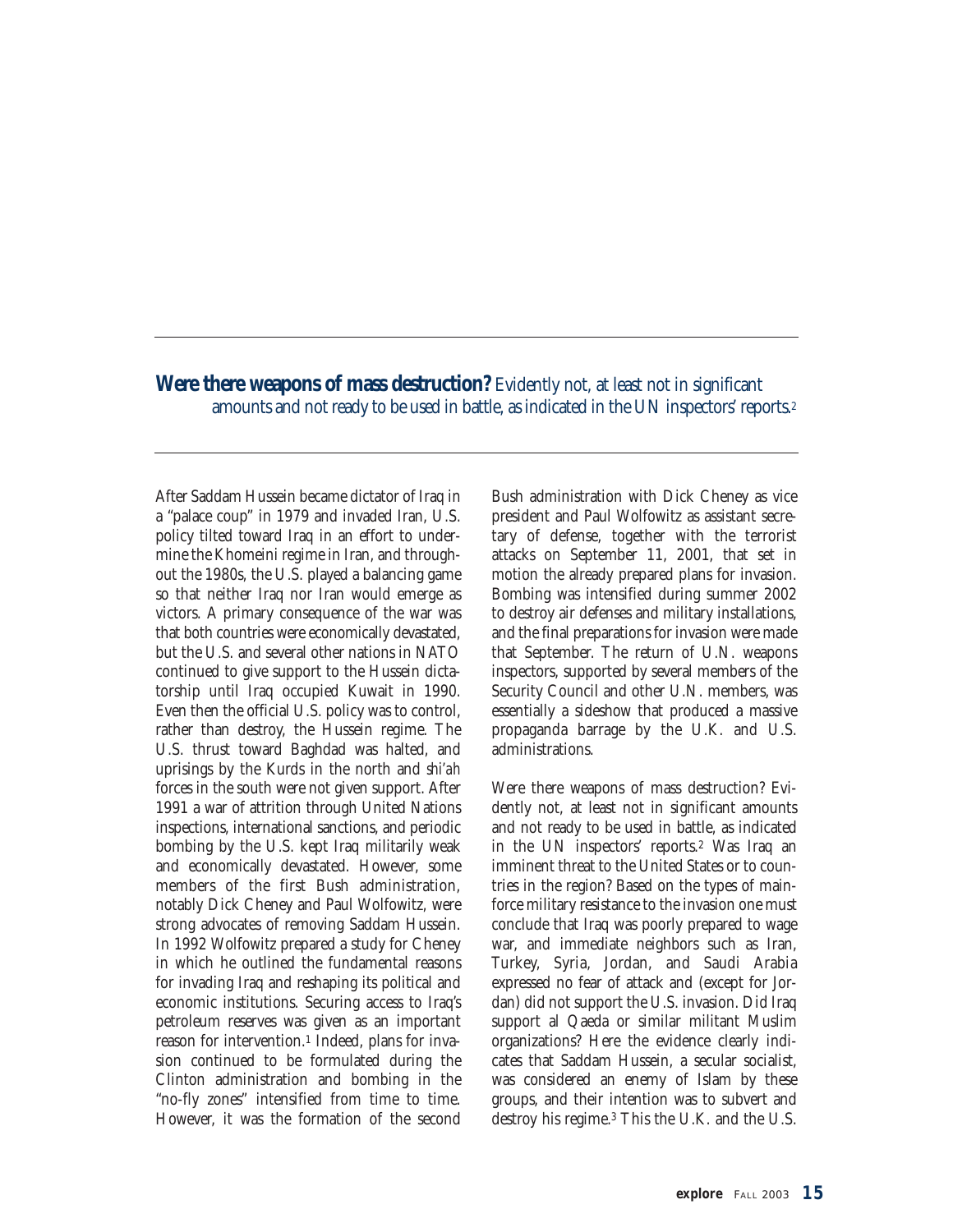### **Wars have intended, foreseeable, unintended, and unforeseeable consequences.**

Certainly, they are violent and intend to destroy infrastructure, people, and institutions, but—no matter how many "smart" bombs or missiles are used—the amount of destruction and the consequences of that destruction are not foreseeable.

did accomplish, and they are now an occupying force held responsible for their actions by international law. At this point we arrive at the central theme of our analysis. Wars have intended, foreseeable, unintended, and unforeseeable consequences. Certainly, they are violent and intend to destroy infrastructure, people, and institutions, but—no matter how many "smart" bombs or missiles are used—the amount of destruction and the consequences of that destruction are not foreseeable. Human beings are not always smart or insightful, and passion overwhelms reason. Just because Donald Rumsfeld appears cool and collected on television does not make him a reasonable person.

The widespread perception by West Asians, based on previous United States activities in the region and based on the 2003 invasion and its aftermath, is that these actions are driven solely by self-interest and imperialist goals. Americans have the unfortunate opinion that we are well informed and "foreigners" are poorly informed. I have done considerable research in villages in West Africa and have discovered that their residents are often better informed about world affairs than many of the students in my courses. The U.S. tendency to support corrupt dictators and suppress popular, nationalist movements as in the overthrow of prime minister Mossadeq and the reinstatement of the Shah in Iran in 1954—has devalued U.S. political currency in the region. When the U.S. failed to gain any substantial support for an invasion and had no credible plan for post-invasion administration and security, perceptions of self-interest, arrogance, and imperialism were reinforced. Arabs have a realistic and detailed view of the war and the postwar period through regional television, radio, and Internet sites. They know about the U.S. use of weapons of mass destruction, the targeting of civilian infrastructure and residential areas, the lack of interest in the number of civilian deaths and injuries,<sup>4</sup> poor postwar security and slow reconstruction,<sup>5</sup> the awarding of lucrative contracts to politically connected U.S. corporations, and the creation of prison camps to house, interrogate, and mistreat Iraqis swept up in raids or who were going about their daily business. These developments have produced widespread anger, resentment, resistance, and rebellion in many areas of central and southern Iraq. In part this accounts for the random and organized attacks on British and American troops, on Iraqis who cooperate with the military administration, and on public facilities. An ironic and unintended consequence of the war has been an influx of fighters from militant organizations who use terrorist tactics to oppose the occupation.6

George W. Bush declared on May 1 that major combat had ended. Most Iraqis were expected to welcome their liberation, political stability and democracy would be promoted in West Asia, and the war against terrorism would be enhanced. None of these projections are proving to be true. The Syrian government has been affronted by U.S. accusations of development of weapons of mass destruction and harboring Baath leaders, Turkey is concerned about the creation of a Kurdish state in the north, Iran and many European states are angry about the soft treatment of *mujahideen al-khalq*, an Iraq-based terrorist organization dedicated to the overthrow of a democratically elected government. A significant consequence of the war is the development of well-organized *shi'ah* opposition groups who had been suppressed under Saddam Hussein's dictatorship. The *shi'ah* comprise more than 60 percent of Iraq's total population and are led by three prominent families who are planning to rejuvenate educational and religious centers and to promote Islamic based political institutions. On a global scale there has been no diminution of terrorism. There exist dozens of "*al-qaeda,*" small, efficient and dedicated organizations that feed on the conditions created by the U.K. and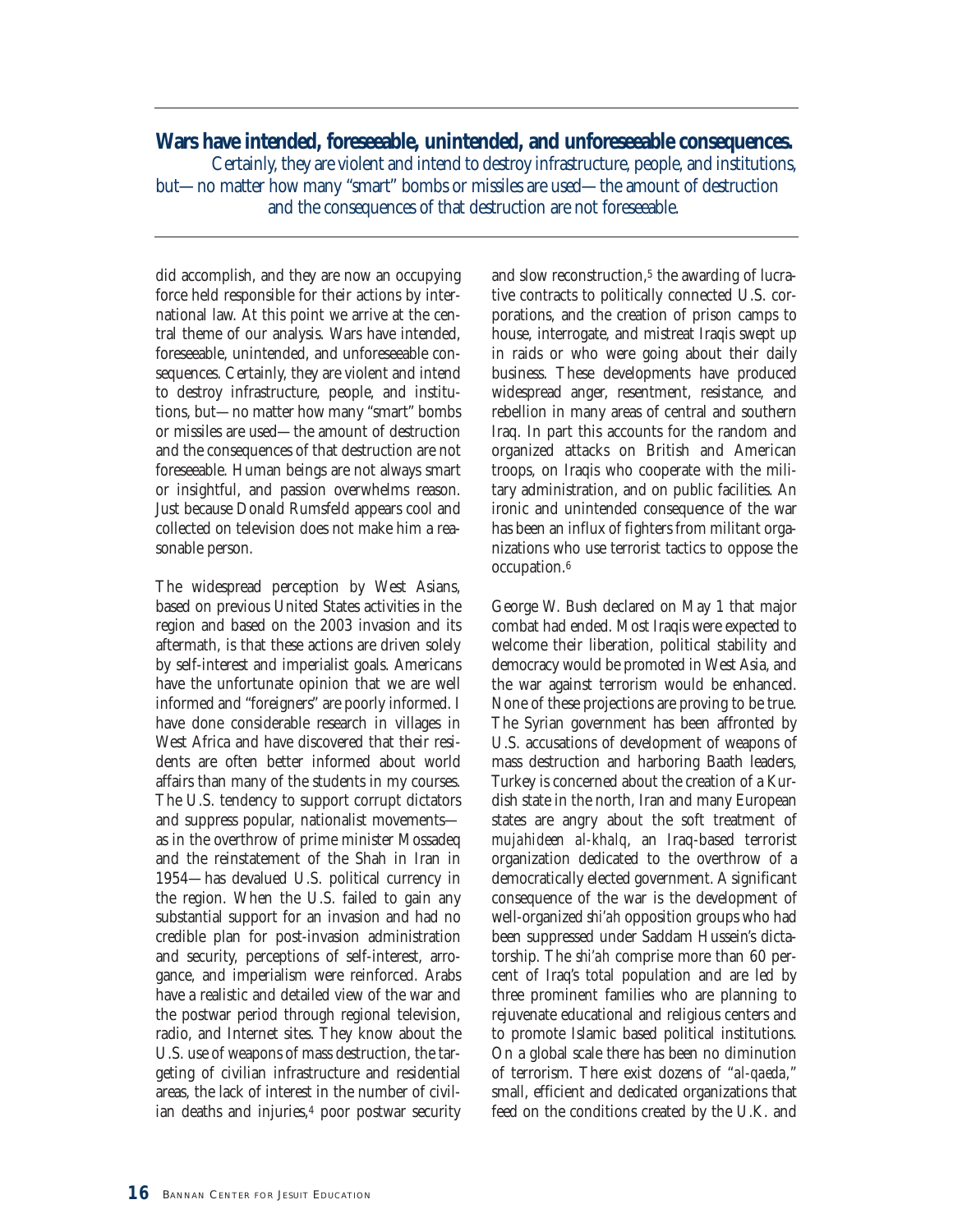### **Every gun that is made, every warship launched, every rocket fired,**

signifies in the final sense a theft from those who hunger and are not fed, those who are cold and are not clothed.<sup>8</sup>

—DWIGHT DAVID EISENHOWER

the U.S. in Iraq. In addition, the U.S. economy has been compromised by the cost of the war,<sup>7</sup> global economic recovery has been retarded, and U.S. relations with the European Union, Russia, China, India, and many important countries in the "Third World Bloc" have been undermined. In an era of so-called globalization the invasion and its postwar developments have produced serious reservations about U.S. motives and plans for future operations. True globalization only will develop through mutual respect for cultural values, institutions, and philosophies and by creating cooperative programs that benefit all societies.

I will conclude this article with a statement by Dwight David Eisenhower in 1953:

*Every gun that is made, every warship launched, every rocket fired, signifies in the final sense a theft from those who hunger and are not fed, those who are cold and are not clothed.8*

### **ENDNOTES**

1. Paul Wolfowitz, "Draft: Defense Planning Guidance." Department of Defense, 1992. Refer also to www.newamericancentury.org for a forthright analysis of the reasons for U.S. expansionism in the 21<sup>st</sup> century. Cheney, Rumsfeld, and Wolfowitz, among several others in the second Bush administration, have been active in this organization, which was founded in 1997.

2. Weapons of mass destruction (WMD) were used in the war—by the United States. Cluster bombs, chemical/fuel bombs (known as napalm during the war against Vietnam), and depleted uranium-clad shells are classified as WMD by the United Nations, by non-governmental organizations, and by science research institutions.

3. For analysis of reasons for the invasion refer to Martin Kettle, "America Wanted War," *The Guardian,* London (July 16, 2003); Eric Hobsbawm; "America's Imperial Delusion," *Le Monde diplomatique*, English language version (June 2003); William Dalrymple, "Who Is the Real Enemy?" *The Observer Review,* London (July 20, 2003); Review of *al-Qaeda: Casting a Shadow of Terror* by Jason Burke.

4. The U.S. government denies any interest in civilian casualties. Although there will never be an accurate accounting of civilian casualties, various news and non-governmental sources have compiled reasonable estimates of between 6,000 and 8,000 dead (www.iraqbodycount.net).

5. The use of soldiers trained for aggression and not police work, the lack of translators, the mass dismissal of Iraqi police, and the purge of Baath party bureaucrats have contributed greatly to poor security and chaotic conditions. An excellent study of the costs and consequences of U.S. foreign and military policies since World War II is *Blowback* by the distinguished political scientist Chalmers Johnson. A fine analysis of the current situation in Iraq has been written by Max Rodenbeck, "The Occupation," *The New York Review of Books*, Vol. 50, No. 13 (August 14, 2003).

6. Neil MacFarquhar, "Rising Tide of Islamic Militants See Iraq as Ultimate Battlefield," *New York Times* (August 13, 2003).

7. In addition to the dollar costs of the war and reconstruction there is a human cost. Many members of the military in Iraq and their families are beginning to speak out about their conditions in Iraq, the length of their tour, and the lack of a well developed, long-term plan before the start of the war (www.mfso.org); also H. D. S. Greenway, "Fire Rumsfeld and Wolfowitz," *International Herald Tribune*, (July 18, 2003).

8. Eisenhower speech, April 16, 1953, Washington D.C., to the American Society of Newspaper Editors. It is also important to recall that upon leaving the presidency in 1961 Eisenhower warned United States citizens about the creation of a "military-industrial complex," a situation that unfortunately has come to pass. He said, "In the councils of government, we must guard against the acquisition of unwarranted influence, whether sought or unsought, by the military-industrial complex. The potential for the disastrous rise of misplaced power exists and will persist. We must never let the weight of this combination endanger our liberties or democratic processes." The entire speech is printed in *Public Papers of the Presidents*, Dwight D. Eisenhower, 1960: 1035-1040.



**David E. Skinner** *Professor, Department of History, Santa Clara University*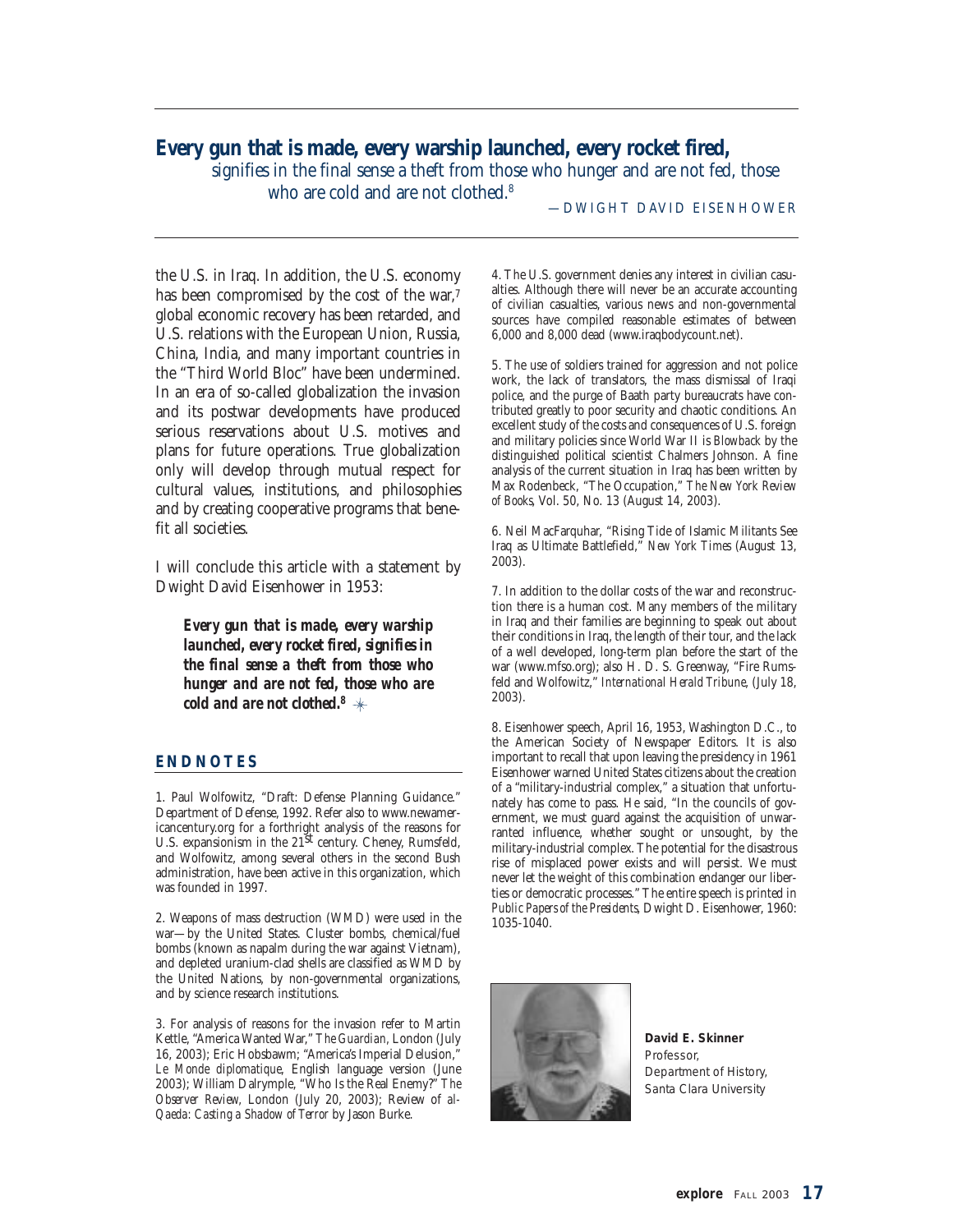### A DIALOG:



*Editor's Note: This conversation took place on June 2, 2003. What follows is an edited version of the transcript.*

SPOHN: Until about a year ago the predominant post-WWII strategy for the U.S. was containment and deterrence, which were the two pillars of American foreign policy during the whole Cold War. Now, the new U.S. strategic document that came out last fall essentially says that the U.S., as the only superpower in the world, has a special responsibility and that it can act unilaterally and even preemptively to prevent attacks on its interests. One could say that the Iraq war was the beginning of this. Has the war on terror changed the official rules of the game? What are the moral implications of that change of strategic posture?

MEYER: I think unilateralism is a vice because it does not allow for building community. Assuming that a global community represents international concern for human rights and other reasonable goals, you just can't build those things unilaterally. Is an imperial U.S. ruling the world a good thing or a bad thing? I think it is pretty clearly a bad thing if you are trying to form certain kinds of communities. You don't build a community from the top down. Communities require genuine engagement with others. Yet that is not the way unilateralism works.

RAVIZZA: I think it is important to see that the National Security Strategy of 2002 has seeds that go back at least ten years to the Defense Planning Guidance that Paul Wolfowitz took the lead drafting in 1992. That draft put forth many of the concepts that are now contained in the Bush Doctrine. In particular, it argued that with the end of the Cold War, a policy of containment was outdated, and it stated that the U.S. should now be willing to take preemptive action to protect itself and maintain its status as the sole, dominant world power. The draft of the Planning Guidance was leaked to the *New York Times* and the *Washington Post*, and there was such an outcry that President Bush backed away from it. But Wolfowitz and company continued to promote this new approach to foreign policy. When you see many of their ideas finally adopted ten years later in the National Security Strategy of 2002, you realize that really this is a doctrine that has been in search of a justification. And the justification was Sept. 11.

SPOHN: Why is that doctrine morally suspect? Someone could say, "We have been good guys in the world. The American dream is the best thing that could happen in the world."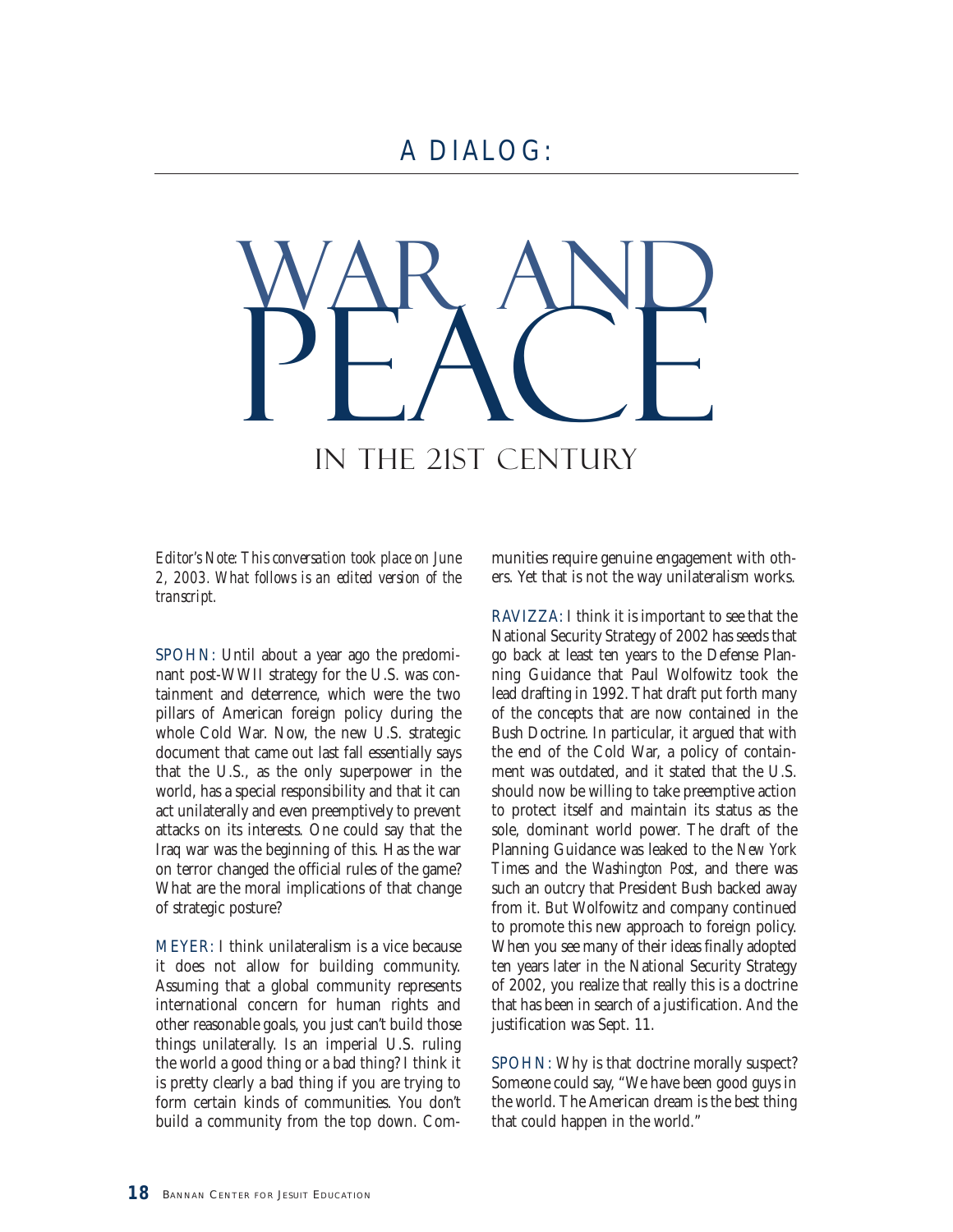PARTICIPANTS: (all from Santa Clara University)

**Jane Curry,** *Professor, Department of Political Science*



**Mike Meyer**, *Professor and Chair, Department of Philosophy*

**Mark Ravizza,** *Associate Professor, Department of Philosophy*

RAVIZZA: The problem for me is posed by the Just War theory as it comes out of the Christian Tradition. Within that tradition there has always been a regulative ideal of non-violence. According to this tradition, violence should be a last resort and should only be used as a defense against aggression. To paraphrase Augustine, war is always at best a tragic necessity.

In contrast, what we now see is a willingness to use violence not just as a response to aggression, but as a means to prevent aggression. The idea is that because terrorists are now operating in secret and we cannot see them amassing forces on our borders, it is necessary to loosen the traditional constraints of Just War theory. According to the Bush Doctrine, violence may be used not simply to respond to actual attacks, but even to prevent possible ones.

DECOSSE: I think the question of violence itself is an important aspect of our discussion. For instance, the Vatican has increasingly said that war is always a failure, although they have said this while continuing to affirm, in some instances, the validity of Just War theory. An important part of the Vatican's judgment that war is always a failure is a judgment about the destructive—both physically and morally nature of violence itself. What does violence do to the person who carries it out? What does it do to the person on the receiving end? Is violence itself a neutral moral or philosophical category? I was looking at some work by James Turner Johnson, an important just war theorist. He speaks of violence in a much more morally neutral way than does the Vatican.

CURRY: The strategy of preemption or prevention clearly fits this historical period when the U.S. has won the Cold War without really doing anything. It has seemed, as a result, that our values are the best. Our interest in prevention is ironic, because what we are really looking at is the first time that human rights have been a justification for war, but we claim the right to judge others. The U.S. wants to impose *our* definition of human rights. Our definition includes some of the rights that we don't live up to. If you impose them from outside, it is very difficult to get people to observe them. So we are not creating a world culture of human rights. Violence

**David DeCosse,** *Director of Campus Ethics Programs, Markkula Center*

**Facilitator, William Spohn,** *Professor, Religious Studies Department, and Director, Bannan Center*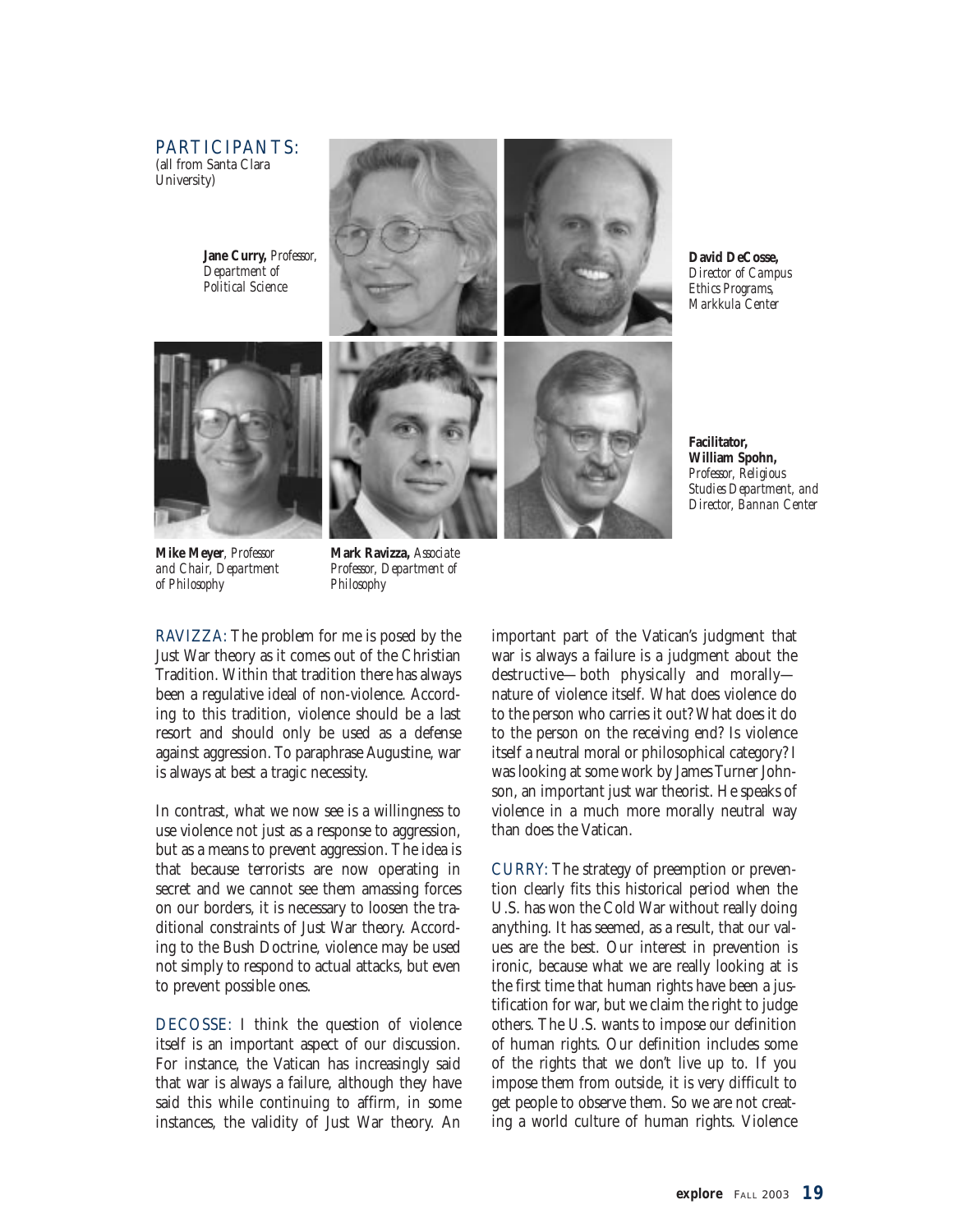becomes the way to impose human rights or human rights violations become justifications for violence.

SPOHN: The Just War theory is prefaced on sovereign states that are in dispute, who have assets, who have armies, and who have identifiable territory. Now we are dealing with these so-called non-state actors who don't have territory, who don't have identifiable assets, for the most part, and who have not affirmed any sort of international agreement, for example, the Geneva Convention. Has the international order slipped from a relatively regulated framework of the Cold War back into a kind of Hobbesean

"state of nature"1 where it is a war of all against all and there really are no rules?

RAVIZZA: President Bush has defined this war as a war against evil, and in particular against terrorism that can take a variety of shapes. Our enemies are not only terrorists but also any nation that harbors terrorists. This claim allows us, potentially, to expand the war in all sorts of ways. But are we expanding it in ways that are responding to actual threats against our national security? Or, are we expanding it in ways that promote our own self-interest?

These are two very different questions. The 2002 National Strategy document makes it quite clear that U.S. is the sole judge of the legitimacy of its use of preemptive force. Yet isn't it morally dangerous to deny that a neutral, multinational source could help judge whether a preemptive use of power is appropriate? One of the things we have learned is that power corrupts and absolute power corrupts absolutely. If we say that as the dominant world power we are the only ones who can judge our own use of preemptive force, then are we setting ourselves up for a terrible moral tragedy?

DECOSSE: I think the national security strategy is, in effect, a doctrine in search of a cause. Among other weaknesses of the document, I think its assertion that rogue states and terrorism are pretty much the same issue is not in fact correct. Just War criteria apply differently to the pursuit of al Qaeda than to the situations with Iraq, Iran, and North Korea. Part of the problem here is the "over-moralization" behind the Bush policy. Under the influence of the false certainty behind the language of evil, some important rational distinctions have been lost about how Just War criteria are to be applied and about the need for evidence to justify military action.

SPOHN: I think the people who authored that '92 document were full of regret that they didn't

> finish off Sadaam. And, I think there are ways in which this second Gulf War was the unfinished business of the first Bush administration by the same foreign policy team.

> RAVIZZA: Let me try to take their side for a moment. I think they felt that we had been constrained in that first Gulf War by an outdated Just War theory, and so we decided not to go to Baghdad and not to remove Sadaam Hussein. But some in the Bush Administration feel that this decision was a mistake, and that we are still living with the difficult aftermath of this mistake. The

inability of the U.N. to enforce weapons inspections in Iraq has simply fed this sentiment, and led people to doubt whether multinational organizations like the U.N. can be effective.

CURRY: But we haven't found any weapons of mass destruction, which would suggest that what the U.N. was doing likely had some effect.

SPOHN: From 1989 to 2002 there was a 13 year window when both the first Bush administration and the Clinton administration voluntarily pursued multilateralism. And now with globalization, the reality of American military power makes voluntary multilateralism superfluous. Next year we will spend more on our military

order slipped from a relatively regulated framework of the Cold War back into a kind of Hobbesean "state of nature"1 where it is a war of all against all and there really are no rules?

Has the international

—WILLIAM SPOHN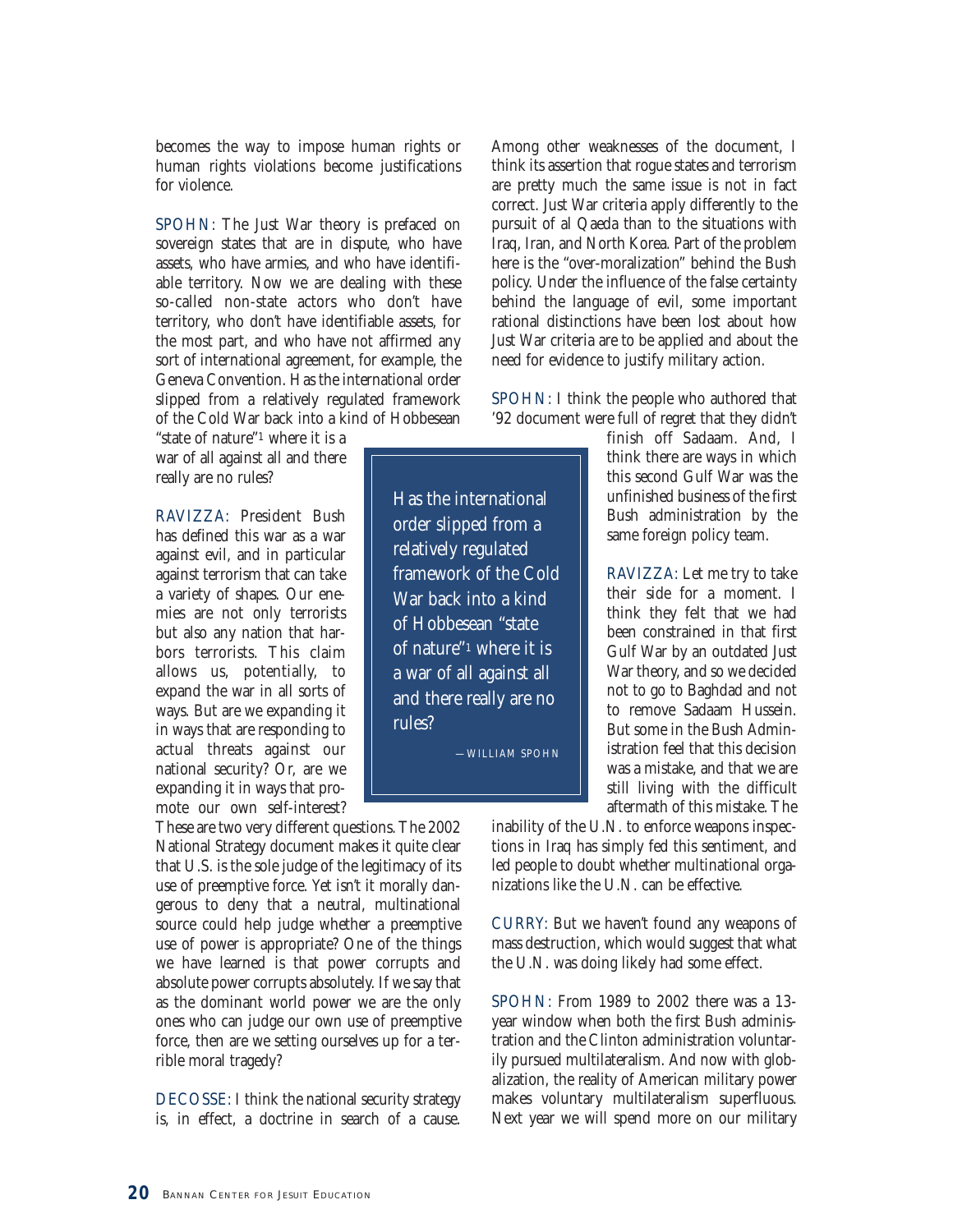budget than the rest of the world put together— \$400 billion. There is no one to challenge us.

RAVIZZA: The economics raise a moral question. And our commitment to military spending is not a new trend. In 2002, the U.S. and its allies spent \$548 billion on their military budget. In comparison, the "Axis of Evil" spent \$12 billion; China spent \$42 billion; and Russia spent \$60 billion. Even adding these latter three budgets together, the U.S. and its allies still were spending \$434 billion more on defense. Is that really necessary? If you look at our own federal budget in 2002, we were spending \$343 billion on the military. In contrast, \$39 billion was

allotted for children's health, \$34 billion for K-12 education, \$6 billion for Head Start, and \$1 billion for world hunger. That means we were spending \$263 billion more on defense than on all these other programs. So the price of this kind of military dominance is steep. And the dollars that we spend to be the dominant world power are dollars that we are not spending on other needs at home and abroad.

SPOHN: So what moral guidelines from the Just War theory apply in the war on terrorism? Are there canons of

Just War that ought to be observed as ways of limiting the resort to violence and the damage of violence even in a war on terror?

MEYER: I don't see why "last resort" and "proportionality" don't still have a lot of relevance. It seems to me you don't go out and kill people, including completely innocent civilians, unless it is the very last thing that you need to do to protect yourself. And then you have got to have a sophisticated sense of what counts as protecting yourself. Not looking at the unintended but predictable consequences of this kind of unilateral violence in terms of al Qaeda recruitment or other kinds of nefarious activities is insane.

CURRY: I am not an ethicist or a theologian but it seems to me on a practical basis those considerations are difficult when you are looking at a nation-state versus an enemy you cannot see or define. We have managed to embody the whole enemy as Sadaam Hussein or Osama bin Laden. But there are lots of people involved, and our actions in many military and non-military conflicts encourage, justify, or trigger their violence.

DECOSSE: There is a disconnect when I think of 9/11, because preemptive military action would not have stopped it. In using the Just War theory in light of terrorism, we would militarize the response way too much. The people who are

> aligned with the Bush Administration want to greatly restrict Just War criteria to "just cause," "right intention," and "legitimate authority." And, they stop right there. That obviously would permit the use of violence to a far greater degree.

> RAVIZZA: It is essential to appreciate that the rules for Just War cannot be understood apart from the interpretive tradition of the people who are applying those rules. Let me contrast two such interpretive traditions. On the one hand, you have a Christian tradition out of which

thinkers like Augustine and Aquinas developed Just War thinking. In that tradition there is a regulative ideal of non-violence based on the command to love your enemy and your neighbor as yourself. This law of love is the presumed starting point of any deliberation. If you are applying Just War theory out of this kind of interpretive tradition, the assumption is that any use of violence is a tragedy. And when you evaluate something like "proportionality," you are not simply considering what is going to be the proportion of good to evil in a particular act of violence, you must take into account the whole aftermath of war. If we apply this to the current conflict in Iraq, we should not simply ask, "Do we have some narrow justification for using vio-

The price of this kind of military dominance is steep. And the dollars that we spend to be the dominant world power are dollars that we are not spending on other needs at home and abroad.

—MARK RAVIZZA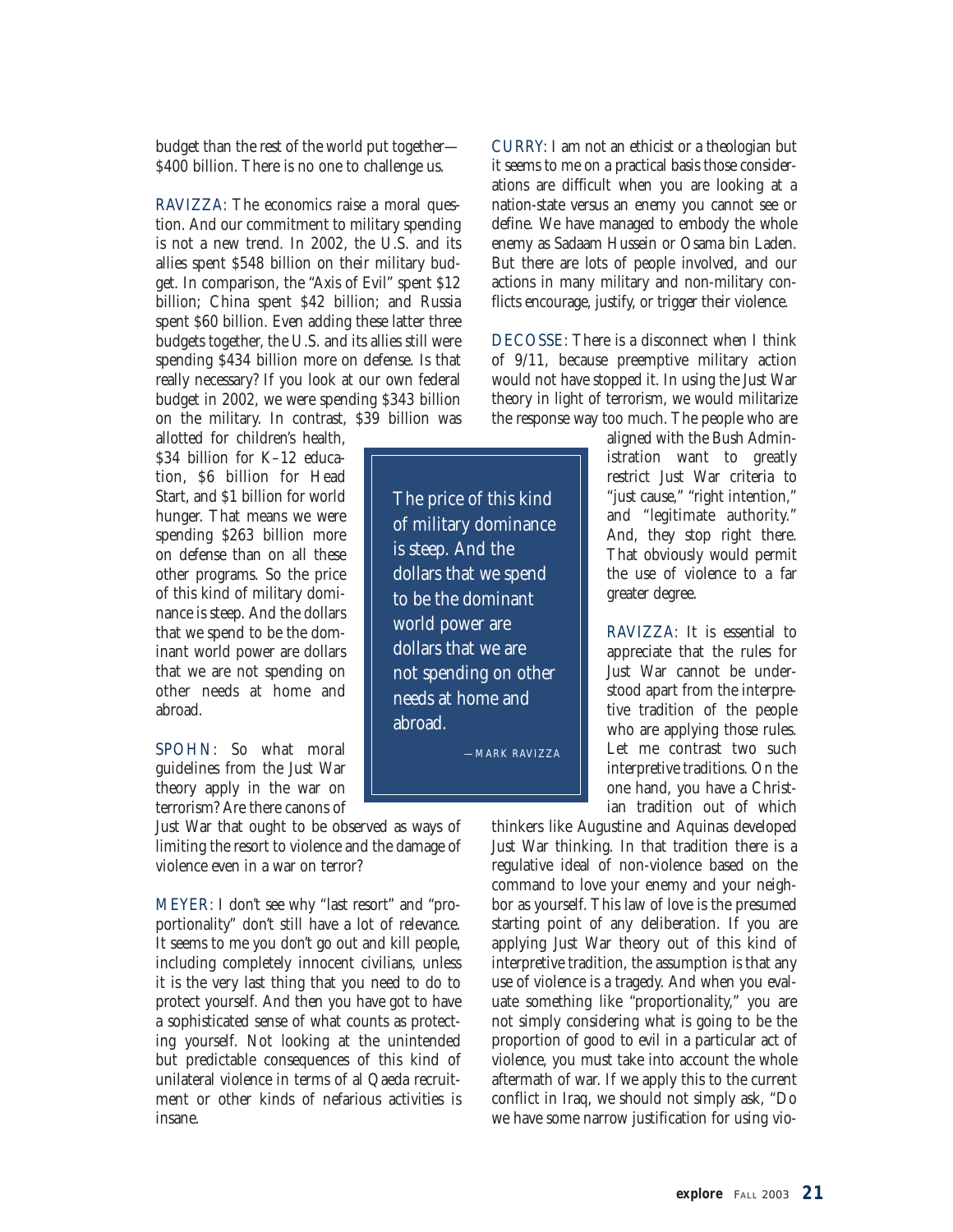lence in this region to protect our national interests?" We also have to ask, "Will our intervention ultimately lead to a just peace in the area for all people?"

This Christian tradition, with its presumption against violence, is very different from an interpretive tradition based on a Hobbesean "state of nature" and the kind of political realism that sees each nation struggling against others to promote its own self interest. In a Hobbesean framework it is more natural to view violence as an acceptable tool to advance national goals. From this starting point, it is not so objectionable to ask "How might the use of preemptive force advance

my own nation's power and advantage?" In this context, Just War theory can simply become a rhetorical tool deployed to justify a use of violence already decided upon.

SPOHN: So even though a given administration might invoke the language of Just War—"last resort," "just cause," "fair hope of success," and "proportionality"—the danger is that interpretive framework within which they are operating could mean something very different. Political realists like Cheney, Wolfowitz, Rumsfeld, Armitage, and others are going to have a very

different framework than people like Jimmy Carter or others in public life, maybe even Tony Blair, so using the same words is a problem.

RAVIZZA: They could use Christian language and they could use Just War principles. But if they are operating out of that Hobbesean contractarian point of view, they may be simply trying to promote their national interests.

MEYER: May I follow up on that? Mark made a connection that I think is crucial between a Just War and a just peace. And I think there is a tendency to talk about Just War theory and not look at a broader set of questions than the questions of war; we need to consider questions of peace.

If you were to take a small percentage of those hundreds of billions the U.S. spends on defense and spend it to improve the lives of people all over the world, would we win friends or what? Now I am not saying that makes ideological differences go away. I am not saying that makes radical Islam disappear. But I really do think that the degree to which, and the ways in which, and reasons for which people are attracted to radical Islam, or are attracted to anti-U.S./antiwestern value systems is a function of a whole bunch of unintended effects of things that we do. Foreign aid cannot be all about guns, which it largely is.

> CURRY: I think the other problem is that, in claiming to attempt to force democracy on other countries, we are not very democratic about doing it and we don't protect democracy in our own country. We are not really thinking about other civilizations having other ways to rule themselves that are equally acceptable. The American system in our equation is the best, or sometimes, only acceptable one.

> SPOHN: Let me raise another topic that is related to this. To what extent is there a moral responsibility for one nation to intervene in the

internal affairs of a sovereign state? There is an increasing sense that if there are profound internal human rights violations, there is a responsibility of the international community to do something. The Treaty of Westphalia after Europe's wars of religion was founded on the integrity of the nation-state. What happens when that integrity is no longer seen as a limit for military action from the outside?

CURRY: That assumes that states are made from the inside out. The treaty of Westphalia was very much about self-established states and states that were communities of people who came together as they did in Germany. Yugoslavia, Africa, and many of the countries in Asia are artificial cre-

22 BANNAN CENTER FOR JESUIT EDUCATION

If you were to take a small percentage of those hundreds of billions the U.S. spends on defense and spend it to improve the lives of people all over the world, would we win friends or what?

—MIKE MEYER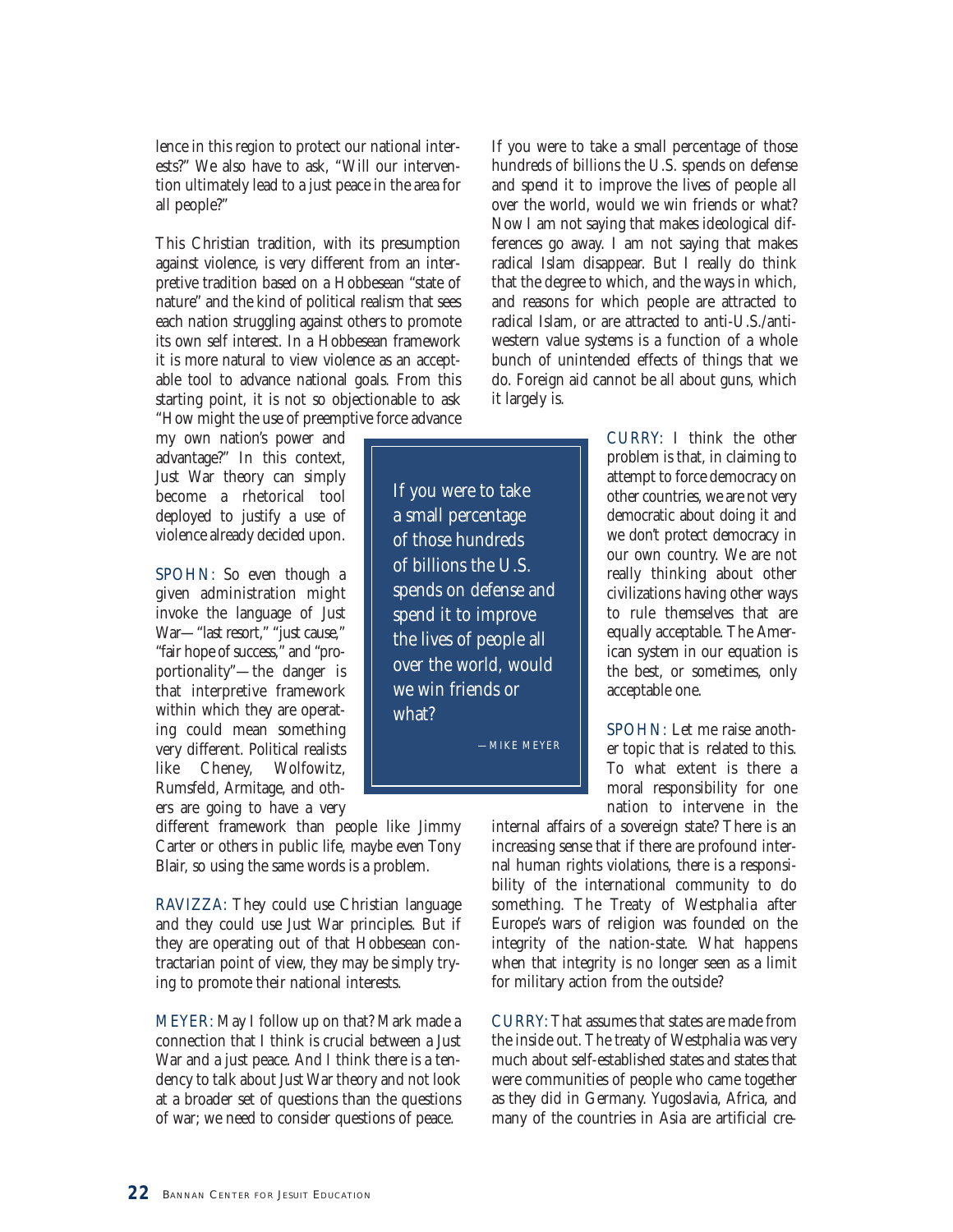ations. External powers drew somebody else's boundaries based on nothing that had to do with the people there. So we created this problem, in many ways, from the outside by dividing up the world our own way.

I think we focus so much on economic globalization that we have forgotten that the most remarkable transformation is that it is now the world's or the United States' business to judge how governments govern—and to go in to change how they deal within their own borders with their own populations. This is really the most important part about globalization. All of a sudden we have a universalization of human rights. The irony is that we are reluctant to let other people make their own judgments when it is inconvenient for us. You demand free elections and that others allow sovereignty and freedom of religion, all of which are guaranteed by international accords. Then if a Muslim government wins in a free election in Iraq, oh well, we say that would not be acceptable.

DECOSSE: Humanitarian intervention is actually a good development in some ways. I think of this in terms of the build up domestically to the war in Iraq and the evidence of widespread violation of human rights there. In that sense it is a good thing that we are not regarding national borders per se as the be-all and end-all of determining possibilities for intervention.

MEYER: It opens up questions about whether or not there is a "there" there. In Iraq clearly there is no nation. The state is a completely artificial construct. We drew state boundaries after WWI in the Middle East and they are completely out of whack with the cultural and historical traditions of that place. We have to be able to intervene in cases of severe injustice. But the nature of the intervention and this idea of nation building still strike me as genuinely problematic.

CURRY: The real issue is how do you create a just peace. And how do you create peace in such a way that will not create another war? What we have seen in Yugoslavia was that the peace that was forced on them had nothing to do with resolving the issues that had created the first conflict. And so those conflicts were replayed with worse weapons in a later period.

RAVIZZA: I think the question we have been asking over and over is, "How would our perspective shift if we asked not only about Just War but also about just peace?" Given the dollar amounts we discussed earlier, what would our national budget look like if we were to take the need for a just peace seriously? What kind of money would we be spending right now in Afghanistan and Iraq? What is the real cost of modern warfare?

One of the things that struck me when talking with students during the Iraq conflict was that there seemed to be an increasing willingness to use violence. Now that we have precision missiles and can readily perform surgical strikes, is military force becoming a tool that we are more willing to take off the shelf? Is "limited" warfare becoming a more acceptable option in global politics? During the Cold War, with the threat of atomic weapons that would destroy everything indiscriminately, the use of military force was becoming a risk that we were increasingly reluctant to take. In contrast, we now seem to be fascinated with the idea that we can deploy smart bombs and extremely expensive laser-guided missiles to resolve our international disputes. This concerns me. There seems to be a growing willingness to resort to military solutions. And what does this mean for our future?  $*$ 

### **ENDNOTES**

1. For Hobbes (1588–1679) the "state of nature" was in a sense the original state of humans outside of, or prior to, society. It was a state of war and an unhappy one where the life of man was "solitary, poor, nasty, brutish, and short." This situation gave the justification for the creation of society. The idea is influential for some in thinking about the relationship between different states—in other words, international relations are seen as in a Hobbsian state of nature (even if the people within each society/state have escaped this). Put differently again, for Hobbes humans are not naturally social but antisocial—they only choose society to escape their natural antisocial tendencies and the bad consequences these bring about. [Original text can be found in: Thomas Hobbes, *Leviathan*, originally published in 1651 (New York: Library of Liberal Arts, 1958), pp. 106-7.]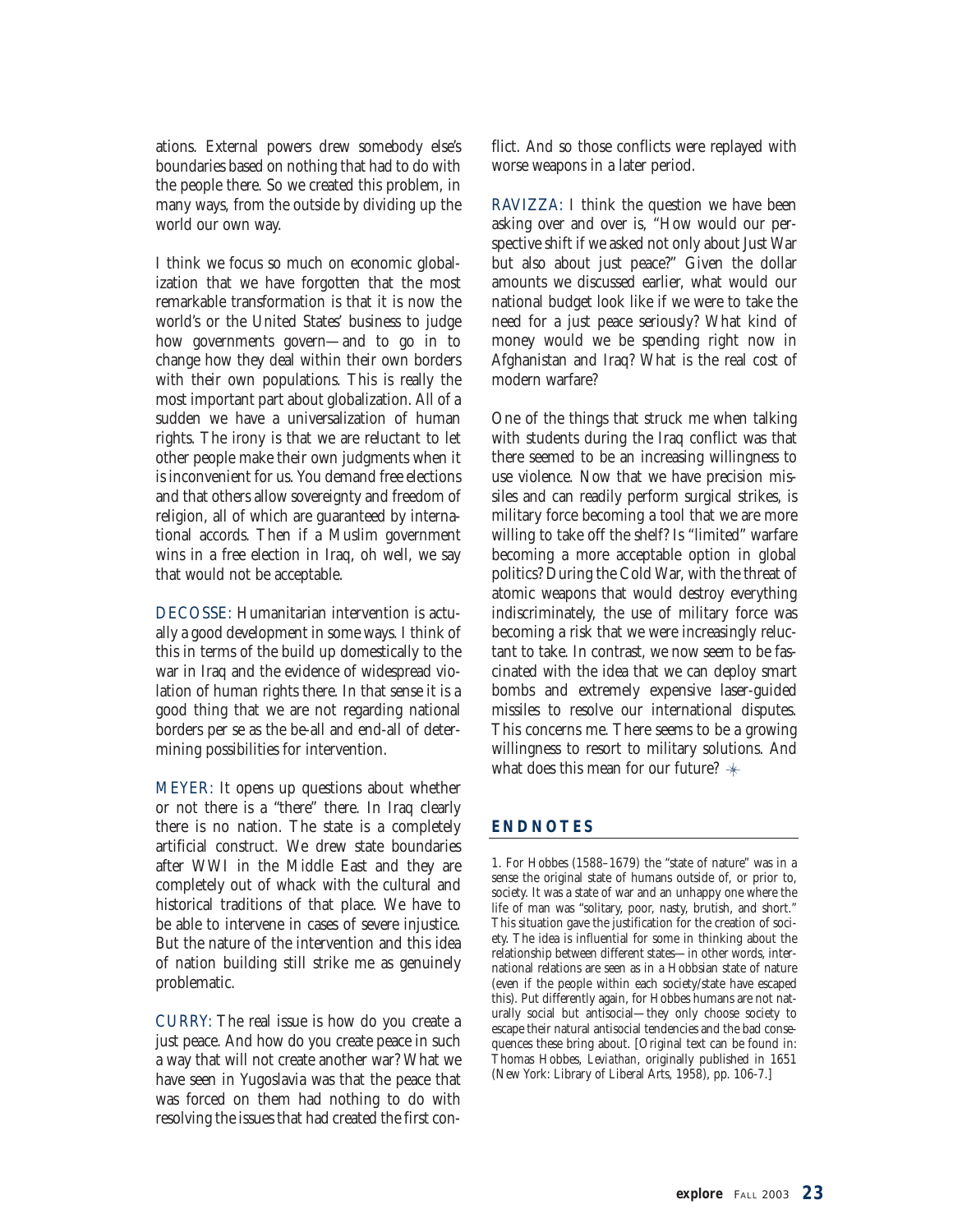

*This article is excerpted with the author's permission from a more lengthy presentation delivered on March 25, 2003, at Trinity Lutheran Church in Tacoma, Washington. NOTE: Perry's views do not necessarily to reflect those of the U.S. Government.*

In the Western monotheistic religions of Judaism, Christianity, and Islam, we encounter a mixture of moral values—some restraining war, others promoting it. I think it's n the Western monotheistic religions of Judaism, Christianity, and Islam, we encounter a mixture of moral values—some fair to say, though, that the problem of total war has been more frequent in these faiths due to a more intense fear of unorthodox beliefs and idolatry.

Frequently in the Hebrew Bible, love of one's neighbor is said to be a fundamental duty; in fact, love is to extend beyond one's religious or ethnic kin to include resident aliens as well (Leviticus 19:17–18, 33–34). Murder and other forms of unjust violence are forbidden (Exodus 20:13). The primary ideas underlying those commandments appear to be: 1) God is loving; imitate God's love; 2) God has shown compassion and mercy to you; show gratitude to God by being merciful to others; and 3) human beings are created in God's image; treat them as such. (See Psalm 145:8–9, Micah 6:8, and Genesis 1:26–27, 9:6).

If we considered these ideas in isolation from some other biblical values and commandments, we might infer an ethic of strict pacifism toward human beings, an absolute duty not to kill people. But that's not what the ancient Hebrews concluded, since murder and other serious offenses (Exodus 21–22) were subject to capital punishment. Genesis 9:6 says, "Whoever sheds the blood of a human, by a human shall that person's blood be shed; for in his own image God made humankind."

We might interpret that in modern terms to mean, "All persons have a basic right not to be killed, rooted in their having been created in God's image, but they can forfeit that right if they commit a serious enough offense." So far, this would only permit those who are guilty of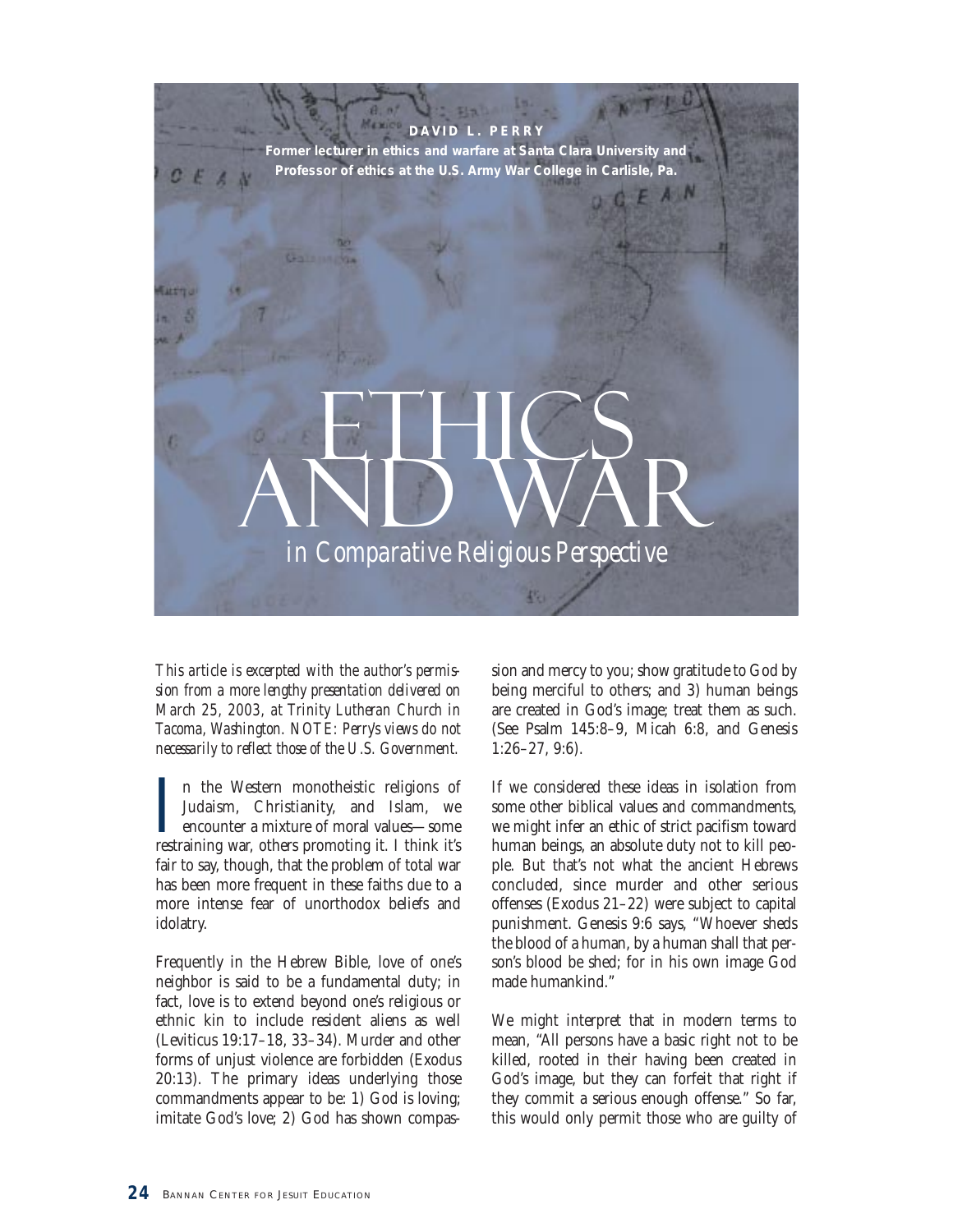certain crimes to be executed. And if this ethic permitted war at all, it would seem to limit it to the defense of the innocent against unjust invaders, or for punishing their atrocities.

But collective punishment and indiscriminate war were also commanded or approved in the Hebrew Bible, especially in cases of idolatry. The first of the Mosaic commandments prohibited the Israelites from worshipping anyone but Yahweh. God demanded purity and strict obedience; idolatry and blasphemy were punishable by death (Exodus 20:3, 5). Non-Israelites who lived within the area believed by the Hebrews to have been promised to them by God were seen to pose a great temptation to them to abandon their faith. This led them to justify the slaughter of entire communities. Deuteronomy 20:16–18 says, "[In] the towns of the nations whose land the Lord your God is giving you as your holding, you must not leave a soul alive.... [Y]ou must destroy them ... so that they may not teach you to imitate the abominable practices they have carried on for their gods...."

also.... You have heard that it was said, 'You shall love your neighbor and hate your enemy.' But I say to you, Love your enemies and pray for those who persecute you." These sayings seem to imply a strict rule of nonviolence.

By contrast, when Jesus spoke with Roman soldiers, he did not recommend that they abandon their profession in order to serve God (Luke 7). Now an argument from silence is risky, but it's puzzling how Jesus would have reconciled the military profession with nonresistance to evil and love of enemies. Also, the Gospels portray Jesus as using some degree of intimidation or force to eject the merchants from the Temple in Jerusalem (John 2:13–16).

In light of this puzzling combination of texts, how did the early Christian community answer the question of whether force could ever be morally justified? Many of them seem to have constructed a dual ethic, one for Christians and another for the state. I'll use Paul, Tertullian of Carthage, and Origen of Alexandria to illustrate

When Jesus spoke with Roman soldiers, he did not recommend that they abandon their profession in order to serve God (Luke 7). Now an argument from silence is risky, but it's puzzling how Jesus would have reconciled the military profession with nonresistance to evil and love of enemies.

Israel's external enemies were first to be presented with peace terms, and if those were accepted then the people would be subjugated, not killed. But if they rejected the terms, the men would be slaughtered and the women and children enslaved (Deuteronomy 20:10–15).

Turning to the Christian New Testament, one question that has been the subject of considerable debate is whether Jesus was a pacifist. Some passages in the Gospels seem to clearly imply that, but others are more ambiguous.

Matthew 5 reports Jesus as saying: "You have heard that it was said, 'An eye for an eye and a tooth for a tooth.' But I say to you, Do not resist an evildoer. [I]f anyone strikes [or slaps] you on the right cheek, turn [and offer him] the other this. Those three influential Christians interpreted Jesus' teaching and example to prohibit *all* uses of force by *Christians*, not only in self-defense but apparently even in defense of other innocent people.

Paul wrote to Roman Christians (Romans 12): "Do not repay anyone evil for evil, but take thought for what is noble in the sight of all…. Beloved, never avenge yourselves, but leave room for the wrath of God." Over a century later, Tertullian wrote *(On Idolatry)* that when Jesus rebuked the disciple who defended him at his arrest, he in effect disarmed every soldier. He explained to Roman rulers *(Apology)* that Christians believe it's better for them to be killed than to kill. And he stipulated *(On the Crown)* that when soldiers convert to Christianity, they must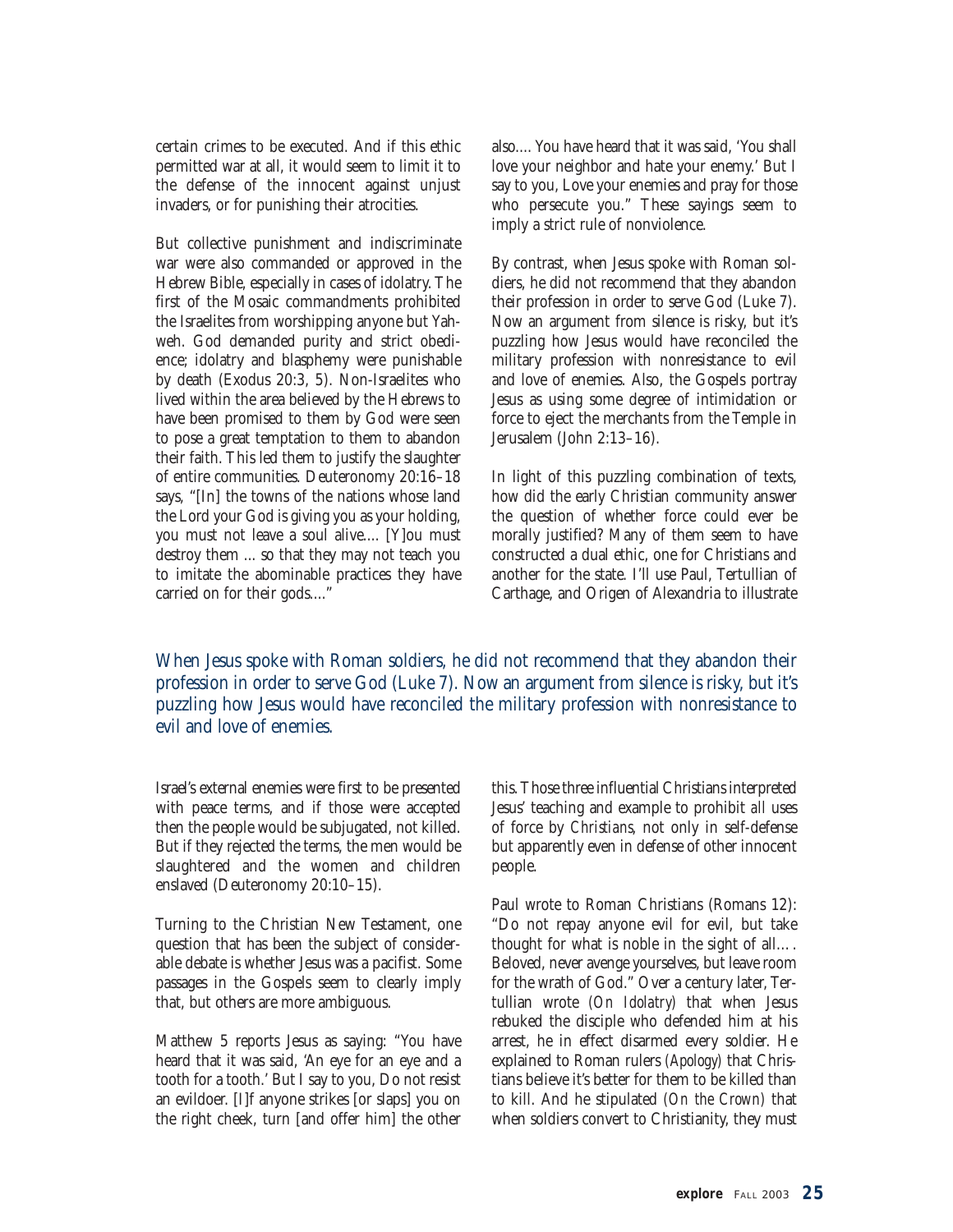Although Islam spread to some parts of the world such as Indonesia mainly by means of "beautiful preaching," much of its expansion elsewhere was due to offensive war, first by Muhammad to unify Arabia, then by his followers in conquering the Middle East, North Africa, and so on.

leave the military. Origen claimed that Jesus prohibited homicide, so Christians may never kill or use violence for any reason (*Against Celsus; Commentary* on Matthew 26:47ff.).

Now these views are internally inconsistent: It's not possible to rule out killing entirely, and then permit it on the part of the state. But it's important to recognize that these authors—and possibly most early Christians—thought strict pacifism to be the only acceptable ethic for followers of Jesus.

In the Islamic tradition, the Qur'an repeatedly refers to God as compassionate and just. The Qur'an also says that "there is no compulsion in religion" (2:256), meaning that one's submission to God must be freely and sincerely chosen, not forced (Ali). The Qur'an urges Muslims to use "beautiful preaching" to persuade people to accept Islam, and to "argue nicely" with Jews and Christians who are seen as worshipping the same God as their own (16:125, 29:46, Firestone).

Those ideas taken in isolation might tend to preclude holy war, and perhaps even ground some form of pacifism. Indeed, the Prophet Muhammad was said to have practiced non-violence during the first 12 years of his prophetic career, even in the face of serious persecution by polytheists in Mecca (Kelsay; Hashmi). The Prophet's stance during that early Meccan period eventually served as the model for a nonviolent Islamic movement in  $20<sup>th</sup>$ -century Afghanistan led by Abdul Ghaffar Khan, a friend and admirer of Gandhi (Easwaran).

But after the Prophet's escape to Medina in 622, he came to believe that God permitted and commanded the use of force in defense of his growing religious community. Qur'an 22:39–40 (Firestone) says, "Permission is given to those who fight because they have been wronged ... unjustly expelled from their homes only because they say, 'Our Lord is Allah.'" Like the Hebrew Bible, the Qur'an mandates capital punishment for certain offenses, though it also urges mercy and forgiveness in other cases. Muhammad often urged diplomacy rather than war to resolve disputes (Hashmi).

But some scholars believe that particular verses in the Qur'an (9:5 and 73) and other sayings of the Prophet go beyond defensive and retributive uses of force to permit offensive jihad to expand the territory of Islam. "Jihad" can refer to the struggle of the individual Muslim to conform his or her will to Allah's, or to a peaceful effort to persuade others to accept Islam. But jihad can also mean holy war. In fact, there's a sense in which the only completely just war in Islamic terms is a holy war, since it has to be approved by proper religious authorities and waged to defend or promote Islam or the Muslim community (Kelsay).

So in spite of the Qur'anic statement against forcing religion on others, Muslim leaders have sometimes threatened to kill unbelievers if they did not accept Islam. Although Islam spread to some parts of the world such as Indonesia mainly by means of "beautiful preaching," much of its expansion elsewhere was due to offensive war, first by Muhammad to unify Arabia, then by his followers in conquering the Middle East, North Africa, and so on. In fact, for many years the caliphs or Muslim political leaders were expected to wage offensive jihad at least once a year (Johnson).

Tragically, some advocates of aggressive religious war can still be found today in all of the world's major religions. What they cannot legitimately claim, though, is that their position is *the*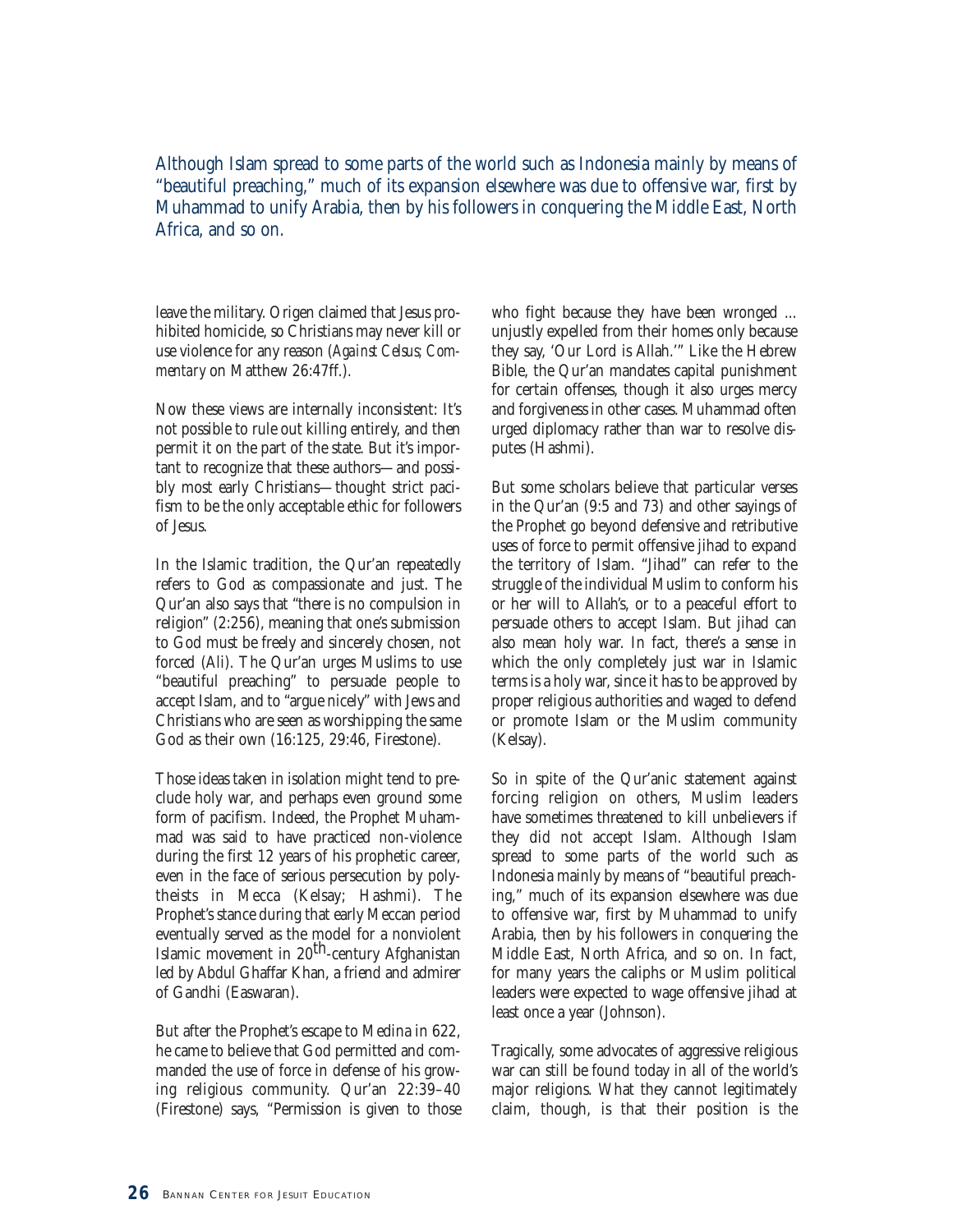authentic expression of their faith. Each of the traditions I've discussed contains ethical principles that are incompatible with total war.

But in order for members of those faith communities to continue to believe that God is compassionate and just, I think they must repudiate claims and values in their own scriptures and traditions that are incompatible with those ideas. It does not blaspheme or insult God to believe that God's actions are limited by objective moral principles. To say that God would never condone or command total war or other cruelty does not represent a significant limit on God's power.

Religious communities can help to ensure that political and military leaders abide by these rules and inculcate respect for them in the training and management of soldiers. But just as importantly, faith communities can nurture firmly rooted habits and dispositions of compassion and nonviolence, reducing the likelihood and severity of war by dispelling the fear and hatred that too often inspire and escalate it.  $*$ 



**David L. Perry** *Former lecturer in ethics and warfare at Santa Clara University and Professor of ethics at the U.S. Army War College in Carlisle, Pa.* 

#### SOURCES:

The works of ancient Christian writers Tertullian, Origen, Eusebius, Ambrose and Augustine are available online at http://www.newadvent.org/fathers/.

Abdullah Yusuf Ali. *The Meaning of the Holy Qur'an* (Beltsville, Md.: Amana Publications, 1999).

Roland Bainton. *Christian Attitudes toward War and Peace* (Nashville, Tenn.: Abingdon Press, 1960).

Michael Broyde. "Fighting the War and the Peace: Battlefield Ethics, Peace Talks, Treaties, and Pacifism in the Jewish Tradition." *War and Its Discontents,* J. Patout Burns, ed. (Washington, D.C.: Georgetown University Press, 1996).

Eknath Easwaran. *Nonviolent Soldier of Islam* (Tomales, Calif.: Nilgri Press, 1999).

Reuven Firestone. *Jihad: The Origin of Holy War in Islam* (New York, N.Y.: Oxford University Press, 1999).

Paul Halsall. Collection of Crusade-era texts (n.d.), http://www.fordham.edu/halsall/sbook1k.html.

Sohail Hashmi. "Interpreting the Islamic Ethics of War and Peace. " *The Ethics of War and Peace: Religious and Secular Perspectives,* Terry Nardin, ed. (Princeton, N.J., Princeton University Press, 1996).

Israeli Defense Forces. *Code of Ethics,* (n.d.) http://www.usisrael. org/jsource/Society\_&\_Culture/IDF\_ethics.html.

James Turner Johnson. *The Holy War Idea in Western and Islamic Traditions* (University Park, Pa.: Penn State University Press, 1997).

John Kelsay. *Islam and War* (Louisville, Ky.: Westminster/John Know Press, 1993).

Klaus Klostermaier. "Himsa and Ahimsa Traditions in Hinduism." *The Pacifist Impulse in Historical Perspective*, Harvey Dyck, ed. (Toronto: University of Toronto Press, 1996).

*The New Oxford Annotated Bible: New Revised English Bible with the Apocrypha* (New York, N.Y.: Oxford University Press, 2001).

Rudolph Peters. *Jihad in Classical and Modern Islam* (Princeton, N.J.: Markus Wiener Publishers, 1996).

Louis Swift. *The Early Fathers on War and Military Service* (Wilmington, Del.: M. Glasier, 1983).

U.S. Army Field Manual #27–10. *The Law of Land Warfare*, Nile Stanton, ed. (n.d.), http://nile.ed.umuc.edu/~nstanton/ FM27– 10.htm.

Bernard Verkamp. *The Moral Treatment of Returning Warriors in Early Medieval and Modern Times* (Cranbury, N.J.: Associated University Presses, 1993).

Francisco de Vitoria. *On the Law of War* (New York, N.Y.: Cambridge University Press, 1991).

Richard Wrangham and Dale Peterson. *Demonic Males: Apes and the Origins of Human Violence* (New York, N.Y.: Houghton Mifflin, 1996).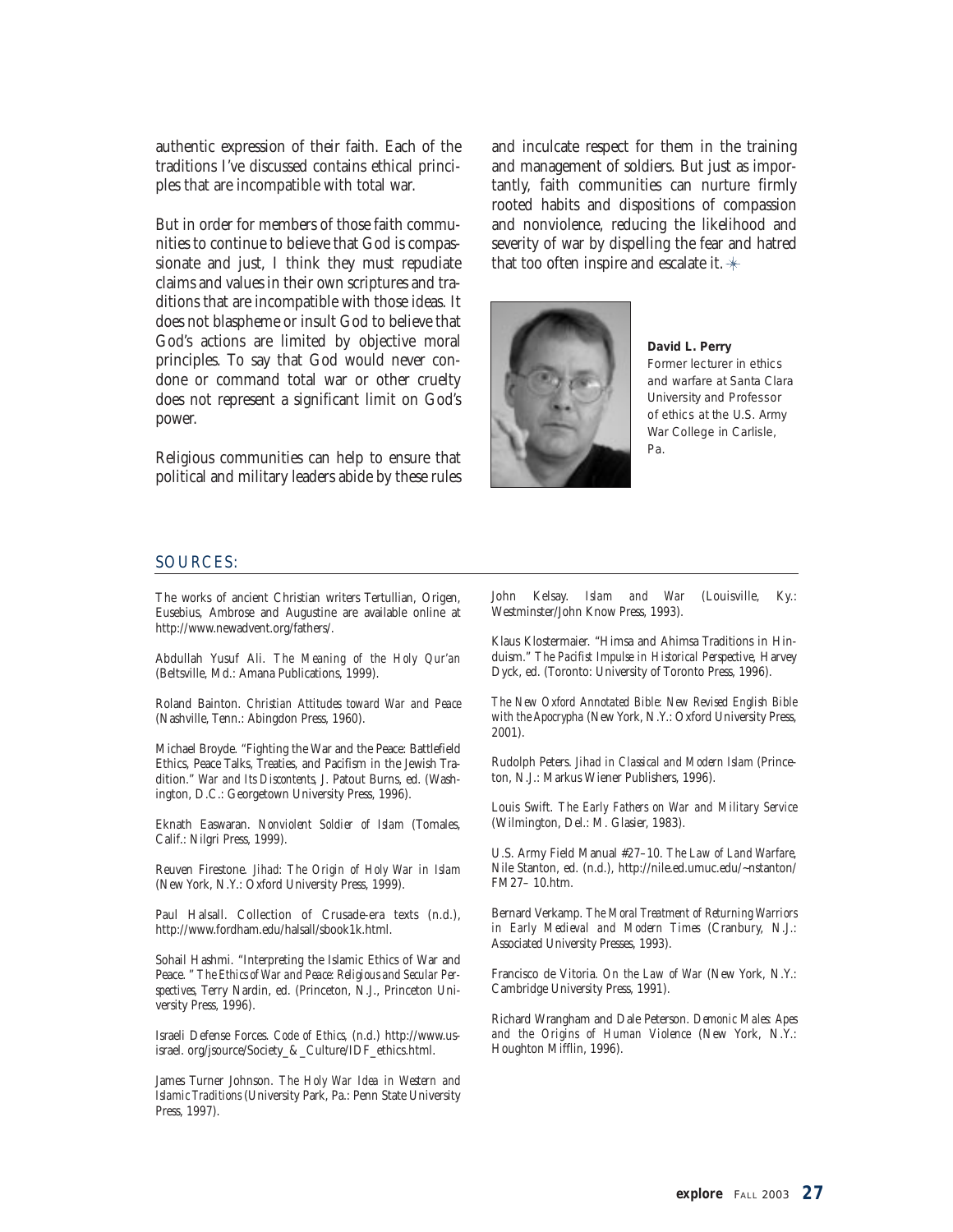**BY MARY ELAINE HEGLAND Associate Professor, Department of Anthropology and Sociology, Santa Clara University**

### Middle East Anthropology and the Preemptive Strike— *One American's Painful Journey*



Logar region Pukhtun village girls waiting for class to start.

An anthropologist's journey must take her outside of her own comfortably familiar and confirming community in order to participate in (and observe and record) the ongoing life of people from another culture.

PHOTOS COURTESY OF MARY ELAINE HEGLAND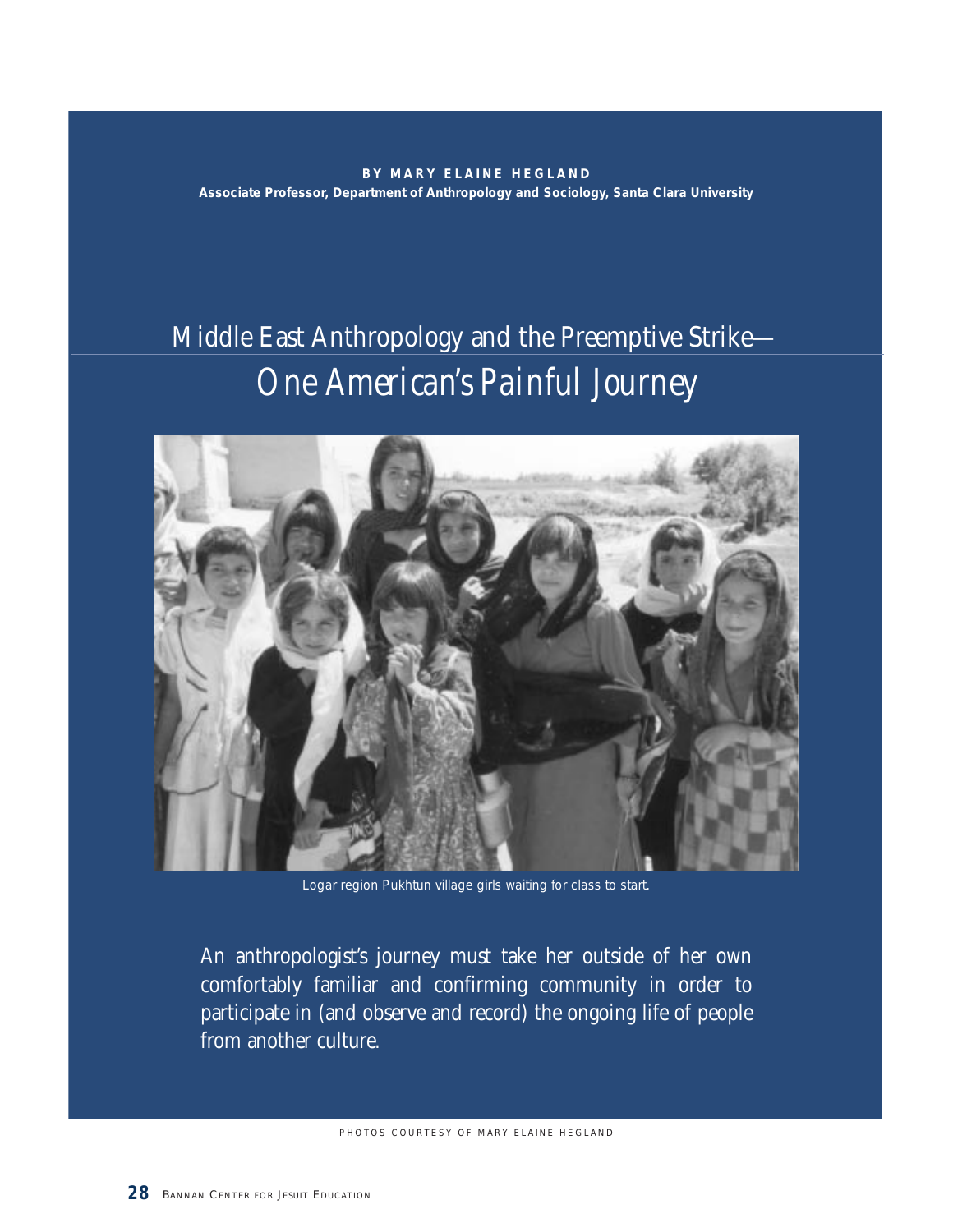This last year, as fortunate recipient of a grant to conduct research about the elderly, people of Turkey, Tajikistan, and Afghanistan, I have had opportunity to interact grant to conduct research about the elderly, people of Turkey, Tajikistan, and with many people from the Muslim societies. However, facing the uniform disgust of Turks, Tajiks, and Afghans about the American war in Iraq, I have been on some painful journeys.

In late January I settled into the Istanbul American Research Institute in Turkey (ARIT), only to watch the build up toward the invasion of Iraq on cable television. It was clear that Turks did not approve of the war. I watched demonstrations, one of them in person, and listened to my academic Turkish friends' distraught and condemning commentaries about the war over their Turkish cooking. Those Turks with whom I interacted were not buying the American rationale of a preemptive strike against Iraq to prevent that country's deployment of weapons of mass destruction.

In May I traveled to Tajikistan. Russianized and secularized to a degree through their decades as part of the Soviet Union, Tajiks still identify themselves as Muslims. They felt sympathy with their fellow Muslims who were suffering in Iraq, and they were highly critical of Americans. And like people in Turkey, they did not accept the reasons the American government gave for the attack.

In June, I flew from Dushanbe, capital of Tajikistan, south to Kabul, Afghanistan, for ten days. There I saw firsthand the devastating effects of 25 years of war. With my hostess, anthropologist Patricia Omidian, who works for UNIFEM, I interviewed very poor workers and clients at women's bakeries sponsored by the World Food Program. We listened to poor widows, some of them weeping, tell about their war losses and their poverty, and how they were struggling to feed and care for their children. I saw destroyed buildings, graveyards of airplanes and electrical streetcars, and huge areas of mud brick rubble that used to be homes.

In Afghanistan, too, people were horrified over the war in Iraq. In Kabul, I asked a young woman whose mother is Pukhtun: "Do people appreciate having the international European ISF rather than the U.S. patrolling the area for peacekeeping?" "People in Kabul who understand the differences appreciate the ISF and prefer having ISF instead of Americans," she answered. "The people out in the villages don't know the differences. They think they are all Americans, and they hate them."

One Pukhtun Afghan woman told me, "The U.S. did a bad thing, going to Iraq, fighting against Iraq ... Hitler killed Jews, and Bush is killing Muslims. Wherever there are Muslims he is finding them and killing them."

In July I returned to Turkey. I spoke with students, professionals, and working people. Although usually very kind and friendly, everyone spoke in deeply negative tones about U.S. foreign policy and what they saw as a changed and terrible United States.

I asked a Turkish economist what he thought about the concept of preemptive strike, in regard to the U.S. attack on Iraq. "First of all, I think, just because of 9/11, some Americans think they have good reason to make a preemptive strike. Only stupid people believe in this theory. I don't like Saddam Hussein and his sons, but no one has the right to go and kill these people. It is execution. Where is the law? But most of the governments are afraid of America, afraid. It is so sad."

A retired teacher working as a taxi driver in a southwestern city said, "Bush is the king of the world. So many people have died. And they have died needlessly—only for oil." These terse comments summarized three common themes in the more lengthy discussions of many people with whom I spoke in these three countries: America's power, wielded without restraint now in the absence of the Soviet Union's balancing power;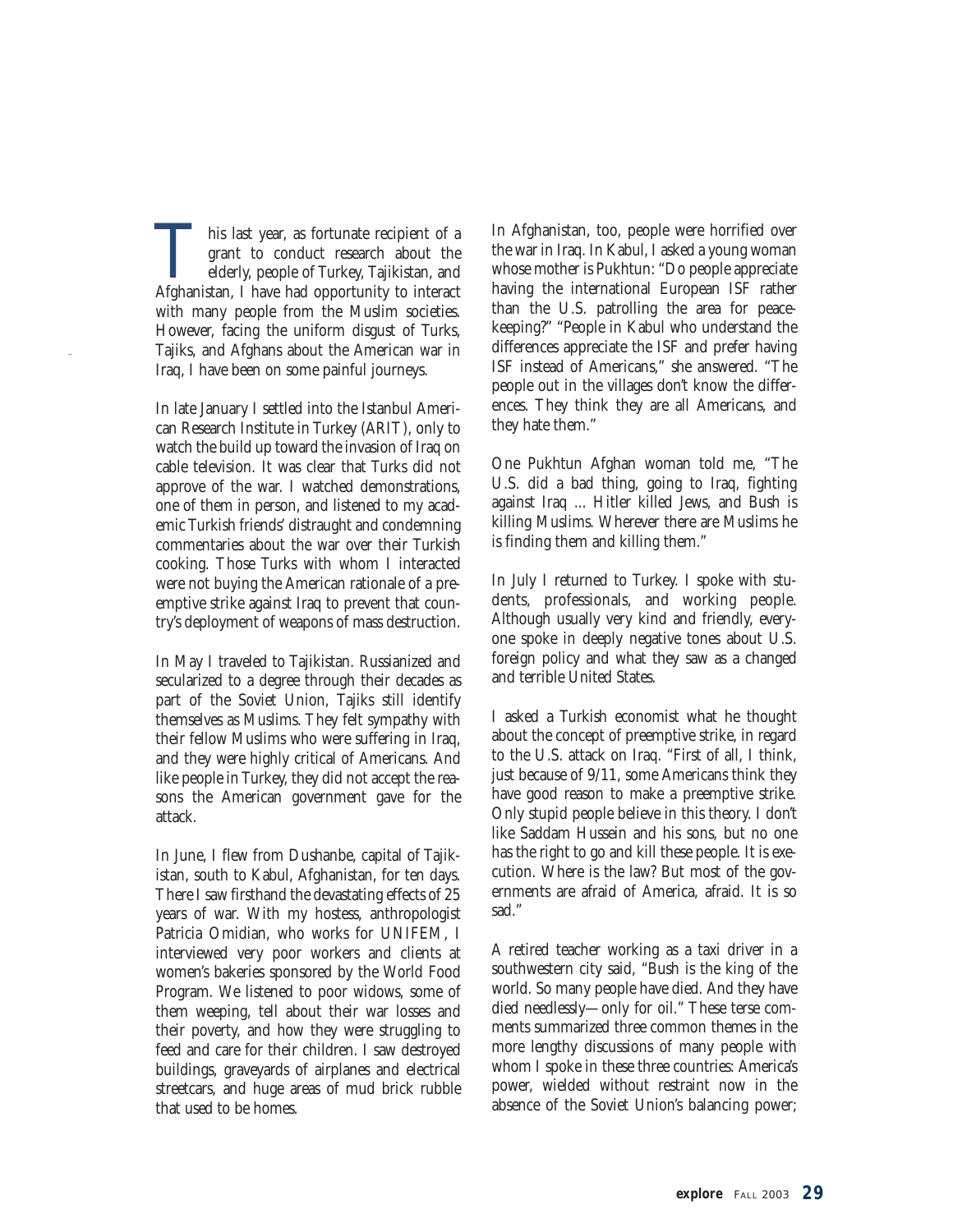**Customers** at an NGOsponsored women's bread bakery telling interviewers about their war losses and current living difficulties.



If the intention of "preemptive strike" is prevention, many other types of preventive measures would seem to be more effective and avoid the unforeseen devastatingly negative consequences of war.



Article author Mary Elaine Hegland with initiator of an NGO-sponsored women's bakery branch in Kabul and two of her children.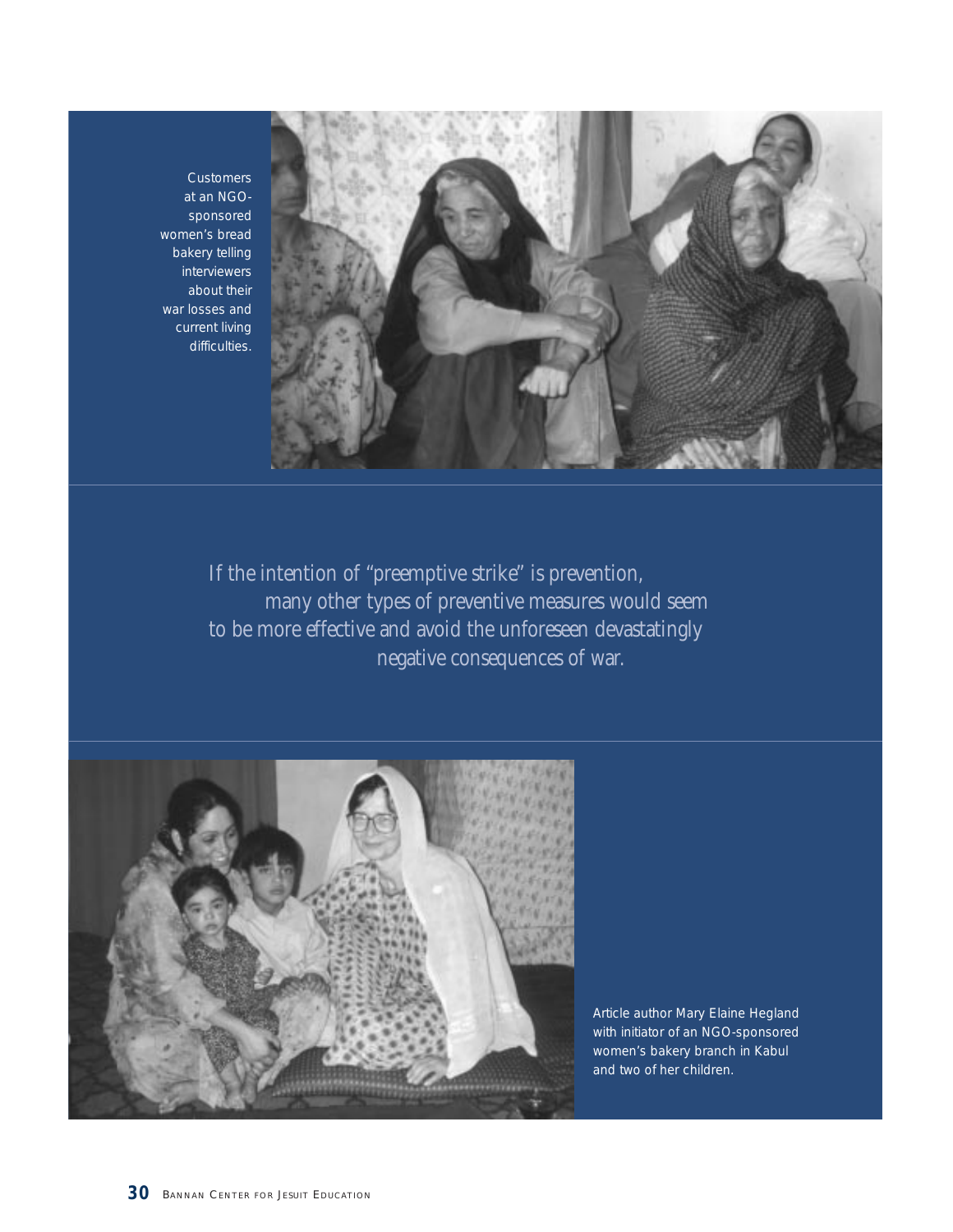compassion for the Iraqi people; and oil as a main motivation for the attack on Iraq, rather than any reasonable "preemptive strike" to prevent any deployment of "weapons of mass destruction."

What about this concept of "preemptive strike"? The current on-going debates, indications about manipulation of evidence, inability to find weapons of mass destruction, and scandal point to some of the problems in delineating evidence parameters to permit preemptive strikes through international law. If the intention of "preemptive strike" is prevention, many other types of preventive measures would seem to be more effective and avoid the unforeseen devastatingly negative consequences of war. What about American support for the Saudi Arabia rulers, providing them with military and police support in exchange for political influence and access to oil? As a result of this partnership for repression, Saudi dissidents, unable to influence political process in Saudi Arabia, have turned to political involvement and terrorism in Afghanistan, the Taliban, al Qaeda, and now Iraq. If we are considering prevention, what about the U.S. armaments industry, providing any and all aggressors in the world with the military means to inflict harm?

Instead of a "preemptive strike," the U.S. government might have thought more about the potential consequences of supporting Saddam Hussein when he attacked Iran in 1980. Saddam Hussein apparently believed that because of the Iranian Revolution and the newly formed Islamic Republic of Iran, Iraq might be able to gain some disputed territory through a war on a militarily disorganized Iran. In a state of enmity with the newly formed Islamic Republic of Iran, the U.S. favored the aggressor in this regional conflict, and provided Saddam Hussein and Iraq with military technology and weapons, helping to build up his military power.

During the Iran-Iraq war from 1980 to 1988, Iraq deployed chemical weapons against Iranian targets. Why did the U.S. not show more distress about Saddam Hussein's use of weapons of mass destruction when he poison-gassed thousands of his own Kurdish citizens in the settlement of Halabja? The U.S. overlooked this and many other dangerous behaviors on the part of Saddam Hussein and helped him to build up his position during the 8-year war.

Thousands upon thousands of Iraqis and Iranians became widows and orphans in this disastrous war, which was abetted and encouraged by the American government in order to weaken its enemy, the Islamic Republic of Iran. The U.S. took the side of a repressive dictator against an Islamic Republic that Iranians themselves brought about through a popular revolution overthrowing the Shah and then a referendum.

Instead of deciding to make a friend of the enemy of an enemy, the U.S. might have avoided political intervention in Iran that helped lead to the popular revolution and the Islamic Republic of Iran in the first place. Fifty years ago, Iranians had enthusiastically voted positively in a referendum for nationalization of oil. The popular prime minister, Dr. Mohammad Mosaddeq, who opposed western political control, had sponsored this referendum so that more of the benefit of the country's petroleum resources would go to Iranians, rather than to England. When Mohammad Reza Shah Pahlavi fled the country, leaving the power in the hands of this leader who has been democratically elected to Parliament, the U.S. and Great Britain saw their economic and political control over Iran disappearing. The CIA and the British then engineered the 1953 *coup de 'etat* to reinstate the Shah and exile Prime Minister Mossadeq. (For details, see *All the Shah's Men: An American Coup and the Roots of Middle East Terror* by Stephen Kinzer, New York: John Wiley and Sons, 2003.) Martial law was imposed. Subsequently, the U.S. government and the CIA continued to support the Shah as he kept his power through jailing and executing any dissidents. The CIA trained his secret police in surveillance and torture methods. U.S. military trained the Iranian armed forces and maintained a strong physical presence in Iran.

U.S. presence in Iran resulted not in democracy but in political repression. Under the tutelage of the U.S., the Shah's government prevented Iranians from enjoying freedom of political expression and democratic political participation. When I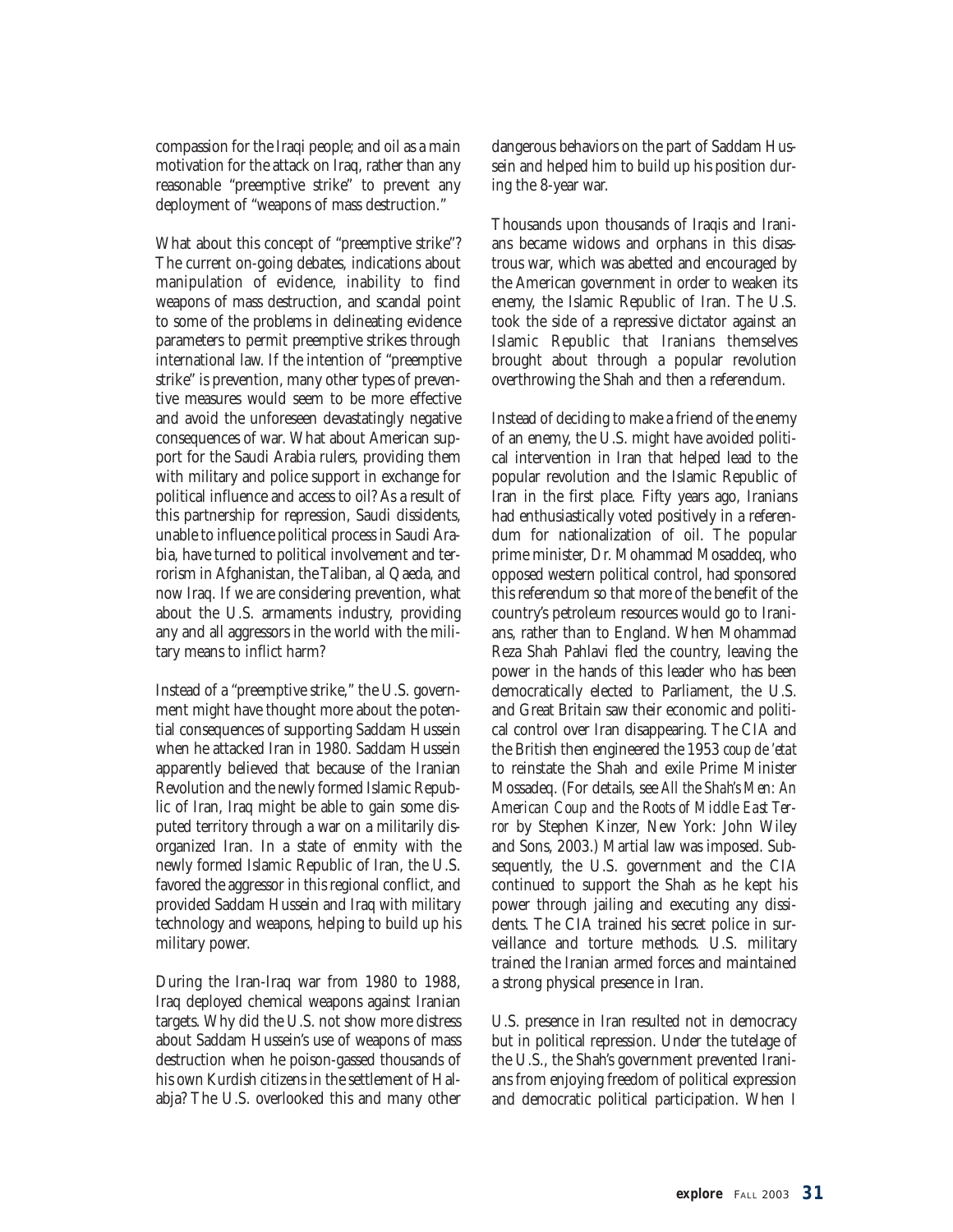Manager of an NGO bakery transporting bread to the sale area.



With the end of the end of the Cold War, the U.S. forgot Afghanistan. If only the U.S. had spent even the same amount of money that they now spend in a month in Iraq (five billion dollars according to August reports) to build infrastructure, schools, and opportunities for Afghan children. But they did not.



Girls filling water bottles from a street pump in Kabul.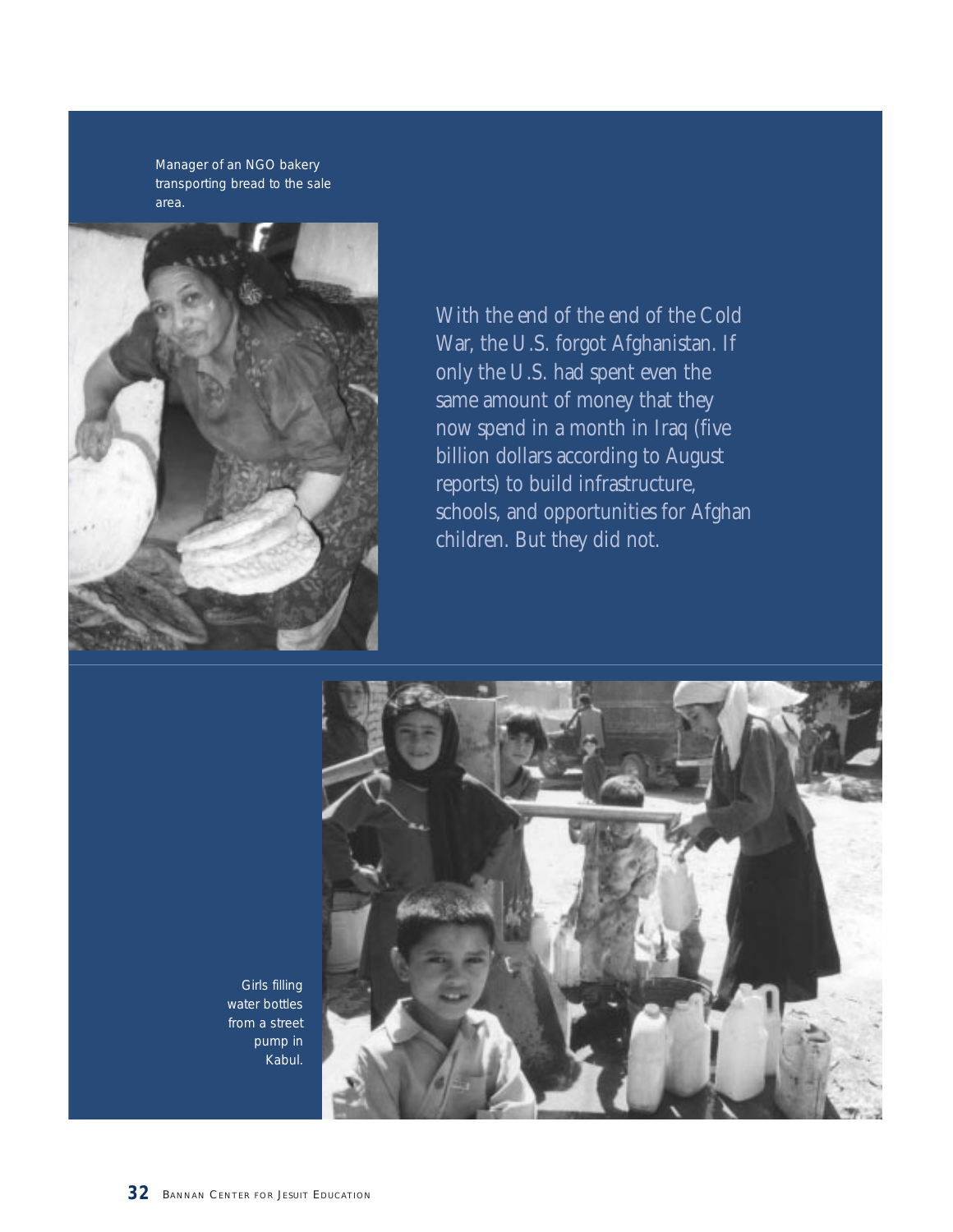lived in Iran for two years as a Peace Corps volunteer from 1966 to 1968, portraits of the Shah necessarily took a place of honor in each shop and public place. People did not dare say a word against Mohammad Reza Shah or his government. Anyone who did say anything critical of the Shah became a political prisoner.

What might have happened if the U.S. had not prevented this budding democracy from blossoming? Perhaps the frustrated desire for political freedom would not have eventually spilled out in the only possible means of political organizing—by Shi'a Muslim clerics, and within their framework—resulting in the Shi'a religious establishment's channeling the popular revolutionary movement and transforming it into the Islamic Republic of Iran. Given the history of U.S. political intervention in the area, is it so surprising that people should be suspicious of U.S. intentions?

I conducted my Ph.D. dissertation field research in Iran during 1978–79 on the process of the Iranian Revolution as seen from a village perspective. Among the main complaints I heard from young villagers turned revolutionary activists were lack of democracy and political freedom and the U.S. political control of Iran. "The Shah is a U.S. puppet," demonstrators accurately chanted, and students painted the accusation on walls. The U.S. had continued to support the Shah whom the CIA brought back as head of the country in 1953, getting rid of a democratically elected and popular prime minister in order to keep in power a Shah who would follow their directives. During the Cold War, the U.S. wanted pro-U.S. governments in power in the Middle East, heads of government who would serve as American agents in the region. The U.S. apparently did not care about their human rights records or lack of democracy in their governmental systems, and in fact helped them to repress dissidents against their monopolizing power.

In Afghanistan, the U.S. took a similar stance, making a friend from the enemy of an enemy, and providing that friend with huge amounts of revenue and armaments. Together with Saudi Arabia, U.S. funding and support helped to create the Taliban, Osama bin Laden, and al Qaeda. The U.S. gave billions to the Mujaheddin leaders who were fighting the Soviet Union, choosing the most conservative and recalcitrant, Gulbeddin Hekmatiyar, as the U.S. favorite. Then after the Soviet Union left Afghanistan and the Soviet Union collapsed, the U.S. had no further interest in Afghanistan. The well-armed and well-funded Mujaheddin leaders were left to fight it out among themselves for control. Wanting to monopolize power, Gulbeddin began the war that destroyed Kabul.

With the end of the end of the Cold War, the U.S. forgot Afghanistan. If only the U.S. had spent even the same amount of money that they now spend in a month in Iraq (five billion dollars according to August reports) to build infrastructure, schools, and opportunities for Afghan children. But they did not. With no other choice available, parents sent their boys for food and education to become "*taliban,*" students at religious schools funded by the Mujaheddin groups and Saudi Arabia. At these schools in Afghanistan and Pakistan, they learned an aggressive, strict, Saudi-influenced interpretation of Islam and received military training. They were easily recruited to become Taliban, members of the movement that took over Afghanistan and hosted al Qaeda.

Rather than indiscriminately supporting repressive and brutal leaders and forces, better U.S. strategy would be to avoid contributing to the making of political monsters. But now the U.S. is befriending and supporting the Afghan warlords who rule their local areas with iron fists and threaten the authority, power, and financial solvency of the central government, because they have expressed willingness to help the U.S. find the Taliban and Osama bin Laden. Through their invasion of Iraq, against world opinion and especially offensive to Muslim peoples and nations, the U.S. has sign-posted that country as the battlefield between America and the "infidel" West on the one hand and the Muslim world on the other. To what terribly destructive long-term effects might this very shortsighted "preemptive strike" lead?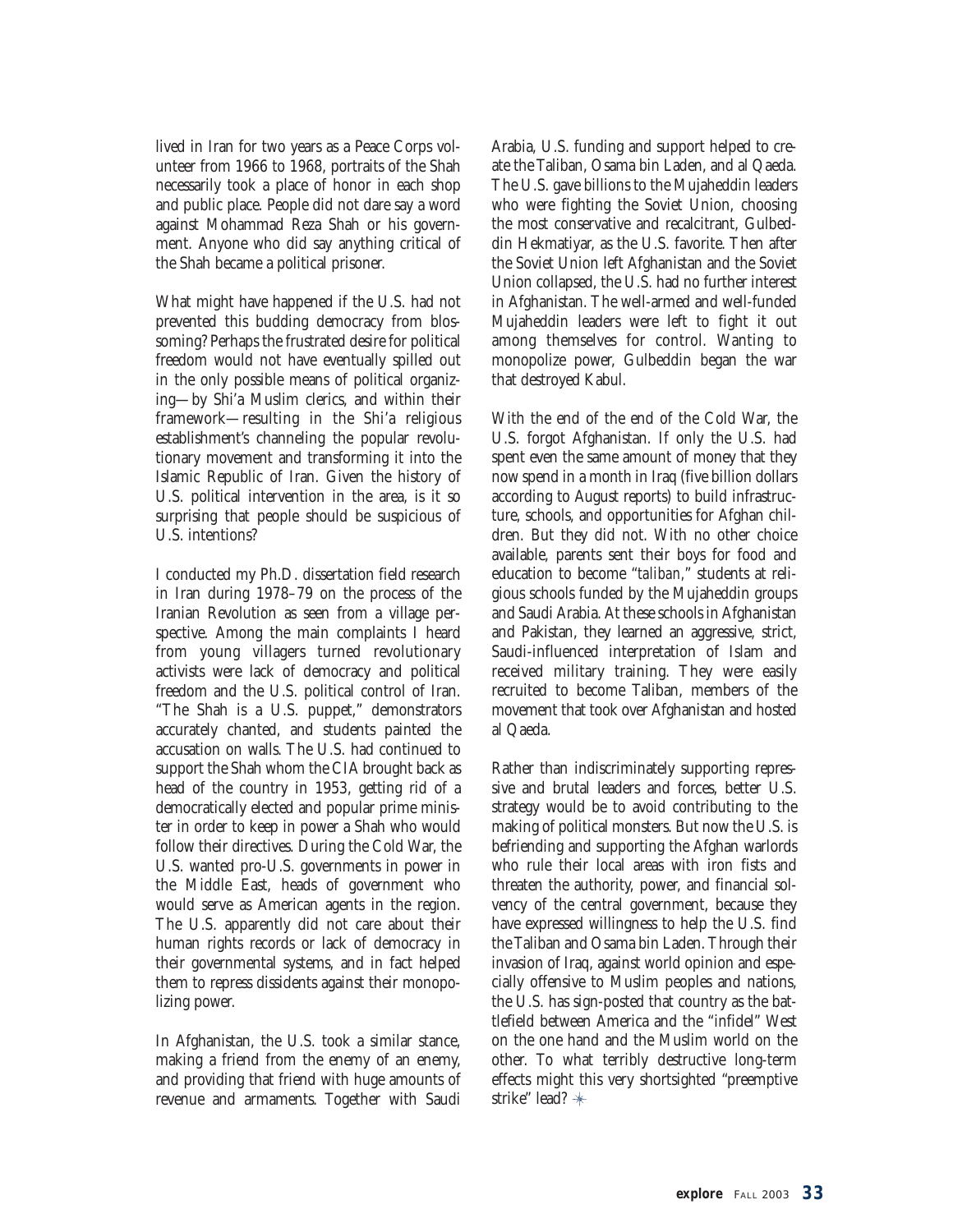**BY THOMAS G. PLANTE Professor, Department of Psychology, Santa Clara University**

## *Clergy Sexual Abuse and the Catholic Church:*

### WHAT DO WE KNOW AND WHERE DO WE NEED TO GO?

Few recent topics have received the kind of media attention, heated debate, and discussion than the topic of sex-offending clergy, their victims, and supervisors. It is a story about too many bishops (and priests) behaving discussion than the topic of sex-offending clergy, their victims, and supervisors. It is a story about too many bishops (and priests) behaving badly when they are purported to be the moral, religious, and ethical leaders of society. It is a remarkable story. However, it is a complex story that has had little scholarship and discourse driven by thoughtfulness, civility, and reason.

During May 2003, Santa Clara hosted an international conference to bring together some of the best minds in the world on this topic in order to shed some light on the problem of clergy sexual abuse in the Catholic Church. The conference was funded primarily by the Bannan Center for Jesuit Education but also received support from the Markkula Center for Applied Ethics, the SCU President's Office, the College of Arts and Sciences, and the Center for Professional Development. The conference also sought to produce a scholarly book, *Sin Against the Innocents: Sex Abuse by Priests and the Role of the Catholic Church* (Plante, 2004), to be published by Greenwood Press. The book is a companion to an earlier book on this topic that was also published by Greenwood and edited by me in

1999, *Bless Me Father for I Have Sinned: Perspectives on Sexual Abuse Committed by Roman Catholic Priests.* The May 2003 conference and resulting book project included leading journalists, theologians, canon and civil lawyers, ethicists, victim advocates, and mental health professionals from the United States, Canada, England, and Italy who gathered to better understand the challenges of clergy sexual abuse in the Roman Catholic Church following the crisis of 2002 in the American Church. In doing so, we sought to discuss, debate, and outline a state-of-the-art understanding of this important problem from multiple perspectives. Each chapter was read and discussed among the group and feedback was provided to the contributors for inclusion in their final chapters.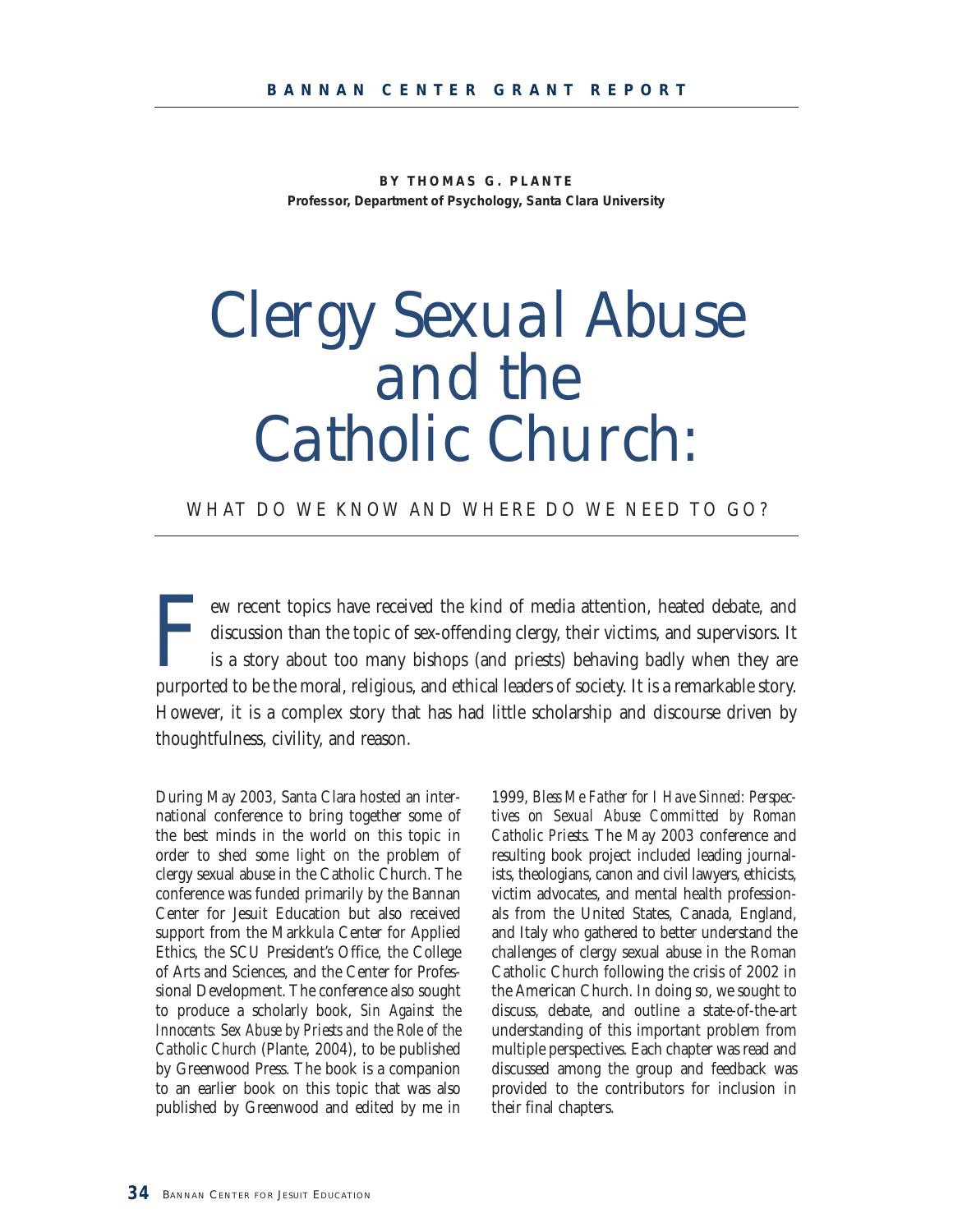Sexual abuse of minors committed by Roman Catholic priests is a problem that has existed throughout the world and throughout the long history of the Catholic Church. Although a clear minority of all Catholic clergy (accounting for perhaps 2 to 6 percent with the majority of these offenders targeting post-pubescent adolescent boys), some priests have tragically chosen to become sexually engaged with children or younger adolescents. Most of these men who abuse minors experienced child sexual abuse when they were young and currently suffer from a variety of co-morbid psychiatric problems including substance abuse, personality, mood, and organic brain disorders. Some of these men are amenable to treatment while others are not. Victims usually are especially vulnerable due to their age at the time of abuse, trust in the priest even if priests were allowed to marry and if all homosexual clergy were banished from the priesthood.

The high frequency of sexual abuse throughout the world does not excuse priests or the Catholic Church for this behavior. It would be a significant problem if only one priest sexually abused one child anywhere in the world. We rightfully expect much better behavior from clergy than from the general population of men. We expect priests and other clergy members to set an ethical, moral, and spiritual standard that is higher than what is expected of others. We expect priests to be closer to and more like God, bridging the gap between what is human and divine. Many may argue that if the percentage of priests who sexually abuse minors is not significantly

### We expect priests and other clergy members to set an ethical, moral, and spiritual standard that is higher than what is expected of others. We expect priests to be closer to and more like God, bridging the gap between what is human and divine.

and the Church, and personal and family stresses that typically have occurred among victims who may seek out the spiritual and pastoral counsel of a clergy member. The number of clergy sexually involved with consenting adults is impossible to know at this time. Although the problem of clergy sexual abuse is not new, the intense media attention, public outcry, and numerous lawsuits are indeed new.

Tragically, sexual abuse of children and adolescents can be found in every area of the world and in every profession that has access to minors. Furthermore, since persons of varying sexual orientations as well as non-celibate clergy choose to sexually abuse minors, blaming this problem solely on the celibacy vow or on those who maintain a homosexual orientation is unreasonable. Celibacy and homosexual orientations cannot uniquely be blamed for the problem of sexual abuse committed by priests. Clearly, sexual abuse of minors by priests would likely continue higher than among male clergy from other faith traditions or from the general population of men, then why does the Catholic Church appear to be so plagued by this problem? While there are many possible explanations for this phenomenon a few will be highlighted here. First, there are about 45,000 active priests in the United States while there have been about 150,000 during the past 40 to 50 years. Therefore, if the 2 to 6 percent figure of sex-offending clergy is accurate, then we can expect to have between about 1,000 and 3,000 sex-offending priests currently (or until recently) working in ministry. This number swells to between about 3,000 and 10,000 if we consider all of the priests working in ministry in the United States during the past half century. Research from the St. Luke's Institute that specializes in the treatment of sex-offending priests suggests that the average number of victims per priest is about eight. Therefore, we could expect up to 100,000 victims of priest sexual abuse during the past 40 to 50 years. One notable case in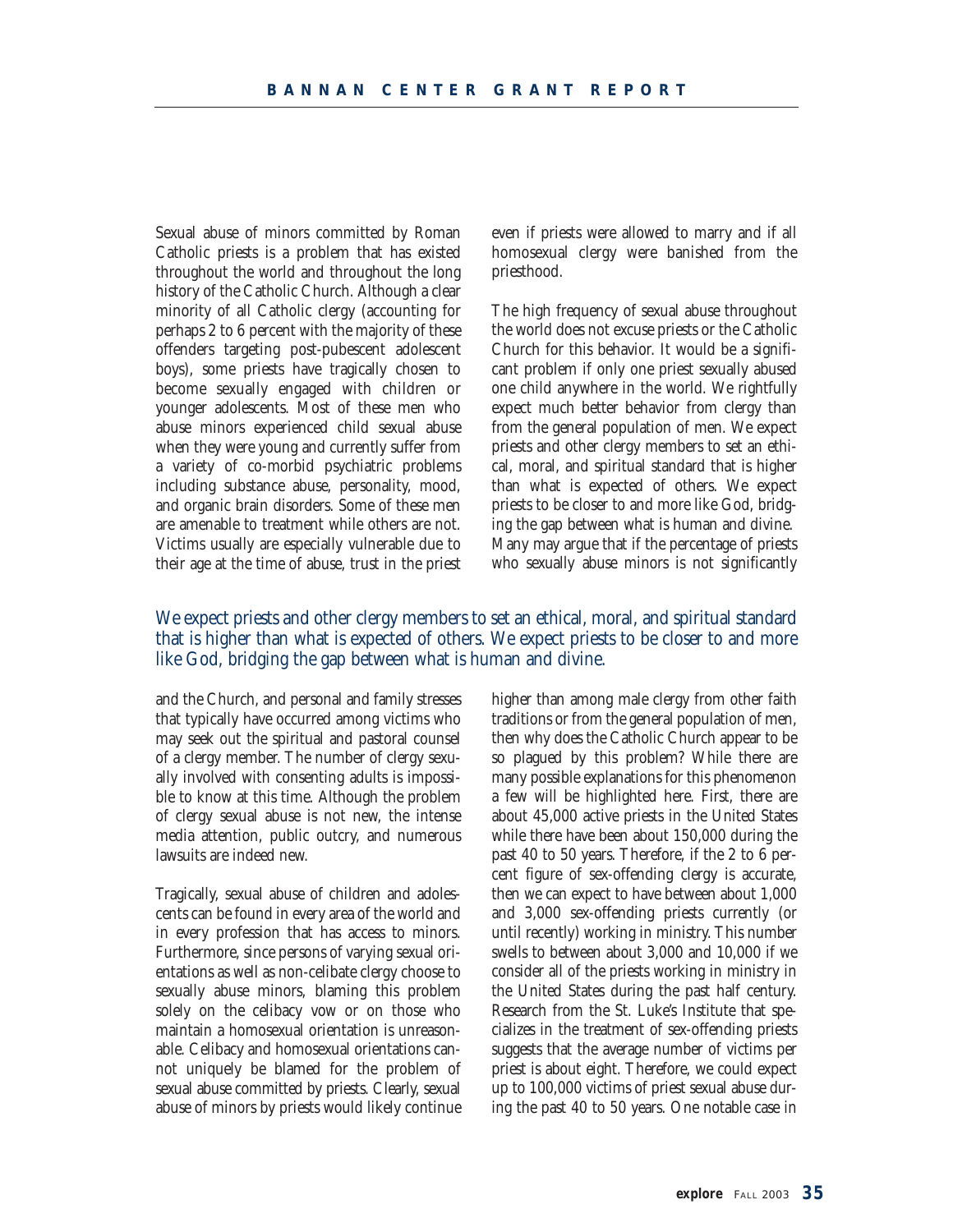Boston, which received intense media attention, had 138 victims.

More importantly, however, is how the Church structure manages these issues when they come to light. Most faith traditions have some kind of lay board of directors who hire, fire, and evaluate their clergy. In a nutshell, clergy from other traditions are on a shorter leash than Catholic clergy. If a particular religious superior such as a bishop does not manage a complaint or a problem with his clergy very well, then the virus of sexual abuse can spread rapidly. Moving problematic clergy from parish to parish without input from various lay boards of directors allows clergy sexual predators to continue to victimize vulnerable children and others. If someone doesn't like how a bishop or religious superior makes decisions, then what recourse exists? Bishops and priests are not elected to office and do not have contracts that are renewed with input from lay boards. So, while the percentage of clergy who victimize minors and others may not be significantly different across the various faith traditions, the number of victims and the ability to avoid intervention and potential prosecution can be quite different across the faith traditions, which can result in more victims per perpetrator in the Catholic tradition.

The Church could have done more over the years to prevent sexual abuse from occurring. Victims and their families could have been treated with more respect and compassion. Offending clergy could have been treated quickly and relieved from duties that placed them in contact with potential victims. The current media attention to sex-offending clergy has acted as a spotlight to examine this problem more closely and to hopefully develop interventions at both individual and institutional levels. The problem of sexoffending clergy can be complex and often lacks simple answers. However, there are strategies and procedures that have been successfully used with other populations (such as mental health professionals) that can be used with the Church. We can perhaps never totally eliminate abuse of children among the ranks of clergy or any occupational profession but we can do much more to minimize the risk. At stake is the moral and spiritual authority of the Church as well as the wellbeing of countless priests and laypersons.

The Church could have done more over the years to prevent sexual abuse from occurring. Victims and their families could have been treated with more respect and compassion. Offending clergy could have been treated quickly and relieved from duties that placed them in contact with potential victims.

During the conference at Santa Clara in May, Thomas Plante (left), SCU professor of psychology, participated in one of the seminars to discuss chapters in the forthcoming book: *Sin Against the Innocents: Sex Abuse by Priests and the Role of the Catholic Church,* which Plante will edit.

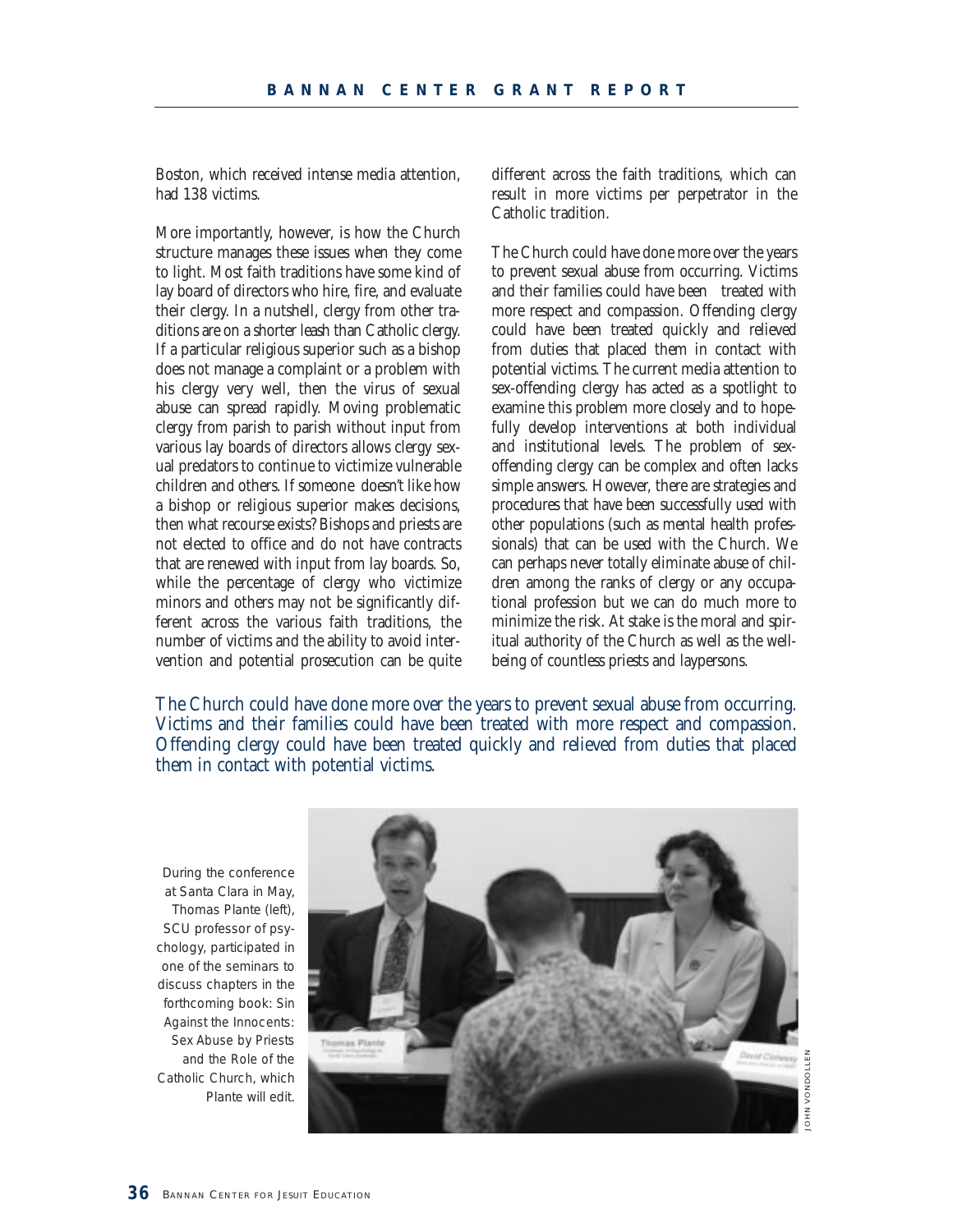So, where do we go from here? The following is a list of nine important principles for the future.

1. Protect children and families. The first priority must be the protection of children and vulnerable adults. Certainly, anyone who has a sexual predilection towards children does not belong in their company.

2. The Church must be responsible and accountable. Church officials must take responsibility and be accountable for their policies and procedures to ensure that their clergy do not victimize others.

3. Attorneys and insurance carriers can only help so much. While attorneys and insurance carriers must be involved with helping the Church cope with an onslaught of lawsuits, the Church must answer to a higher moral and ethical authority and perhaps have much higher standards to uphold relative to secular institutions.

4. The Church should not forget its spiritual and moral tradition. There is a Gospelbased accountability to uphold religious, moral, and ethical standards and not to simply do what might be the most practical or expedient.

5. Zero tolerance has some appeal although must be considered carefully. While zero tolerance is a concept that has a great deal of popular support, there are many complex issues that make zero tolerance easier said than done. Furthermore, many call for the defrocking of sex-offending clergy. If the primary goal is to protect children from abuse, defrocking a priest may not be in the best interest of keeping children and vulnerable others safe. The Church can use the vow of obedience to ensure that sexoffending clergy stay far away from children and others forever. This level of control cannot occur in secular society once someone is released from prison.

6. Universality and clarity are needed in policies and procedures. Policies regarding how to deal with accusations of sexual misconduct by clergy in terms of what the victims and accused can expect must be made clear across the land. These policies must be easy to understand. Model programs demonstrating best practices need to share their methods with others to maximize the chances that good strategies and methods are used everywhere.

7. Research is needed. It is hard to solve important problems unless good data are available to help inform policy and procedures. It would be productive to complete comprehensive research studies that can help us make decisions based on the best available data.

8. Keep the light on. Michael Rezendes from the *Boston Globe* completes his chapter by stating that the *Boston Globe* Spotlight Team shed light on a very dark place and call us to continue keeping this light on the darkness. This image is an important one. Much good can ultimately come out of the crisis in the American Catholic Church if policies and procedures are developed to minimize the sexual victimization of minors in the present and future. The Church has much to lose yet much to gain from the recent crisis. Furthermore, the light shed on the sexual victimization of children can be directed to all places where children are victimized both in and outside of the Catholic Church.

9. Follow the example of Jesus*.* Lessons from the Gospel should help inform all of the Church's actions. Common sense and compassion must be the order of the day rather than hysteria and rage. Perhaps we should consider the words of Jesus himself as quoted in Chapter 5 of the Gospel of Matthew: "Be compassionate, therefore, as your heavenly Father is compassionate."  $*$ 



**Thomas G. Plante** *Professor, Department of Psychology, Santa Clara University*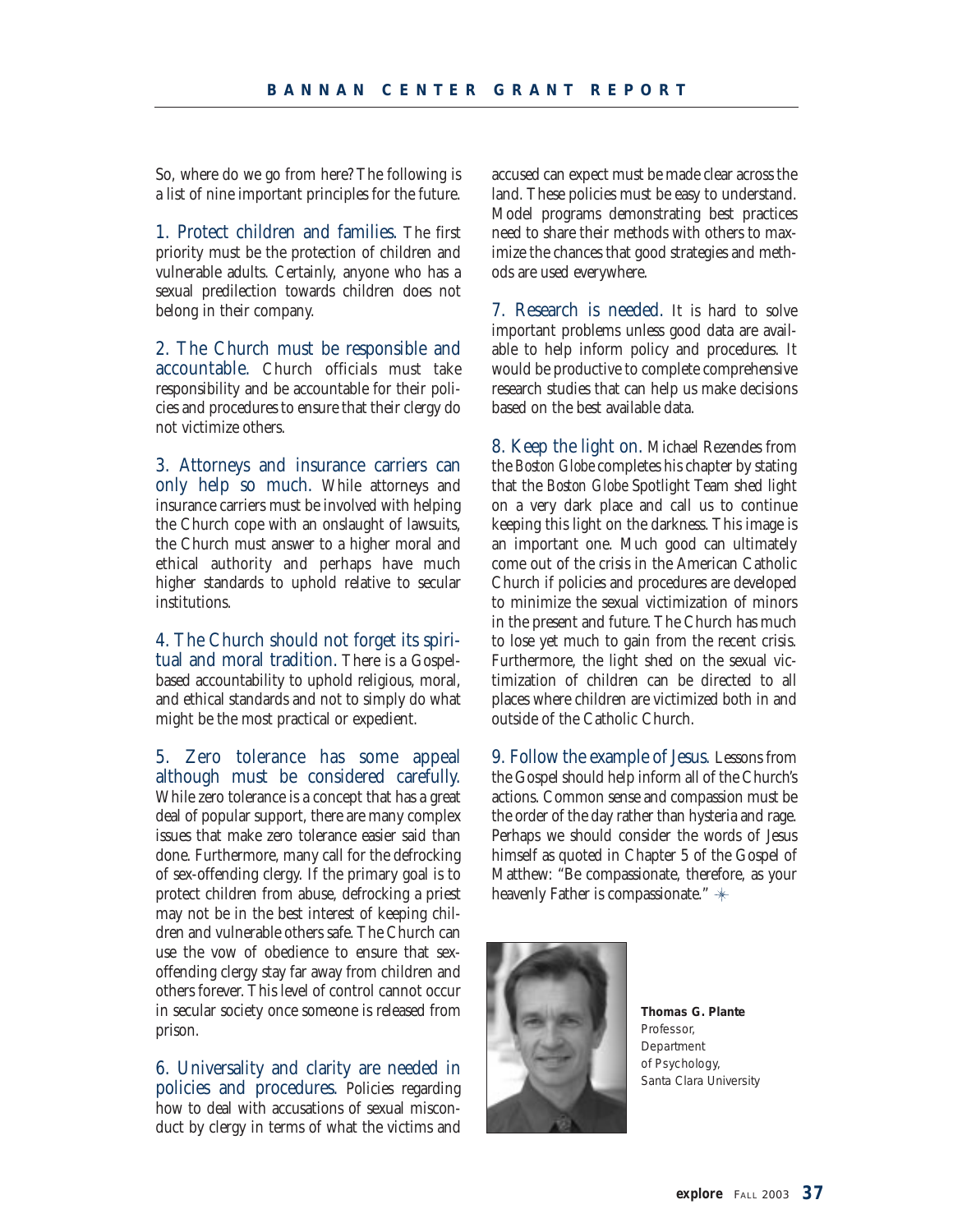

### SANTA CLARA LECTURE

In 1994, through the generosity of the Bannan Center, the Department of Religious Studies at Santa Clara University<br>inaugurated the Santa Clara Lectures. This series brings to campus leading scholars in theology, offering inaugurated the Santa Clara Lectures. This series brings to campus leading scholars in theology, offering the University community and the general public an ongoing exposure to debate on the significant issues of our time. Santa Clara University will publish these lectures and distribute them throughout the United States and internationally.

> JAMES W. FOWLER "Theological Exploration of Vocation" *Wednesday, February 4, 2004, 7:30 p.m. Recital Hall, Center for Performing Arts*



Named a Candler Professor at Emory University in 1987, James W. Fowler earned his Ph.D. at Harvard University in religion and society in 1971, with a focus in ethics and sociology of religion. He taught at Harvard Divinity School (1969–75) and at Boston College (1975–76). He pursued post-doctoral studies at the Center for Moral Development at the Harvard Graduate School of Education (1971–72).

In 1977 he joined the faculty of the Candler School of Theology. His pioneering research and the resulting theory of faith development have earned him interna-

tional recognition. His best known book, *Stages of Faith: The Psychology of Development and the Quest for Meaning*, is in its 35th printing, and has been translated into German, Korean, and Portuguese editions.

### WINTER 2004 BANNAN CENTER RETREAT: OUTLOOK *February 27-29, 2004*

*Jesuit Retreat House, Los Altos*

This retreat will present an opportunity to consider your outlook on life, your unique spirituality. Is your outlook leading you where you want to go, inspiring you with an inner sense of hope, freedom, and peace? Is there something you can do to enhance it and keep it in focus? We will pray and talk about these and other issues.

Retreat director Vince Hovley, S.J., is a staff member at Sacred Heart, a Roman Catholic Retreat House in Sedalia, Colorado. He holds a doctorate in mystical theology. His primary work has been spiritual direction and retreats. He also has lived and worked with the homeless of New York and Denver, taught theology, and directed a Jesuit leadership training program.

The cost is \$96 per person for SCU faculty, staff, and graduate students, and \$192 per person for all others.

For more information or to register, please contact Jane Najour, Bannan Center, 408-551- 1951, jnajour@scu.edu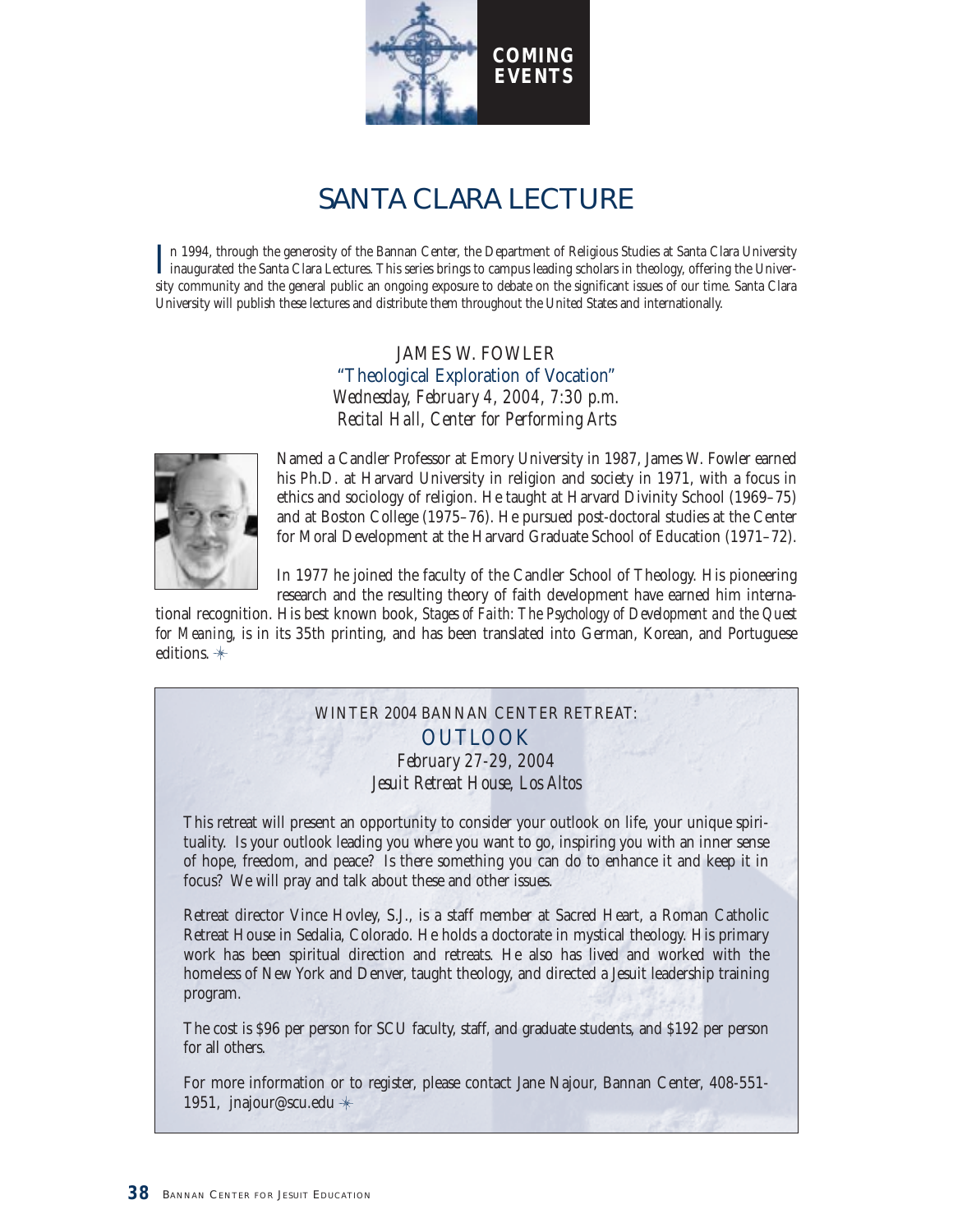

Balancing the pressures of work and family is a struggle that many people face at some

point in life. In this culture where many families have two working parents, what is the best way to achieve this balance between work and personal and family needs? Do couples handle these challenges differently at various points in their lives?

In our next issue, we will explore this rich and complex subject with articles discussing what contemporary workers face socially, professionally, and psychologically in adopting healthy strategies for coping in the Silicon Valley culture and beyond it. Faculty and staff members will also share personal reflections on what does and does not work for them in their own lives.

**explore** is published two times per year by the Bannan Center for Jesuit Education at Santa Clara University, 500 El Camino Real, Santa Clara, CA 95053-0452. 408-551-1951 (tel) 408-551-7175 (fax) **www.scu.edu/bannancenter**

The views expressed in **explore** do not necessarily represent the views of the Center. We welcome your comments.

Founded in 1982, the Bannan Center for Jesuit Education at Santa Clara University assists in maintaining the University's Catholic and Jesuit character. The center offers grants for faculty, staff, and students. It sponsors retreats, lectures, and conferences, and brings religious scholars and leaders to the University to engage in educational activities.

**EDITOR** William C. Spohn

Art in Motion

**MANAGING EDITOR** Elizabeth Kelley Gillogly '93 **DESIGNER** Amy (Kremer) Gomersall '88

### BANNAN CENTER FOR JESUIT EDUCATION

**DIRECTOR** William C. Spohn

**ASSISTANT DIRECTOR** Paul Woolley

**STEERING COMMITTEE MEMBERS** David J. Arata Margaret M. Bradshaw Louise Bannan Carroll André L. Delbecq Tracey Kahan Paul Locatelli, S.J. Gerdenio M. Manuel, S.J. Teresa B. Nally Dennis Parnell, S.J. Mario J. Prietto, S.J.

Santa Clara University, a comprehensive Jesuit, Catholic university located in California's Silicon Valley, offers its 8,060 students rigorous undergraduate curricula in arts and sciences, business, and engineering, plus master's and law degrees. Distinguished nationally by the third-highest graduation rate among all U.S. master's universities, California's oldest higher-education institution demonstrates faith-inspired values of ethics and social justice. For more information, see http://www.scu.edu.